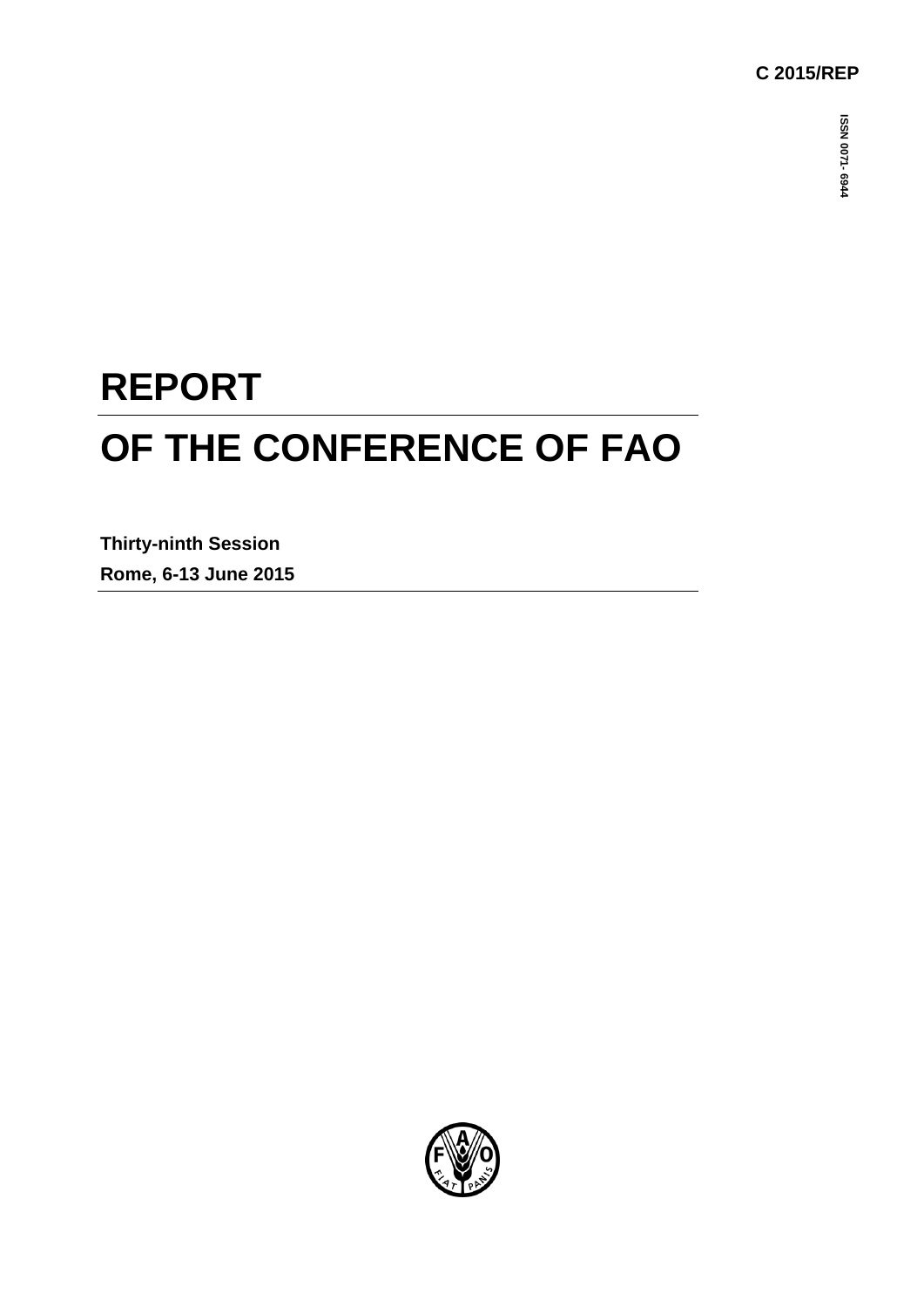#### **COUNCIL**

#### **(as from 15 June 2015)**

*Independent Chairperson of the Council: Mr Wilfred J. Ngirwa*

Afghanistan<sup>2</sup> Algeria<sup>2</sup> Angola<sup>1</sup> Argentina<sub>.</sub><sup>1</sup> Australia<sup>2</sup> Brazil<sup>1</sup> Cameroon<sup>2</sup> Canada Chile  $3$ China<sup>3</sup> Congo<sup>3</sup> Cuba Cyprus <sup>3</sup> Czech Republic<sup>2</sup> Ecuador<sup>2</sup> Egypt $<sup>2</sup>$ </sup> Equatorial Guinea <sup>3</sup> Ethiopia<sup>3</sup> France $^2$ Hungary<sup>1</sup> Iceland India $^2$ Indonesia <sup>3</sup> Iran (Islamic Republic of) $<sup>1</sup>$ </sup> Iraq <sup>1</sup> Italy<sup>2</sup> Japan  $^3$ Kuwait<sup>3</sup> Liberia $1$ Madagascar<sup>1</sup> Malaysia<sup>2</sup> Mali<sup>2</sup> Mexico<sup>1</sup>

Morocco<sup>1</sup> Nicaragua<sup>3</sup> Pakistan<sup>2</sup> Republic of Korea <sup>3</sup> Russian Federation<sup>1</sup> San Marino<sup>3</sup> Saudi Arabia<sup>2</sup> South Africa<sup>1</sup> Spain<sup>3</sup> Sri Lanka<sup>3</sup> Thailand<sup>3</sup> Trinidad and Tobago<sup>1</sup> **Turkey** United States of America<sup>1</sup> Venezuela (Bolivarian Republic of) <sup>3</sup> Zimbabwe

<sup>1</sup> Term of office: end of 38<sup>th</sup> Session of Conference (June 2013) – 30 June 2016

 $2$  Term of office: 1 July 2014 – end of 40<sup>th</sup> Session of Conference (July 2017)

 $3$ Term of office: end of 39<sup>th</sup> Session of Conference (June 2015) – 30 June 2018

#### **COUNCIL**

#### **(as from 1 July 2016)**

*Independent Chairperson of the Council: Mr Wilfred J. Ngirwa*

| Afghanistan <sup>1</sup>    |
|-----------------------------|
| Algeria                     |
| Argentina <sup>3</sup>      |
| Australia <sup>1</sup>      |
|                             |
| Benin <sup>3</sup>          |
| Brazil <sup>3</sup>         |
| Cameroon <sup>1</sup>       |
| Canada <sup>3</sup>         |
| Chile <sup>2</sup>          |
| China <sup>2</sup>          |
| Congo <sup>2</sup>          |
| Côte d'Ivoire <sup>3</sup>  |
| Cyprus <sup>2</sup>         |
| Czech Republic <sup>1</sup> |
| Ecuador <sup>1</sup>        |
| Egypt <sup>1</sup>          |
| <b>Equatorial Guinea</b>    |

Ethiopia<sup>2</sup> France Germany<sup>3</sup> **Iceland** India $1$ Indonesia<sup>2</sup> Japan<sup>2</sup> Kenya<sup>3</sup> Kuwait $^2$ Lesotho<sup>3</sup> Malaysia<sup>1</sup> Mali Mexico<sup>3</sup> Montenegro<sup>3</sup> **Nicaragua** Pakistan<sup>1</sup>

Qatar<sup>3</sup> Republic of Korea<sup>2</sup> Romania<sup>3</sup> Russian Federation <sup>4</sup> San Marino<sup>2</sup> Saudi Arabia<sup>1</sup> Sri Lanka<sup>2</sup> Sudan<sup>3</sup> Thailand<sup>2</sup> Trinidad and Tobago<sup>3</sup> United Kingdom <sup>5</sup> United States of America<sup>3</sup> Uruguay<sup>3</sup> Venezuela (Bolivarian Republic of) <sup>2</sup> Zambia<sup>3</sup> Zimbabwe<sup>1</sup>

<sup>1</sup> Term of office: 1 July 2014 – end of  $40<sup>th</sup>$  Session of Conference (July 2017)

<sup>2</sup> Term of office: end of 39<sup>th</sup> Session of Conference (June 2015) – 30 June 2018

 $3$  Term of office: 1 July 2016 – end of the 41 $^{\text{st}}$  Session of Conference (June 2019)

<sup>4</sup> The Russian Federation to replace Italy from 1 July 2016 to the end of the 40<sup>th</sup> Session of the Conference (July 2017)

5 The United Kingdom to replace Spain from 1 July 2016 to 30 June 2018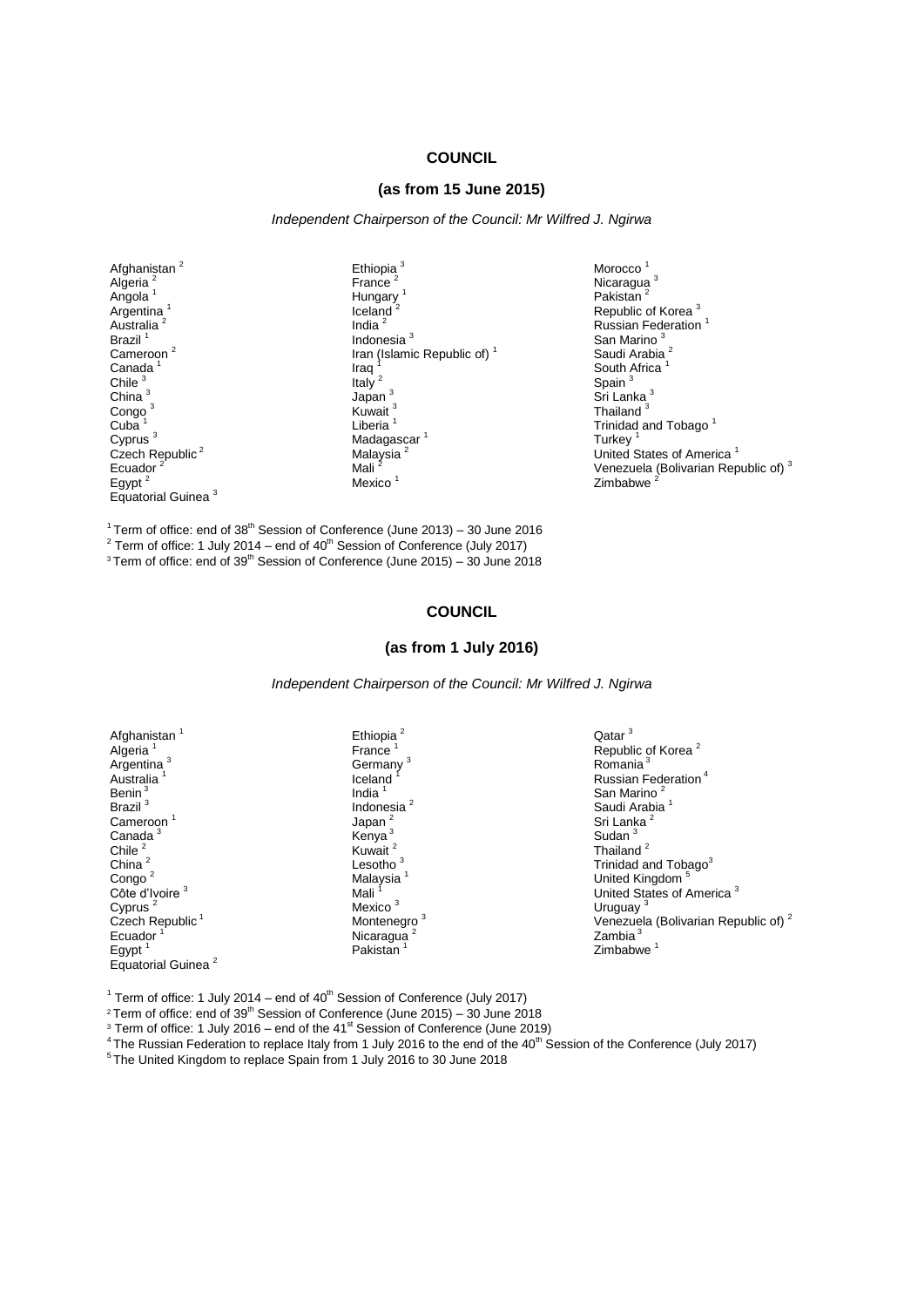**C 2015/REP**

# **REPORT OF THE CONFERENCE OF FAO**

**Thirty-ninth Session Rome, 6-13 June 2015**

**FOOD AND AGRICULTURE ORGANIZATION OF THE UNITED NATIONS**

**Rome, 2015**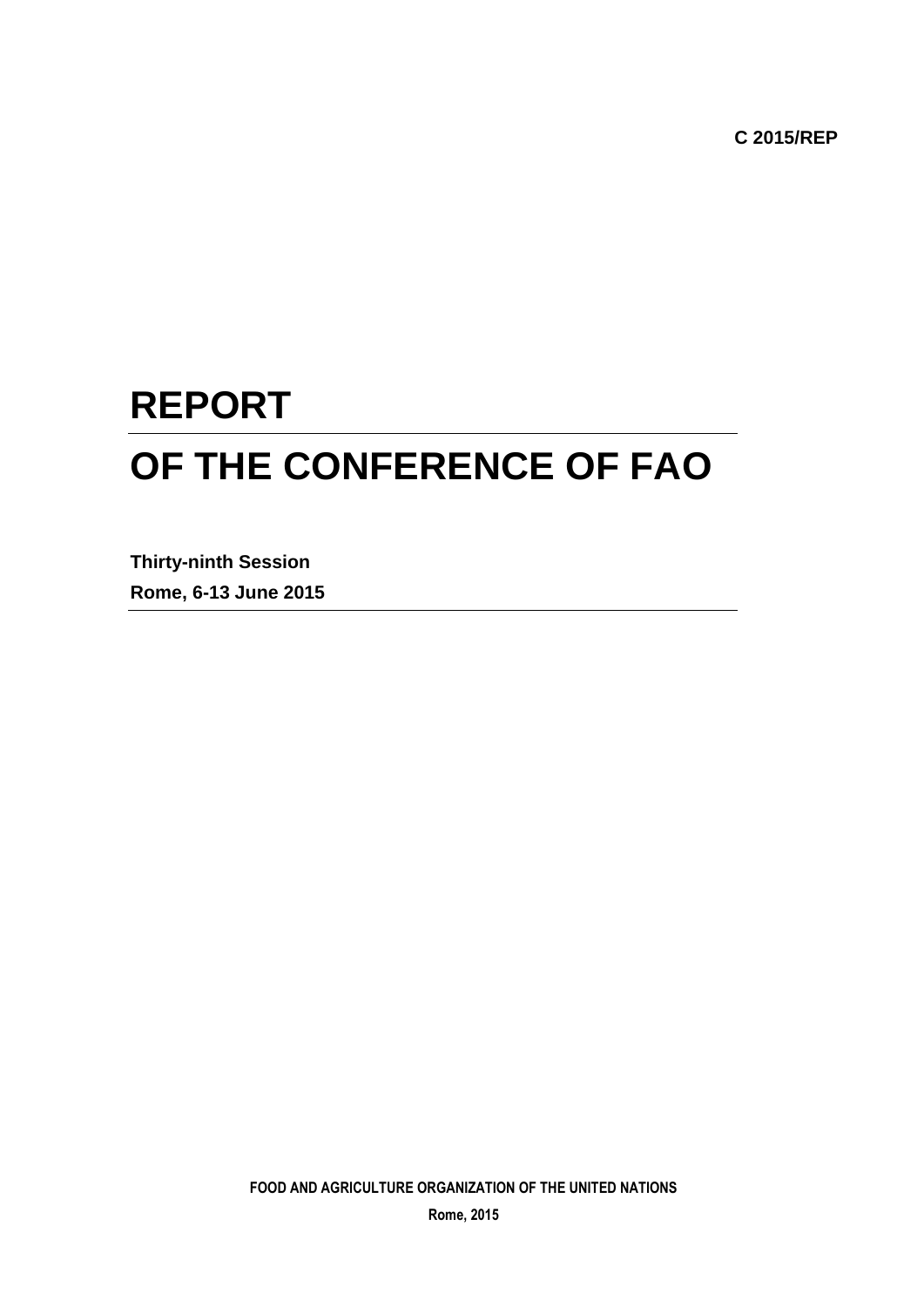The designations employed and the presentation of material in this information product do not imply the expression of any opinion whatsoever on the part of the Food and Agriculture Organization of the United Nations (FAO) concerning the legal or development status of any country, territory, city or area or of its authorities, or concerning the delimitation of its frontiers or boundaries. The mention of specific companies or products of manufacturers, whether or not these have been patented, does not imply that these have been endorsed or recommended by FAO in preference to others of a similar nature that are not mentioned.

#### © FAO, 2015

FAO encourages the use, reproduction and dissemination of material in this information product. Except where otherwise indicated, material may be copied, downloaded and printed for private study, research and teaching purposes, or for use in non-commercial products or services, provided that appropriate acknowledgement of FAO as the source and copyright holder is given and that FAO's endorsement of users' views, products or services is not implied in any way.

All requests for translation and adaptation rights, and for resale and other commercial use rights should be made via [www.fao.org/contact-us/licence-request](file://///hqfile1/cscc/GB_Docs/Council/146th%20April%202013/Report%20Final/Final%20Version/www.fao.org/contact-us/licence-request) or addressed to [copyright@fao.org.](mailto:copyright@fao.org)

FAO information products are available on the FAO website [\(www.fao.org/publications\)](http://www.fao.org/publications) and can be purchased through [publications-sales@fao.org.](mailto:publications-sales@fao.org)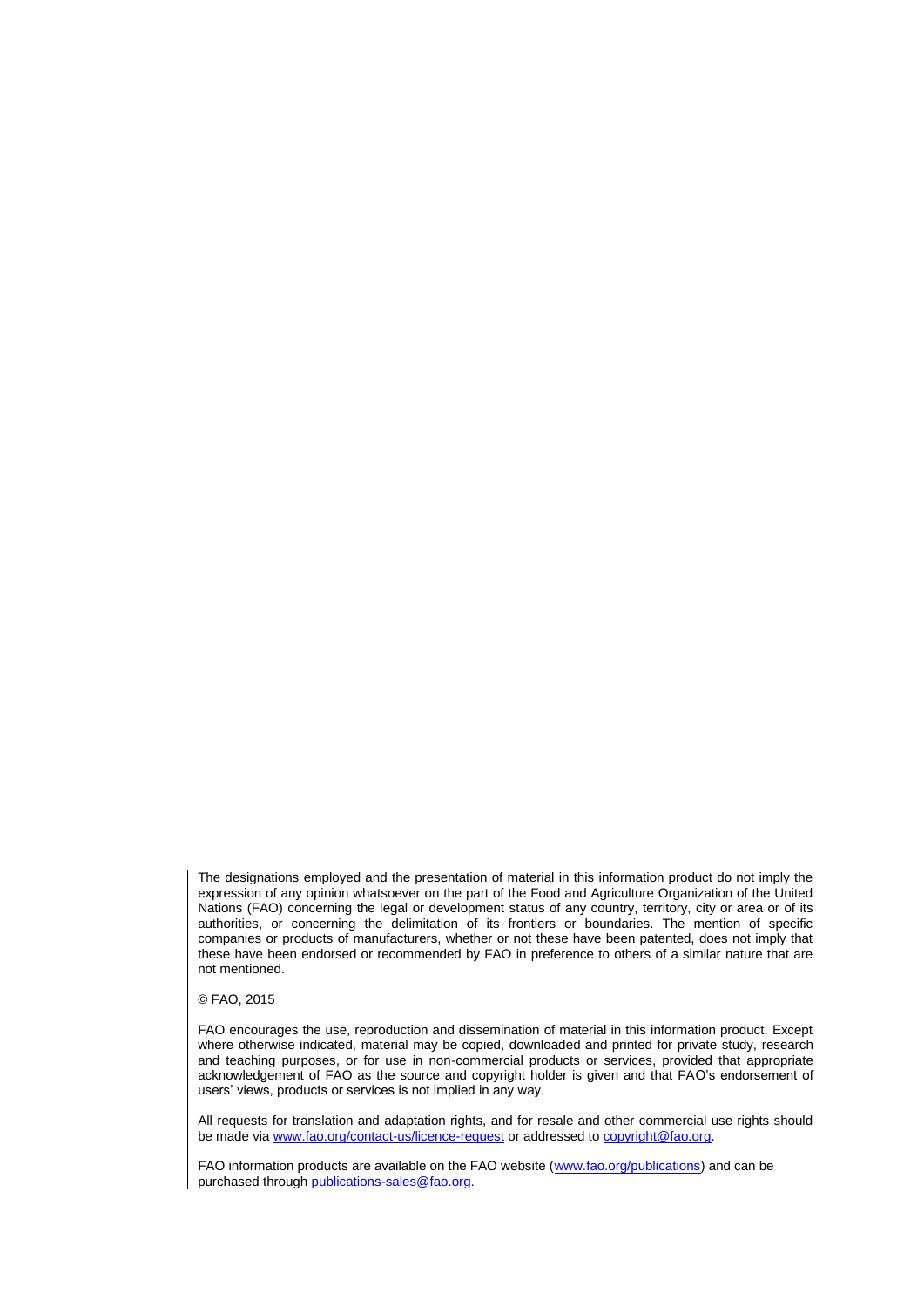#### **Table of Contents**

## **Paragraphs**

| Establishment of Commissions and Appointment of their Chairpersons,                          |  |
|----------------------------------------------------------------------------------------------|--|
|                                                                                              |  |
|                                                                                              |  |
|                                                                                              |  |
|                                                                                              |  |
| Intergovernmental Organizations and International Non-Governmental Organizations 28          |  |
|                                                                                              |  |
|                                                                                              |  |
|                                                                                              |  |
|                                                                                              |  |
| Regional Conferences: Regional and Global Policy and Regulatory Matters arising from:  33-38 |  |
| Report of the $32^{nd}$ Regional Conference for the Near East                                |  |
| Report of the $32^{nd}$ Regional Conference for Asia and the Pacific                         |  |
| Report of the $28^{th}$ Regional Conference for Africa                                       |  |
| Report of the $29th$ Regional Conference for Europe                                          |  |
| Report of the 33 <sup>rd</sup> Regional Conference for Latin America                         |  |
| Input from the Third Informal Regional Conference for North America                          |  |
| Technical Committees: Global Policy and Regulatory Matters arising from:  39-47              |  |
|                                                                                              |  |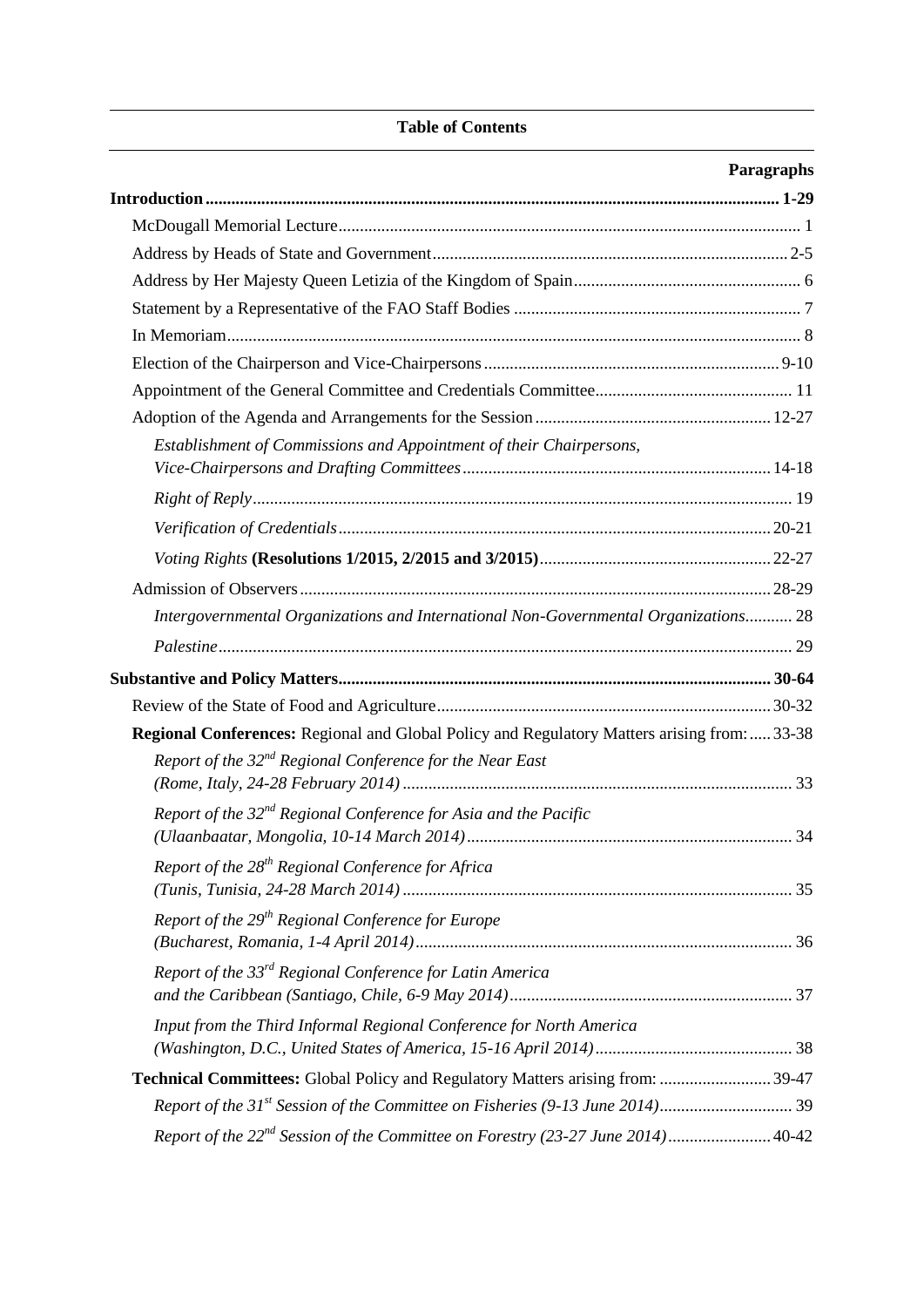| Report of the $24th$ Session of the Committee on Agriculture                              |  |
|-------------------------------------------------------------------------------------------|--|
| Report of the $70th$ Session of the Committee on Commodity Problems                       |  |
|                                                                                           |  |
| Reports of the $40^{th}$ (7-11 October 2013) and $41^{st}$ (13-18 October 2014) Sessions  |  |
|                                                                                           |  |
| Progress on the Millennium Development Goals targets relevant to FAO/Post-2015            |  |
| Report on the Quadrennial Comprehensive Policy Review of Operational Activities for       |  |
| Report of the 15 <sup>th</sup> Regular Session of the Commission on Genetic Resources for |  |
| Joint FAO/WHO Second International Conference on Nutrition (ICN2)                         |  |
|                                                                                           |  |
|                                                                                           |  |
|                                                                                           |  |
|                                                                                           |  |
|                                                                                           |  |
|                                                                                           |  |
|                                                                                           |  |
|                                                                                           |  |
|                                                                                           |  |
|                                                                                           |  |
|                                                                                           |  |
| Medium Term Plan 2014-2017 (reviewed) and                                                 |  |
|                                                                                           |  |
|                                                                                           |  |
| Assessment of Governance Reforms, including consideration of the                          |  |
|                                                                                           |  |
|                                                                                           |  |
| Amendments to Rule XII, subparagraph 10 a) of the General Rules                           |  |
| Amendments to Rule XII, paragraphs 3, 4, 12 and 13 of the                                 |  |
| Amendments to Rule XXXIII of the General Rules of the                                     |  |
|                                                                                           |  |
|                                                                                           |  |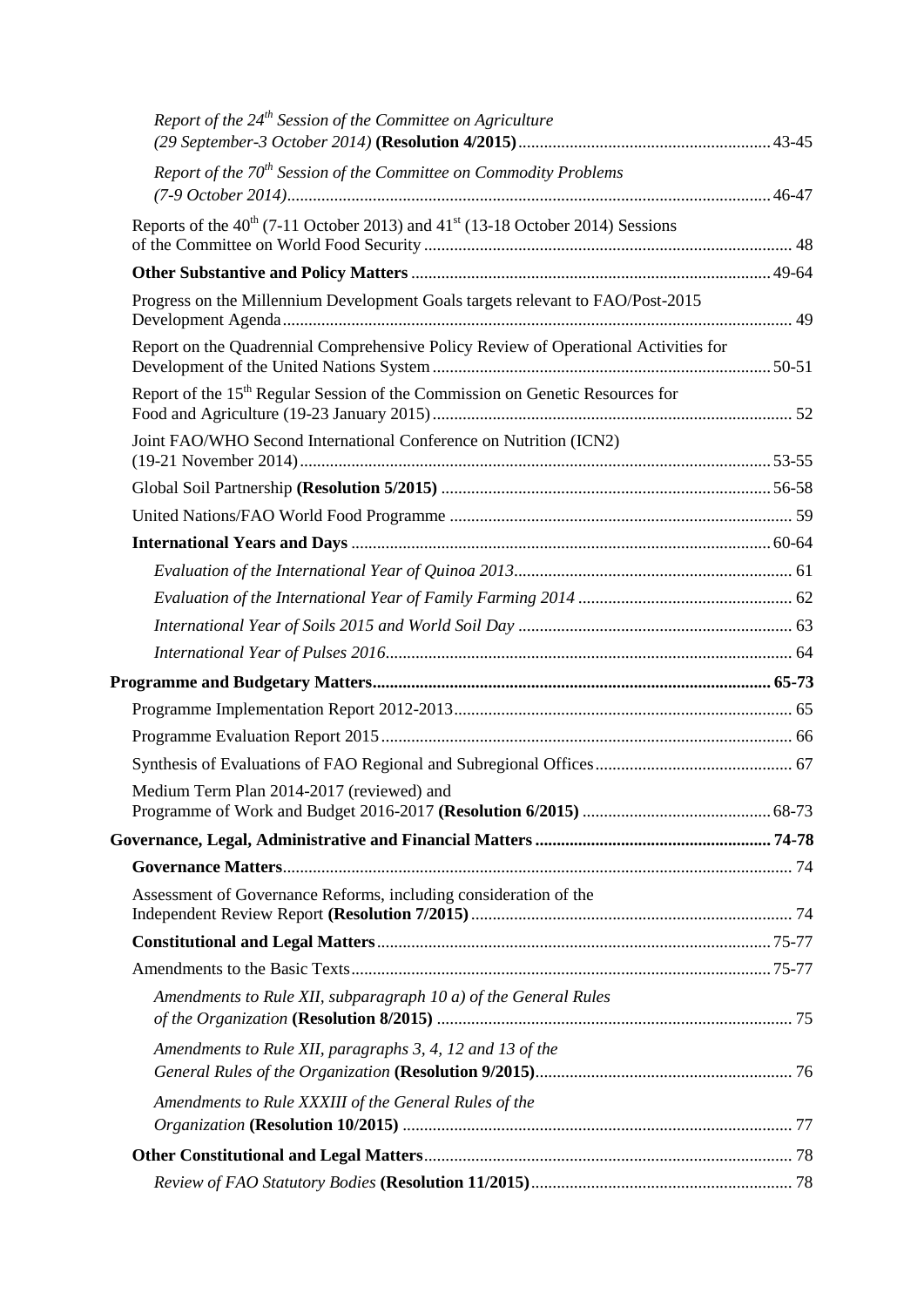| Payment by the European Union to Cover Administrative and other Expenses               |  |
|----------------------------------------------------------------------------------------|--|
|                                                                                        |  |
|                                                                                        |  |
|                                                                                        |  |
| Appointment of the Independent Chairperson of the Council (Resolution 15/2015) 89-90   |  |
|                                                                                        |  |
| Appointment of Representatives of the FAO Conference to the Staff Pension Committee 93 |  |
|                                                                                        |  |
|                                                                                        |  |
|                                                                                        |  |

## **APPENDICES**

- **A** Agenda for the  $39<sup>th</sup>$  Session of the Conference
- **B** List of Documents
- **C** Scale of Contributions 2016-2017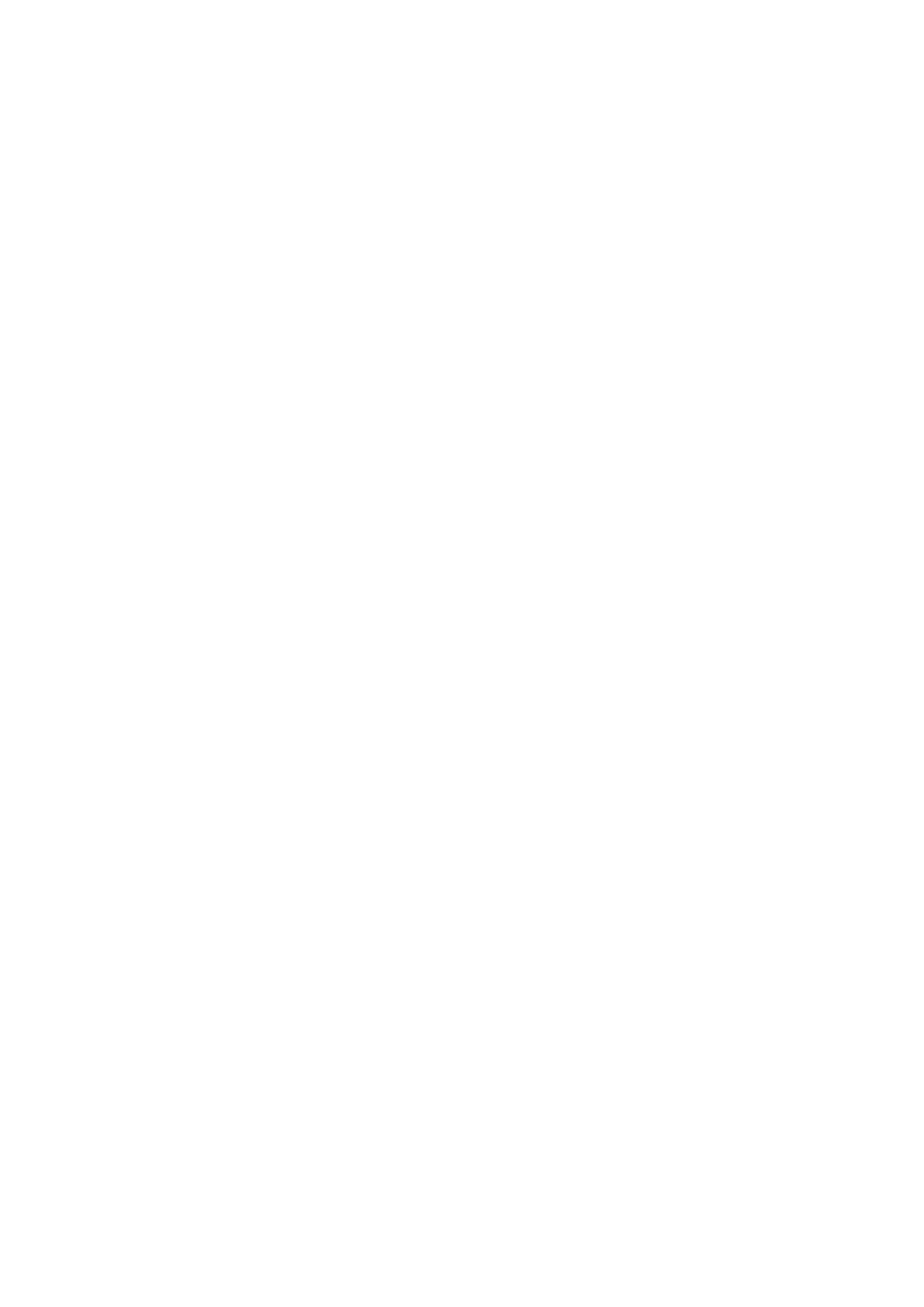## **Introduction**

## **McDougall Memorial Lecture<sup>1</sup>**

<span id="page-8-2"></span><span id="page-8-1"></span><span id="page-8-0"></span>1. His Excellency Luiz Inácio Lula da Silva, former President of the Federative Republic of Brazil, delivered the 29<sup>th</sup> McDougall Memorial Lecture.

## **Address by Heads of State and Government<sup>2</sup>**

2. The Conference noted with appreciation the participation of Heads of State and Government during its session.

3. His Excellency Sergio Mattarella, President of the Republic of Italy, and Her Excellency Michelle Bachelet Jeria, President of the Republic of Chile, addressed the Inaugural Ceremony.

4. Her Excellency Cristina Fernández de Kirchner, President of the Republic of Argentina, His Excellency Jorge Alberto Arreaza Monserrat, Vice-President of the Bolivarian Republic of Venezuela, and The Honourable Commodore Ratu Josaia Voreqe Bainimarama, Prime Minister of the Republic of Fiji, participated in the General Debate.

5. His Excellency Enrique Peña Nieto, President of the United Mexican States, and His Excellency Juan Manuel Santos Calderón, President of the Republic of Colombia, addressed the Closing Ceremony of the Conference.

## **Address by Her Majesty Queen Letizia of the Kingdom of Spain<sup>3</sup>**

<span id="page-8-3"></span>6. During the Session, Her Majesty Queen Letizia of the Kingdom of Spain was nominated Special Ambassador for Nutrition. After her nomination Her Majesty the Queen addressed the Conference.

## **Statement by a Representative of the FAO Staff Bodies<sup>4</sup>**

<span id="page-8-5"></span><span id="page-8-4"></span>7. A representative of the FAO Staff Bodies made a statement to the Conference.

## **In Memoriam<sup>5</sup>**

8. The Conference observed one minute of silence in memory of those staff members who had died since the Conference last met. The names of the deceased staff members were read aloud and are contained in the Verbatim Records of the Conference.

## **Election of the Chairperson and Vice-Chairpersons<sup>6</sup>**

<span id="page-8-6"></span>9. The Council nominated and the Conference elected Mr Le Mamea Ropati Mualia, Minister for Agriculture, Fisheries and Agriculture Store Corporation of Samoa, as Chairperson of the 39<sup>th</sup> Session of the Conference.

10. The Council nominated and the Conference elected the three Vice-Chairpersons of the Conference: Mr Claudio Javier Rozencwaig (Argentina), Mr Serge Tomasi (France) and Mr Majid Dehghan-Shoar (Islamic Republic of Iran).

 $\overline{a}$  $^{1}$  C 2015/INF/7; C 2015/PV/1; C 2015/PV/10

<sup>2</sup> C 2015/PV/1; C 2015/PV/2; C 2015/PV/3; C 2015/PV/4; C 2015/PV/10

<sup>3</sup> C 2015/PV/9; C 2015/PV/10

<sup>4</sup> C 2015/LIM/17; C 2015/PV/8; C 2015/PV/10

<sup>5</sup> C 2013/PV/8; C 2013/PV/10

<sup>6</sup> C 2015/12; C 2015/LIM/8; C 2015/LIM/14; C 2015/PV/1; C 2015/PV/10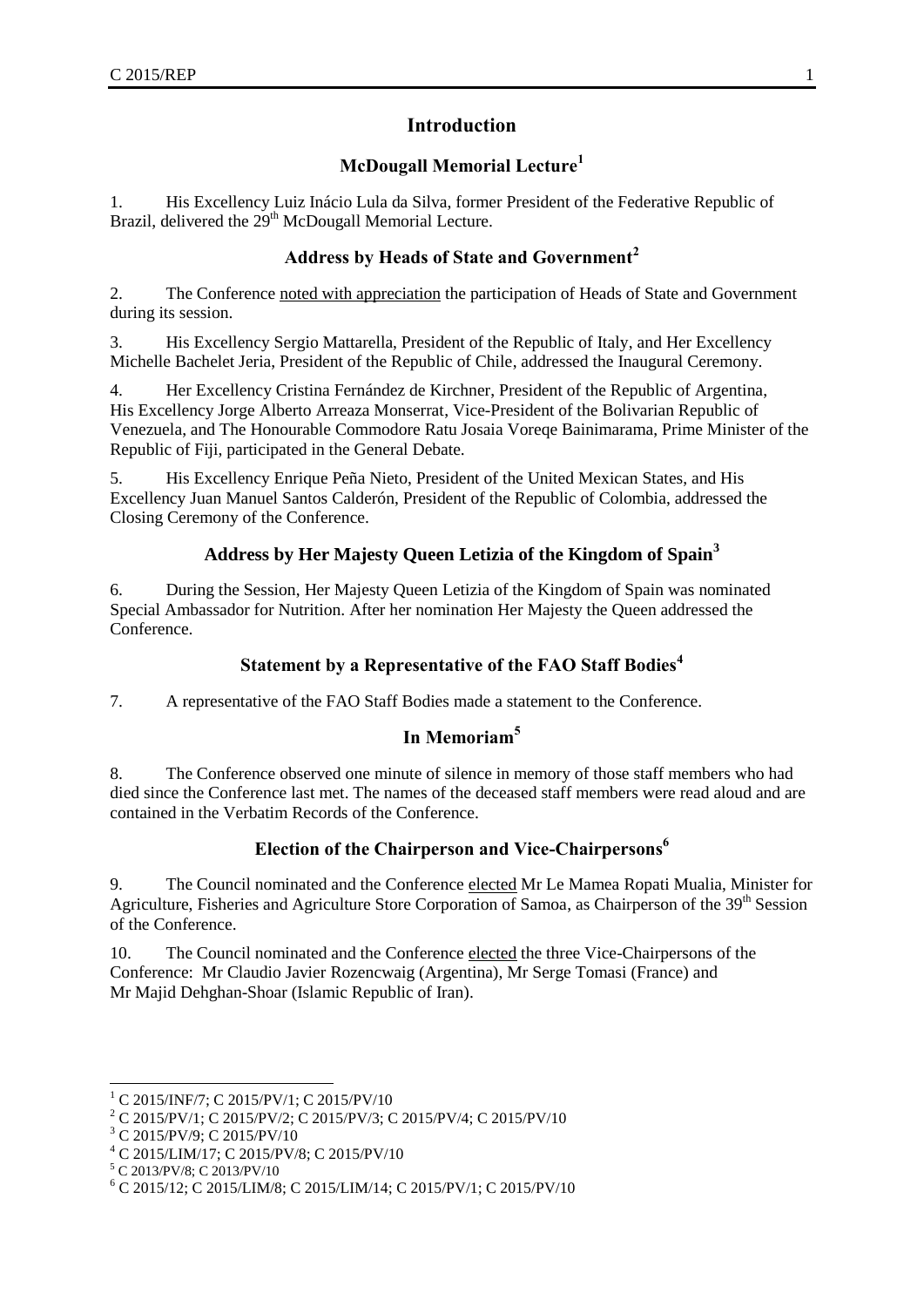## **Appointment of the General Committee and Credentials Committee<sup>7</sup>**

<span id="page-9-0"></span>11. The Council recommended and the Conference elected the:

Seven members of the General Committee

Australia Iraq Cameroon Nicaragua<br>Canada Slovakia Slovakia China

Nine members of the Credentials Committee

| Cuba        | Republic of Korea        |
|-------------|--------------------------|
| Eritrea     | San Marino               |
| Indonesia   | Thailand                 |
| New Zealand | United States of America |
| Oman        |                          |

## **Adoption of the Agenda and Arrangements for the Session<sup>8</sup>**

<span id="page-9-1"></span>12. The Conference adopted its Agenda as amended. The Agenda is given in *Appendix A* to this Report.

<span id="page-9-2"></span>13. The Conference adopted the arrangements proposed by the 150<sup>th</sup> Session of Council and the timetable proposed by the  $151<sup>st</sup>$  Session of Council.

> *Establishment of Commissions and Appointment of their Chairpersons, Vice-Chairpersons and Drafting Committees*

14. The Conference concurred with the Council's recommendations to establish two Commissions.

15. In accordance with Rule VII and Rule XXIV-5 (b) of the General Rules of the Organization (GRO), the  $151<sup>st</sup>$  Session of the Council nominated Mr Luca Fratini (Italy) as Chairperson of Commission I and Mr Khaled M.S.H. El Taweel (Egypt) as Chairperson of Commission II, which the Conference approved.

16. Mr Ahmad Farooq (Pakistan) was elected Chairperson of the Drafting Committee for Commission I with the following membership: Argentina, Canada, Ecuador, Egypt, Equatorial Guinea, Ethiopia, France, New Zealand, Oman, Pakistan, Republic of Korea and Spain.

17. Mr Spyridon Ellinas (Cyprus) was elected Chairperson of the Drafting Committee for Commission II with the following membership: Australia, Brazil, China, Cyprus, Germany, Kuwait, Liberia, Mexico, Pakistan, Russian Federation, Sudan, United States of America and Zimbabwe.

18. The Conference, taking into consideration the proposals of the General Committee, in accordance with Rule X-2 (c) of the GRO, also appointed the following Vice-Chairpersons:

| Commission I:  | Ms Natalie Feistritzer (Austria) |
|----------------|----------------------------------|
|                | Mr Charles Essonghe (Gabon)      |
| Commission II: | Mr Tazwin Hanif (Indonesia)      |

Ms Marieta Okenková (Slovakia)

l

<sup>7</sup> C 2015/12; C 2015/LIM/8; C 2015/PV/1; C 2015/PV/10

<sup>8</sup> C 2015/1; C 2015/12; C 2015/INF/1; C 2015/INF/2; C 2015/LIM/8; C 2015/LIM/14; C 2015/LIM/15;

C 2015/LIM/18; C 2015/LIM/19; C 2015/PV/2; C 2015/PV/10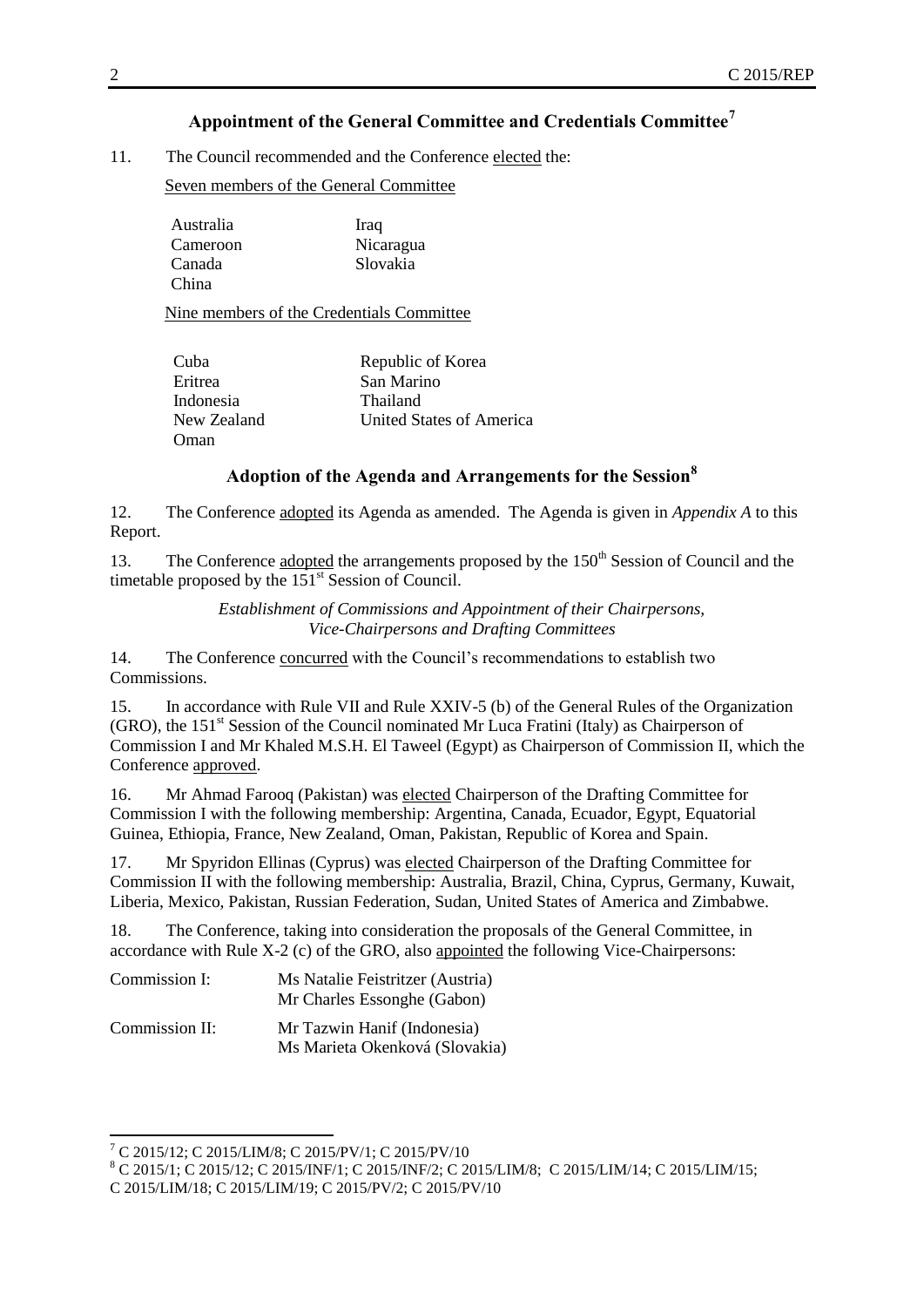#### *Right of Reply*

<span id="page-10-0"></span>19. The Conference confirmed the decision taken at its previous sessions to the effect that, when a Member wished to reply to criticisms of its Government's policy, it should preferably do so on the day on which such criticism had been voiced after all those wishing to participate in the discussion had had an opportunity to speak.

## *Verification of Credentials*

<span id="page-10-1"></span>20. The Credentials Committee held three meetings on 27 May, 6 and 11 June 2015 to examine the credentials received for this session of the Conference. A report was issued as document C 2015/LIM/15, with 189 Members included in List A. One Member informed the Director-General of its intention not to attend the Conference and five Members did not provide any information on their participation or representation in the Conference session. The lists reflect the situation as at 6 June 2015.

21. The credentials of the representatives of the United Nations, its Specialized Agencies and related organizations were duly deposited as prescribed under Rule III-2 of the GRO.

#### *Voting Rights*

<span id="page-10-2"></span>22. The Conference noted that, in accordance with Article III.4 of the Constitution, at the beginning of the Session 11 Member Nations (Antigua and Barbuda, Comoros, Dominica, Grenada, Sao Tome and Principe, Solomon Islands, Somalia, South Sudan, Tajikistan, Turkmenistan, Ukraine) had lost their voting rights in the Conference, since the amount of their arrears of contributions to the Organization exceeded the amount due for the two preceding years.

23. Subsequently, two Member Nations (Solomon Islands and South Sudan) made payments sufficient to regain their voting rights.

24. The Conference decided to restore the voting rights to the Comoros, Somalia and Ukraine, which had requested special consideration under Article III.4 of the Constitution.

25. The Conference accepted the request by Sao Tome and Principe and Tajikistan to repay their arrears through instalment plans and therefore decided to restore their voting rights. To this effect, the Conference adopted the following Resolutions:

#### **Resolution 1/2015**

#### *Payment of Contributions – Sao Tome and Principe*

#### **THE CONFERENCE,**

**Noting** that the Government of Sao Tome and Principe had made a proposal that it liquidate its arrears of contributions over a period of 4 years commencing in 2016, in addition to paying each current contribution in the calendar year of assessment.

#### **Decides** that:

- 1) Notwithstanding Financial Regulation 5.5 the arrears of contributions of Sao Tome and Principe totalling USD 214,630.44 and EUR 20,636.24 shall be settled through the payment of four annual instalments of USD 53,657.61 and EUR 5,159.06 each from 2016 to 2019.
- 2) The first instalment shall be payable on 1 January 2016.
- 3) The annual payment of the instalments referred to above, together with the payment of each current contribution in the calendar year of assessment and any advances to the Working Capital Fund, shall be considered as fulfilment of the financial obligations of Sao Tome and Principe to the Organization.
- 4) Instalments shall be payable in accordance with Financial Regulation 5.5.
- 5) Default in payment of two instalments shall render this instalment plan null and void.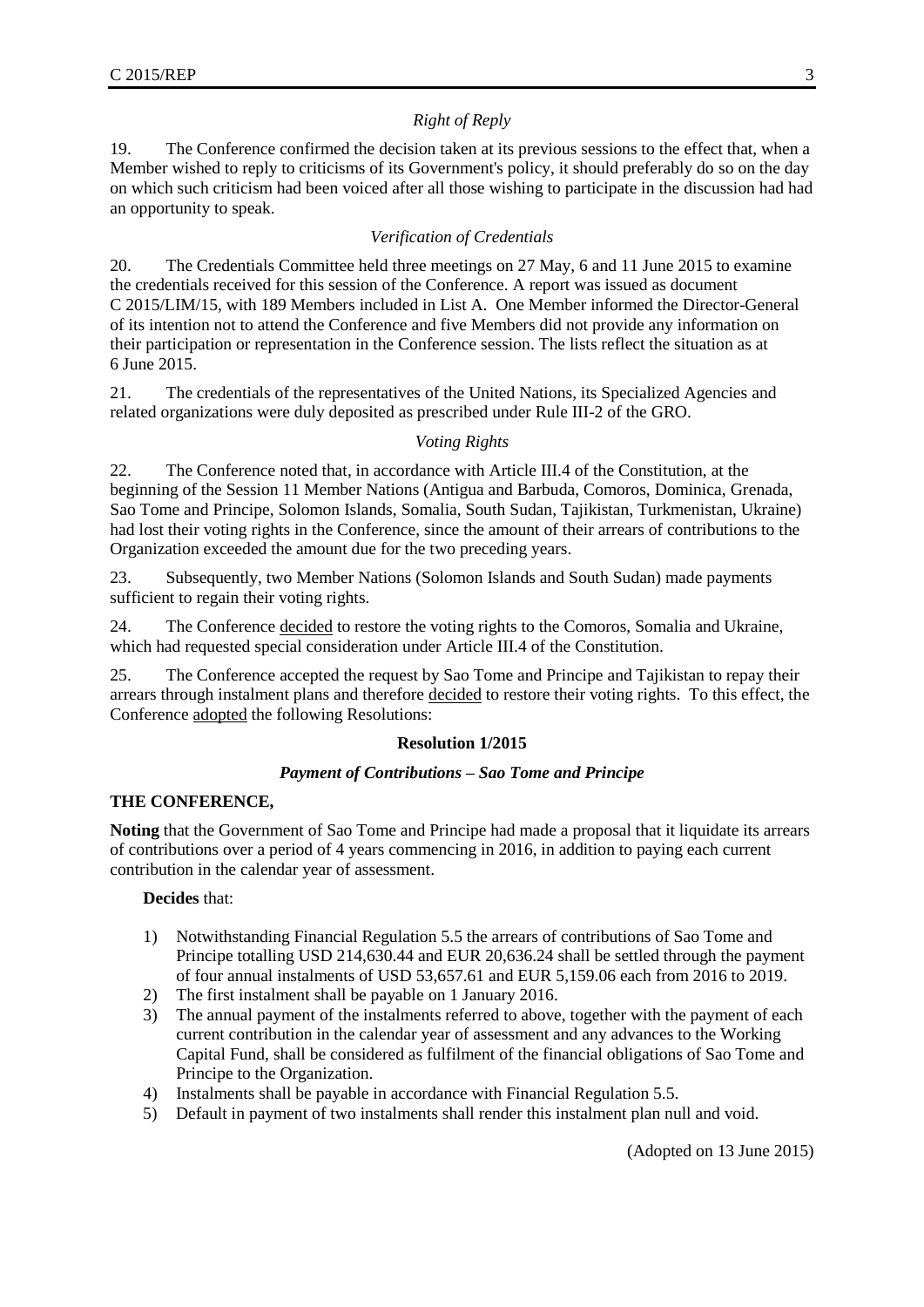#### **Resolution 2/2015**

#### *Payment of Contributions – Tajikistan*

#### **THE CONFERENCE,**

**Noting** that the Government of Tajikistan had made a proposal that it liquidate its arrears of contributions over a period of 5 years commencing in 2016, in addition to paying each current contribution in the calendar year of assessment.

#### **Decides** that:

- 1) Notwithstanding Financial Regulation 5.5 the arrears of contributions of Tajikistan totaling USD 37,618.70 and EUR 10,349.70 shall be settled through the payment of five annual instalments of USD 7,523.74 and EUR 2,069.94 each from 2016 to 2020.
- 2) The first instalment shall be payable on 1 January 2016.
- 3) The annual payment of the instalments referred to above, together with the payment of each current contribution in the calendar year of assessment and any advances to the Working Capital Fund, shall be considered as fulfilment of the financial obligations of Tajikistan to the Organization.
- 4) Instalments shall be payable in accordance with Financial Regulation 5.5.
- 5) Default in payment of two instalments shall render this instalment plan null and void.

(Adopted on 13 June 2015)

26. The General Committee recalled that the 36<sup>th</sup> Session of the Conference in 2009 had endorsed an instalment plan for Georgia to liquidate part of its arrears of contributions totalling USD 1,217,323.08 through the payment of six annual instalments of US 121,732.31 each from 2010 to 2015 with the remaining balance of the arrears being subject to reconsideration and rescheduling in 2015 (Resolution 1/2009).

27. The Conference was informed that the Government of Georgia had made annual payments of the instalments referred to above, together with the payment of each current contribution in the calendar year of assessment, fulfilling the financial obligations of Georgia to the Organization. Georgia had requested by its letter dated 15 April 2015 to repay the remaining balance of arrears of USD 486,929.22 through the payment of four annual instalments of USD 121,732.31 each from 2016 to 2019. To this effect, the Conference adopted the following Resolution:

#### **Resolution 3/2015**

#### *Payment of Contributions – Georgia*

## **THE CONFERENCE,**

**Noting that** the Government of Georgia had made a proposal that it liquidate its arrears of contributions over a period of four years commencing in 2016 in addition to paying each current contribution in the calendar year of assessment.

#### **Decides that**:

- 1) Notwithstanding Financial Regulation 5.5 the arrears of contributions of Georgia totalling USD 486,929.22 shall be settled through the payment of four annual instalments of USD 121,732.31 each from 2016 to 2019.
- 2) The first instalment shall be payable on 1 January 2016.
- 3) The annual payment of the instalments referred to above, together with the payment of each current contribution in the calendar year of assessment and any advances to the Working Capital Fund, shall be considered as fulfilment of the financial obligations of Georgia to the Organization.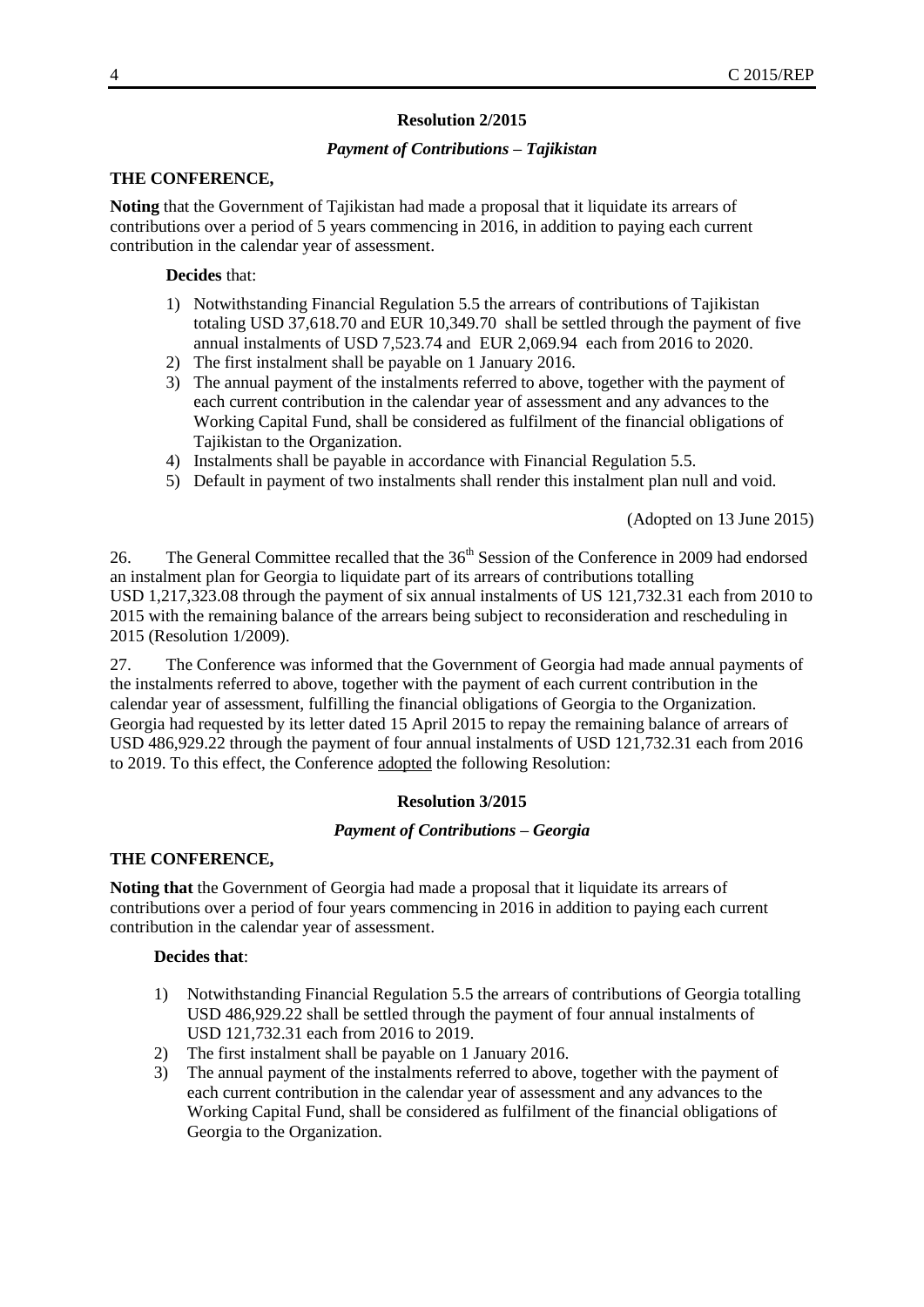- 4) Instalments shall be payable in accordance with Financial Regulation 5.5.
- 5) Default in payment of two instalments shall render this instalment plan null and void.

(Adopted on 13 June 2015)

## **Admission of Observers<sup>9</sup>**

#### *Intergovernmental Organizations and International Non-Governmental Organizations*

<span id="page-12-1"></span><span id="page-12-0"></span>28. The Conference reviewed the list of intergovernmental organizations and international non-governmental organizations to which the Director-General had extended a provisional invitation to the Session, and confirmed them.

#### *Palestine*

<span id="page-12-3"></span><span id="page-12-2"></span>29. The Conference confirmed the invitation issued by the Director-General to Palestine, at the suggestion of the 150<sup>th</sup> Session of the Council.

#### **Substantive and Policy Matters**

## **Review of the State of Food and Agriculture<sup>10</sup>**

<span id="page-12-4"></span>30. One hundred and ten Heads of Delegation and three Observers intervened on this agenda item, commenting on the agricultural and food security situation at the global level and in their respective countries, with a focus on the theme of the General Debate: "Breaking the Cycle of Rural Poverty and Hunger by Strengthening Rural Resilience: Social Protection and Sustainable Agricultural Development".

- 31. The Conference:
	- a) welcomed that 72 countries met the Millennium Development Goal 1c hunger target of halving the proportion of undernourishment between 1990-92 and 2015;
	- b) noted that the hunger reduction target of the MDG 1 had been nearly met at the global level, while the world was still far from meeting the World Food Summit (WFS) target;
	- c) recognized the uneven progress in reducing undernourishment in some regions;
	- d) noted that further progress required creation of inclusive systems to build resilience, reduce poverty and improve access to food, including market access and an enabling environment for farmers to invest and innovate;
	- e) noted that poverty and food insecurity were concentrated in rural areas and that many of the poor depended on agriculture for their livelihoods;
	- f) recognized the role of social protection in reducing poverty and food and nutrition insecurity in rural areas, and in promoting resilience and sustainable agricultural development; and
	- g) emphasized that social protection, in combination with support to productive sectors such as family farming, could create positive synergies, and called for an integrated approach to fight hunger and poverty.
- 32. The Conference:

l

- a) further noted the importance of soils for sustainable agriculture and welcomed the International Year of Soils; and
- b) emphasized that global climate change posed increasing threats to food security and nutrition.

<sup>9</sup> C 2015/12; C 2015/13; C 2015/LIM/14; C 2015/PV/2; C 2015/PV/10

<sup>&</sup>lt;sup>10</sup> C 2015/2 Rev.1; C 2015/LIM/14; C 2015/PV/3; C 2015/PV/4; C 2015/PV/5; C 2015/PV/6; C 2015/PV/7; C 2015/PV/10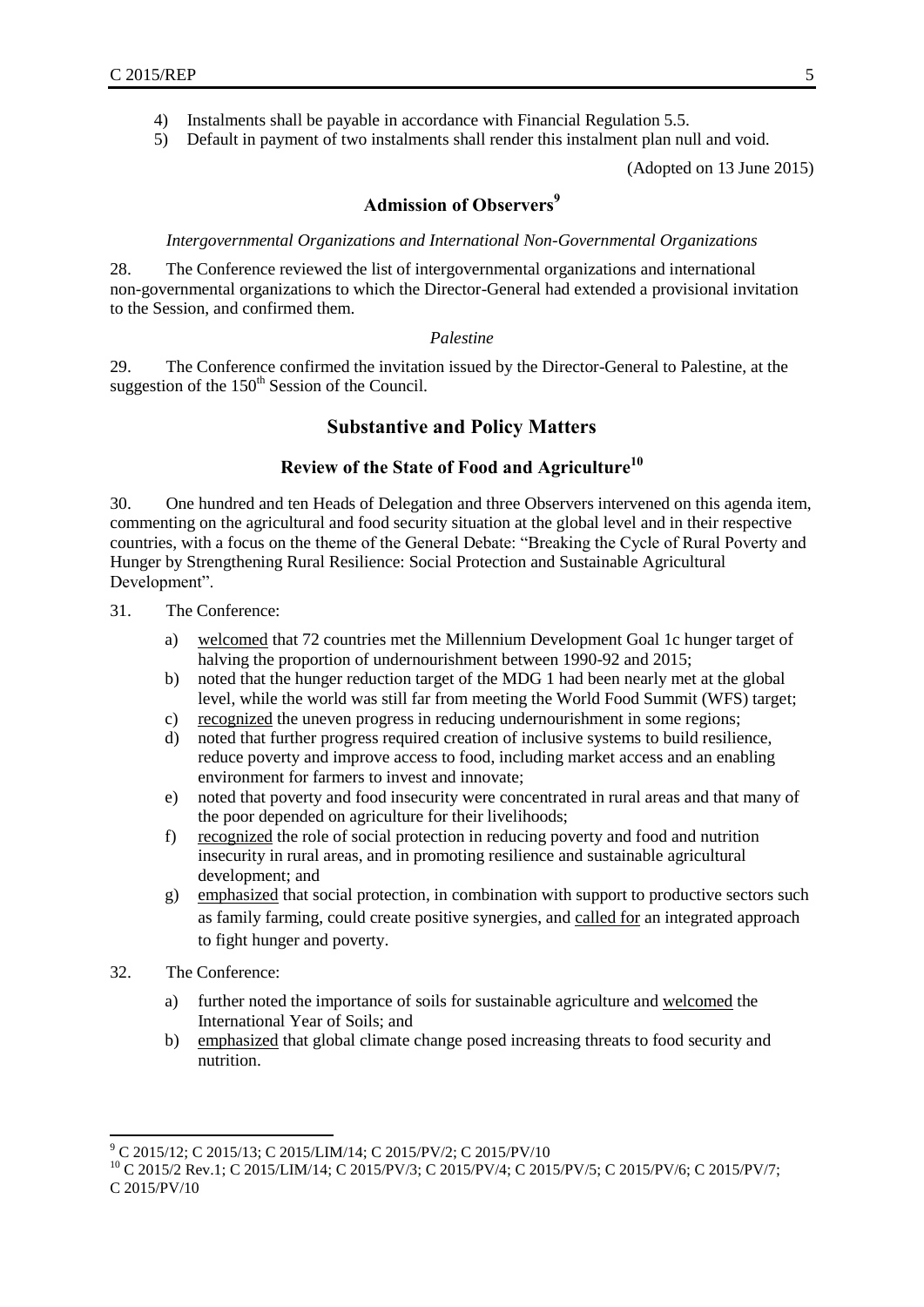#### **Regional Conferences**

#### <span id="page-13-0"></span>**Regional and Global Policy and Regulatory Matters arising from:**

*Report of the 32nd Regional Conference for the Near East (Rome, Italy, 24-28 February 2014)<sup>11</sup>*

<span id="page-13-2"></span><span id="page-13-1"></span>33. The Conference endorsed the report and took note of the recommendations presented therein. Appreciation was expressed for the manner in which Iraq had chaired the Regional Conference.

> *Report of the 32nd Regional Conference for Asia and the Pacific (Ulaanbaatar, Mongolia, 10-14 March 2014)<sup>12</sup>*

<span id="page-13-3"></span>34. The Conference endorsed the report and took note of the recommendations presented therein. It expressed its gratitude to Mongolia, the host country, for the excellent organization of the Regional Conference.

> *Report of the 28th Regional Conference for Africa (Tunis, Tunisia, 24-28 March 2014)<sup>13</sup>*

<span id="page-13-4"></span>35. The Conference endorsed the report and took note of the recommendations presented therein. It expressed its gratitude to Tunisia, the host country, for the excellent organization of the Regional Conference.

> *Report of the 29th Regional Conference for Europe (Bucharest, Romania, 1-4 April 2014)<sup>14</sup>*

<span id="page-13-5"></span>36. The Conference endorsed the report and took note of the recommendations presented therein. It expressed its gratitude to Romania, the host country, for the excellent organization of the Regional Conference.

> *Report of the 33rd Regional Conference for Latin America and the Caribbean (Santiago, Chile, 6-9 May 2014)<sup>15</sup>*

<span id="page-13-6"></span>37. The Conference endorsed the report and took note of the recommendations presented therein. It also thanked Chile, the host country, for the excellent organization of the Regional Conference.

> *Input from the Third Informal Regional Conference for North America (Washington, D.C., United States of America, 15-16 April 2014)<sup>16</sup>*

38. The Conference also took note of the practice of the North America Region to host an Informal Regional Conference allowing Member Nations of the Region to make inputs into the Organization's prioritization process.

l

<sup>&</sup>lt;sup>11</sup> C 2015/18; C 2015/I/PV/1; C 2015/I/PV/5; C 2015/PV/10

<sup>&</sup>lt;sup>12</sup> C 2015/15; C 2015/I/PV/1; C 2015/I/PV/5; C 2015/PV/10

<sup>&</sup>lt;sup>13</sup> C 2015/14; C 2015/I/PV/1; C 2015/I/PV/5; C 2015/PV/10

<sup>&</sup>lt;sup>14</sup> C 2015/16 Rev.1; C 2015/I/PV/1; C 2015/I/PV/5; C 2015/PV/10

<sup>15</sup> C 2015/17; C 2015/I/PV/1; C 2015/I/PV/5; C 2015/PV/10

<sup>16</sup> C 2015/LIM/1; C 2015/I/PV/2; C 2015/I/PV/5; C 2015/PV/10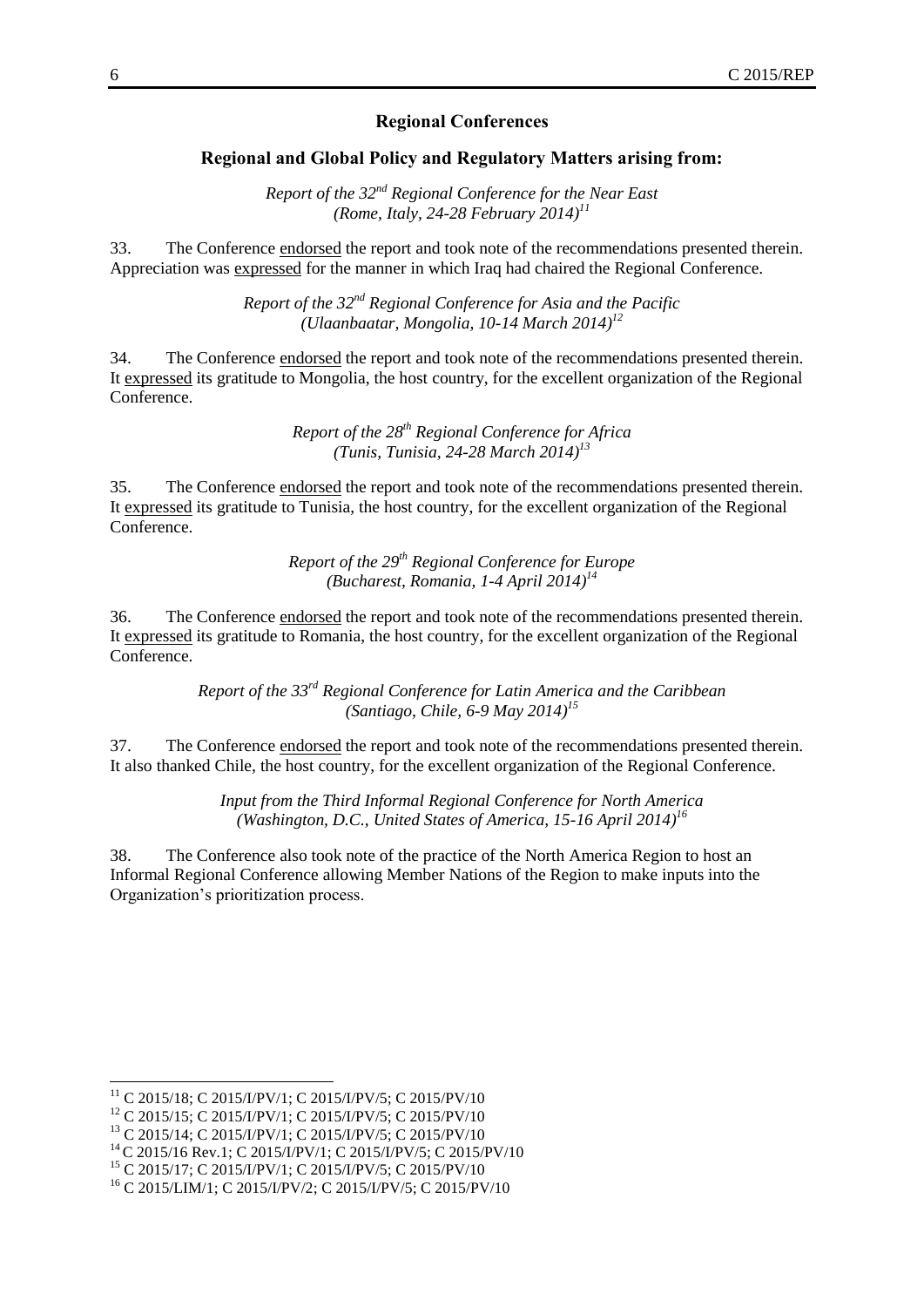## **Technical Committees**

## **Global Policy and Regulatory Matters arising from:**

*Report of the 31st Session of the Committee on Fisheries (9-13 June 2014)<sup>17</sup>*

<span id="page-14-1"></span><span id="page-14-0"></span>39. The Conference endorsed the conclusions and recommendations contained in the Report of the 31<sup>st</sup> Session of the Committee on Fisheries, and in particular:

- a) expressed support for the work of FAO on fisheries and aquaculture based on FAO's Strategic Objectives, highlighting the Blue Growth Initiative, implementation of the Agreement on Port State Measures to prevent Illegal, Unreported and Unregulated (IUU) fishing, the Code of Conduct for Responsible Fisheries and the International Guidelines on Bycatch Management;
- b) welcomed the Voluntary Guidelines for Securing Sustainable Small-Scale Fisheries in the context of Food Security and Poverty Eradication and the Global Assistance Programme to support their implementation;
- c) welcomed the Voluntary Guidelines for Flag State Performance;
- d) underlined the importance of development of sustainable marine and inland fisheries and aquaculture as a contribution to achieving food security, sustainable development, poverty alleviation, stable markets and increased resilience; and
- e) supported FAO's effort in capacity development in the areas of data collection and analysis, stock assessment, management, aquaculture, post-harvesting and policy development.

*Report of the 22nd Session of the Committee on Forestry (23-27 June 2014)<sup>18</sup>*

<span id="page-14-2"></span>40. The Conference endorsed the Report of the  $22<sup>nd</sup>$  Session of the Committee on Forestry (COFO) and noted in particular the importance of:

- a) the Zero Hunger Challenge by developing evidence-based and inclusive forest policies, as well as integrated cross-sectoral approaches, and advocate for, and work actively towards achieving zero illegal deforestation;
- b) an enabling environment for forest communities, family forest owners, forest rights holders and forest and farm producer organizations;
- c) establishing and strengthening platforms for cross-sectoral, multi-stakeholder dialogue and initiatives that link forestry and agriculture and other natural resource-related sectors;
- d) FAO's participation in Reducing Emissions from Deforestation and Forest Degradation in Developing Countries (REDD+) at country, regional and global level;
- e) FAO's lead role in the Collaborative Partnership on Forests as a broad inter-agency coordination mechanism in the future international arrangement on forests;
- f) the cooperation within existing initiatives working on boreal forests and requested FAO to scale-up its support to countries on boreal forests; and
- g) a global capacity development programme on sustainable management and restoration of dryland forests and agrosilvopastoral systems.
- 41. The Conference encouraged Members to:
	- a) increase efforts to ensure adequate consideration of gender issues in forestry;
	- b) strengthen collaboration of agriculture, fisheries, forestry and other land use sectors to promote the application of integrated approaches across the landscape, including through increased collaboration of COFO with the Committee on Fisheries (COFI) and the Committee on Agriculture (COAG), as well as the Committee on World Food Security (CFS); and
	- c) strengthen their efforts to ensure adequate consideration and visibility of forests in the Sustainable Development Goals (SDGs) and the Post-2015 Development Agenda.

l <sup>17</sup> C 2015/23; C 2015/INF/6; C 2015/I/PV/2; C 2015/I/PV/5; C 2015/PV/10

<sup>18</sup> C 2015/24; C 2015/INF/6; C 2015/I/PV/3; C 2015/I/PV/5; C 2015/PV/10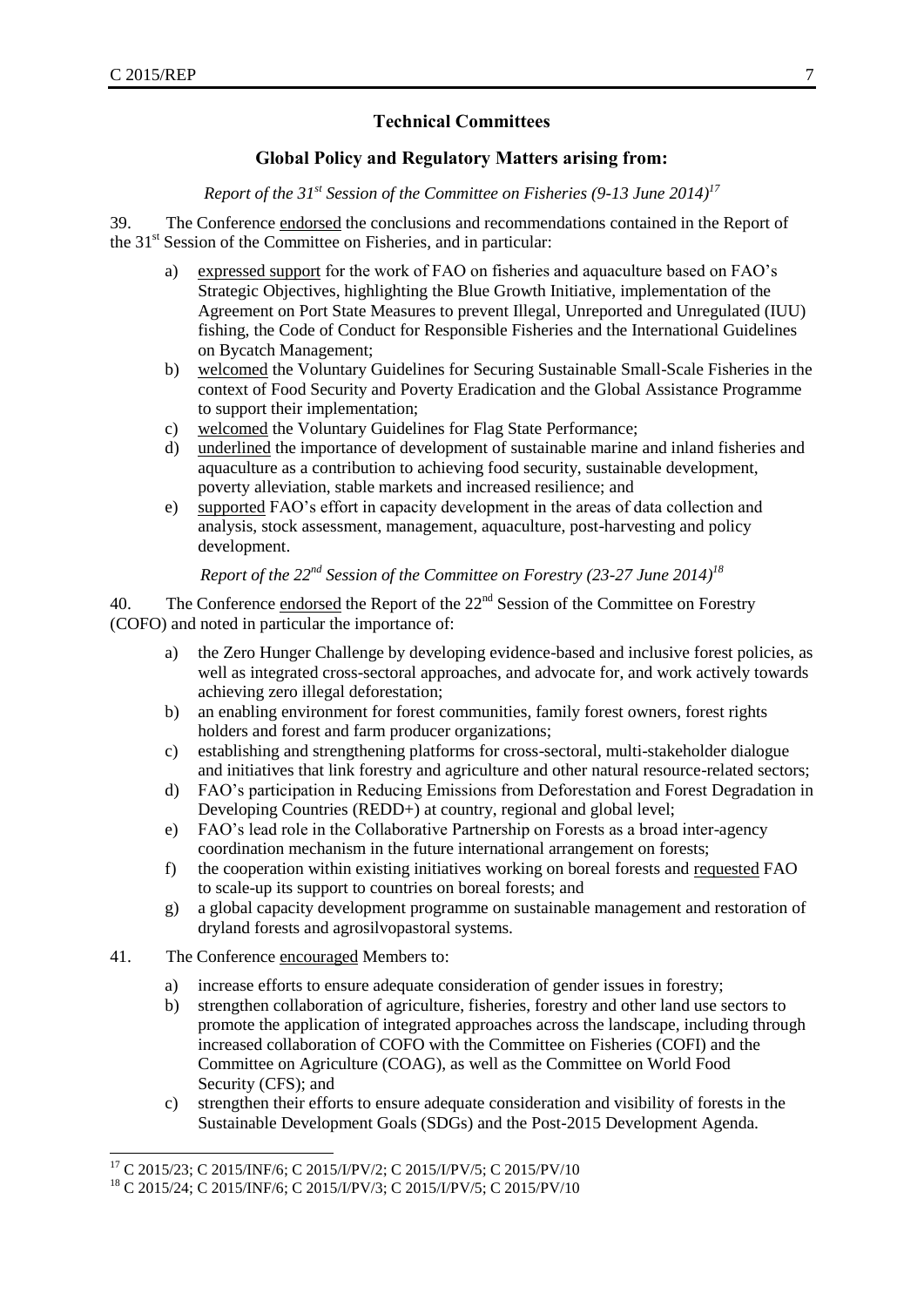<span id="page-15-0"></span>42. The Conference emphasized that the work of FAO on forestry needed to be focused on the basis of the Organization's reviewed Strategic Framework.

> *Report of the 24th Session of the Committee on Agriculture (29 September-3 October 2014) 19*

43. The Conference endorsed the conclusions and recommendations contained in the Report of the 24<sup>th</sup> Session of the Committee on Agriculture, and in particular on:

- a) FAO's work in the food and agriculture sector under the Organization's reviewed Strategic Framework;
- b) the emphasis placed on family farming;
- c) the call for a greater role for FAO in Trade Facilitation programmes, in close collaboration with relevant partners as an important means for supporting the delivery of FAO's Strategy for Enhancing Food Safety Globally;
- d) the support to the implementation of the *Peste des Petits Ruminants* global control and eradication programme;
- e) the importance for Members to incorporate water governance for food security and sustainable agriculture in their national policies;
- f) the Globally Important Agricultural Heritage Systems (GIAHS);
- g) the Global Agenda for Sustainable Livestock and noted its set-up and governance, including coordination with other initiatives; and
- h) FAO's work on sustainable production intensification and sustainable food systems.

44. The Conference took note that the International Rice Commission had suspended all its activities and that an item on rice would be included on the agenda of the regular sessions of the Committee on Agriculture when appropriate.

45. The Conference noted the Status Report on Antimicrobial Resistance; welcomed the inclusive and consultative preparatory process of the Resolution and adopted the following Resolution:

#### **Resolution 4/2015**

#### *Antimicrobial Resistance*

#### **THE CONFERENCE,**

**Having considered** the Secretariat's Status Report on Antimicrobial Resistance<sup>20</sup> in food, agriculture<sup>21</sup> and the environment;

**Recalling** the Rome Declaration on Nutrition 2014 and accompanying Framework for Action and also recalling the request by the Council at its Hundred and Fiftieth Session to the Secretariat;

**Recognizing** the role of FAO as the lead intergovernmental agency with the mandate to improve agriculture, forestry, fisheries and management of natural resources and to achieve global food security and nutrition;

**Noting** also the relevant and globally agreed FAO/WHO Codex Alimentarius Commission<sup>22</sup> guidance and Codes, as well as the relevant agreed OIE standards, to address antimicrobial resistance;

**Aware** that access to effective antimicrobial agents constitutes a prerequisite for productive and sustainable agriculture, particularly animal husbandry and aquaculture and safe food, on which countless livelihoods depend throughout the world, but that hard-won gains in animal and human health and development are at risk due to increasing resistance to antimicrobials;

l

<sup>19</sup> C 2015/21; C 2015/28 Rev.1; C 2015/INF/6; C 2015/I/PV/2; C 2015/I/PV/5; C 2015/PV/10

 $\rm ^{20}$  C 2015/28 Rev.1

<sup>&</sup>lt;sup>21</sup> Includes the growing of crops and the rearing of terrestrial and aquatic animals.

<sup>&</sup>lt;sup>22</sup> Codex Guidelines on Risk Analysis of Foodborne Antimicrobial Resistance - CAC/GL 77- 2011 and Code of Practice to Minimize and Contain Antimicrobial Resistance - CAC/RCP 61-2005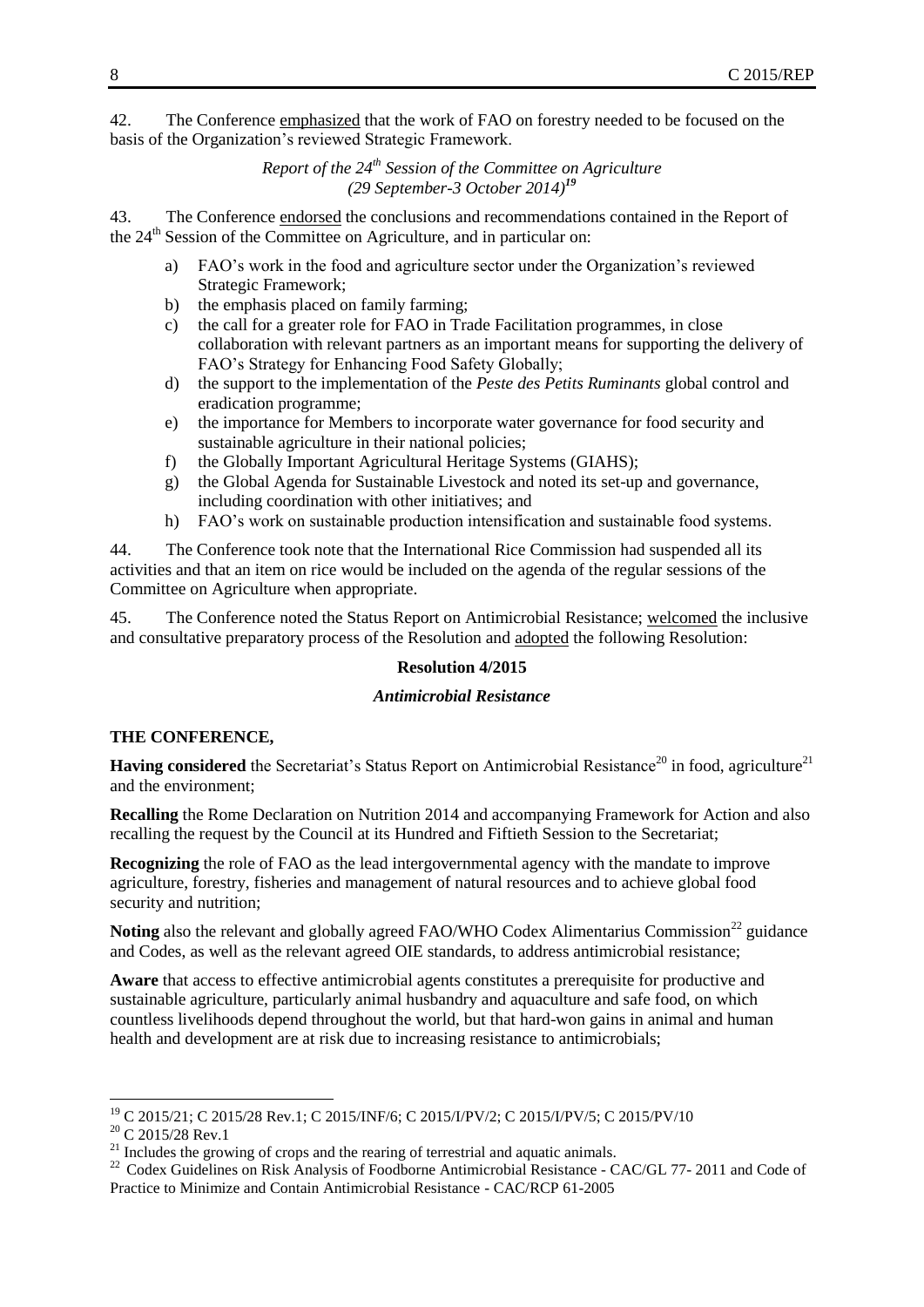Aware that the health and economic consequences of antimicrobial resistance constitute a heavy and growing burden on high-, middle- and low-income countries, requiring urgent action at national, regional and global levels, particularly in view of the limited development of new antimicrobial agents;

**Recognizing** that there is need for a coherent, comprehensive, integrated and balanced approach at global, regional and national levels in a 'One Health' approach and beyond, involving different actors and sectors such as human and veterinary medicine, agriculture, food safety, environment and consumers;

**Recognizing** that antimicrobial resistance involves a wide range of microorganisms, including bacteria, viruses, fungi and parasites, but that the development of resistance to antibiotics is of particular urgency and most in need of immediate attention;

**Emphasizing the importance** of policy recommendations being based on sound scientific evidence and risk analysis principles;

**Noting** the evidence of the transmission and spread of antimicrobial resistance between animals, humans, in the food chain and the environment;

**Welcoming** the tripartite collaboration on antimicrobial resistance among FAO, the World Health Organization (WHO), including Codex Alimentarius, and the World Organisation for Animal Health (OIE), as well as other international collaboration;

**Noting** the adoption by the Sixty-seventh World Health Assembly of a resolution on antimicrobial resistance,<sup>23</sup> including its request to the WHO Director-General to strengthen the tripartite collaboration among FAO, OIE and WHO for combating antimicrobial resistance in the spirit of the 'One Health' approach;

**Welcoming** the adoption by the Sixty-eighth World Health Assembly of the Global Action Plan on Antimicrobial Resistance<sup>24</sup>, into which FAO provided input, and noting the reports and guidance to and by the Executive Board of WHO at its Hundred and Thirty-sixth Session;

**Aware** that the Global Action Plan reinforces the need for collaboration on antimicrobial resistance among FAO, OIE and WHO and other intergovernmental organizations, partners and stakeholders and calls upon FAO to support the implementation of antimicrobial resistance prevention and control measures in food and agriculture;

**Noting** the Secretariat's report to the Council at its Hundred and Fifty-first Session, set out in document C 2015/28 Rev.1 and the deliberations of the Council;

**Strongly supporting** the ongoing work by the Secretariat, in collaboration with Members and others, to assess the evidence of antimicrobial resistance in food and agriculture systems, identify knowledge gaps, and provide recommendations to Members for effectively combatting antimicrobial resistance;

- a) **Urges** Members to:
	- a) **increase** political awareness, engagement and leadership to ensure continued access to antimicrobial drugs through the prudent and responsible use of antimicrobials in agriculture, as expressed in the Codex Code of Practice to Minimize and Contain Antimicrobial Resistance<sup>25</sup>, in particular those on the OIE and WHO lists of Critically Important Antimicrobials<sup>26</sup> of veterinary and human health importance;
	- b) **strengthen** national monitoring of antimicrobial resistance and the use of antimicrobials in agriculture, regulation of their prescription and use and compliance with those

l

<sup>&</sup>lt;sup>23</sup> WHA67.25, 24 May 2014

<sup>&</sup>lt;sup>24</sup> A68/20; A68/20 Corr.1, 21 May 2015

<sup>&</sup>lt;sup>25</sup> WHO - Critically important antimicrobials for human medicine ( $3<sup>rd</sup>$  Revision) <http://www.who.int/foodsafety/publications/antimicrobials-third/en/>

 $26$  OIE List of Antimicrobials of Veterinary Importance

<http://www.oie.int/doc/ged/D9840.PDF>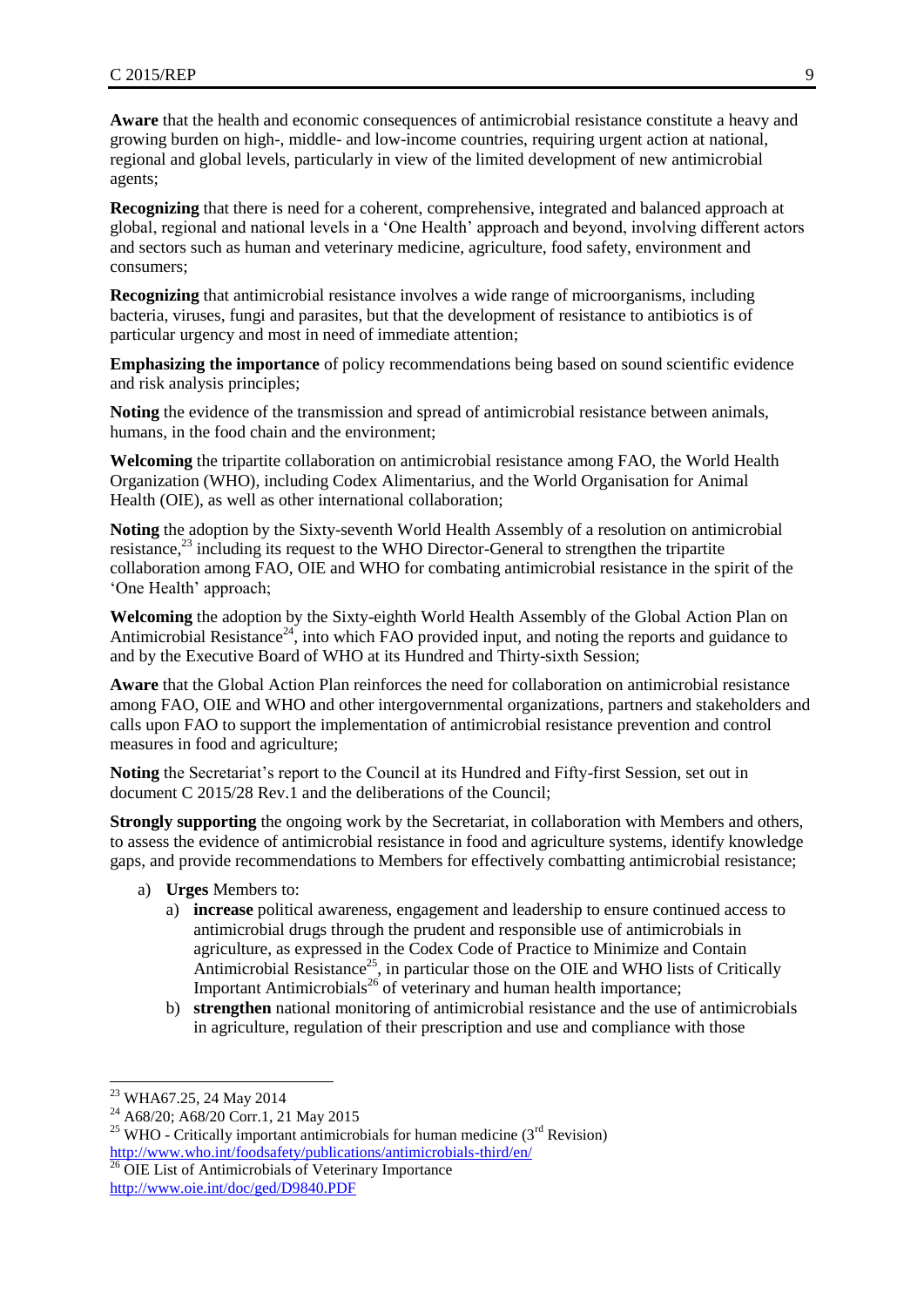regulations in cooperation with OIE, WHO and FAO in accordance with OIE and Codex standards;

- c) **facilitate** efforts to strengthen analysis and sharing of international scientific evidence for development, transmission and control of antimicrobial resistance in food, agriculture and the environment, including technology transfer;
- d) **take actions** to continue the development of sustainable food production systems taking into consideration their social, economic and environmental dimensions, in order to reduce the risk of diseases, prevent the unnecessary use of antimicrobials, including the phasing out of antimicrobials as growth promoters (veterinary antimicrobial drugs which belong to or are able to cause cross resistance to classes of antimicrobial agents used - or submitted for approval - in humans and animals in the absence of a risk analysis) and promote good animal husbandry management, biosecurity and biosafety;
- e) **take urgent action** at regional, national and local levels to mitigate risks posed by inappropriate antimicrobial usage and antimicrobial resistance in food, agriculture and the environment;
- f) **develop or strengthen** national plans, strategies and international collaboration for the surveillance, monitoring and containment of antimicrobial resistance in food, agriculture and the environment, in close coordination with related plans for human health;
- g) **mobilize** human and financial resources, at national, regional and international level, in order to implement plans and strategies to strengthen surveillance and to minimize development and transmission of antimicrobial resistance in food, agriculture and the environment;
- h) **improve** among all relevant stakeholders awareness of: i) the risks posed by antimicrobial resistance to public health, as well as the potential negative impacts on food and agriculture; ii) the need for responsible use of antimicrobial drugs in agriculture; and iii) good animal husbandry, plant production, health, biosecurity and biosafety, management and hygiene practices;
- i) **support** developing countries to develop programmes and systems for detection, surveillance and monitoring of antimicrobial use and antimicrobial resistance and to follow-up on their related policies established to achieve progressive management of antimicrobial resistance risks in food, agriculture and the environment;
- j) **encourage and support** research and development to combat antimicrobial resistance and development of new classes of antimicrobial agents and alternative therapies and diagnostics and promote responsible use of antimicrobials in agriculture;
- k) **recognize** the importance of the development of antimicrobial usage and resistance surveillance; and
- l) **improve** information sharing and awareness raising amongst all stakeholders.
- b) **Requests** the Organization to:
	- a) **actively support and provide capacity building as appropriate**, in collaboration with other relevant partners, sustainable production systems taking into account the social, economic and environmental dimensions that prevent diseases through good animal (aquatic and terrestrial) husbandry management and practices, as well as good plant production management and practices, as an important means to combat antimicrobial resistance;
	- b) **ensure** that all relevant parts of the Organization, at headquarters, regional and country levels, are actively engaged and coordinated in promoting work on combatting antimicrobial resistance, within the parameters of the FAO Strategic Objectives;
	- c) **help strengthen** the tripartite collaboration between FAO, OIE and WHO for combatting antimicrobial resistance in the spirit of the 'One Health' approach and to maximize synergies with OIE in animal health;
	- d) **support** efforts to explore with the United Nations Secretary-General options for a highlevel initiative, including a high-level meeting, to increase political awareness, engagement and leadership on antimicrobial resistance;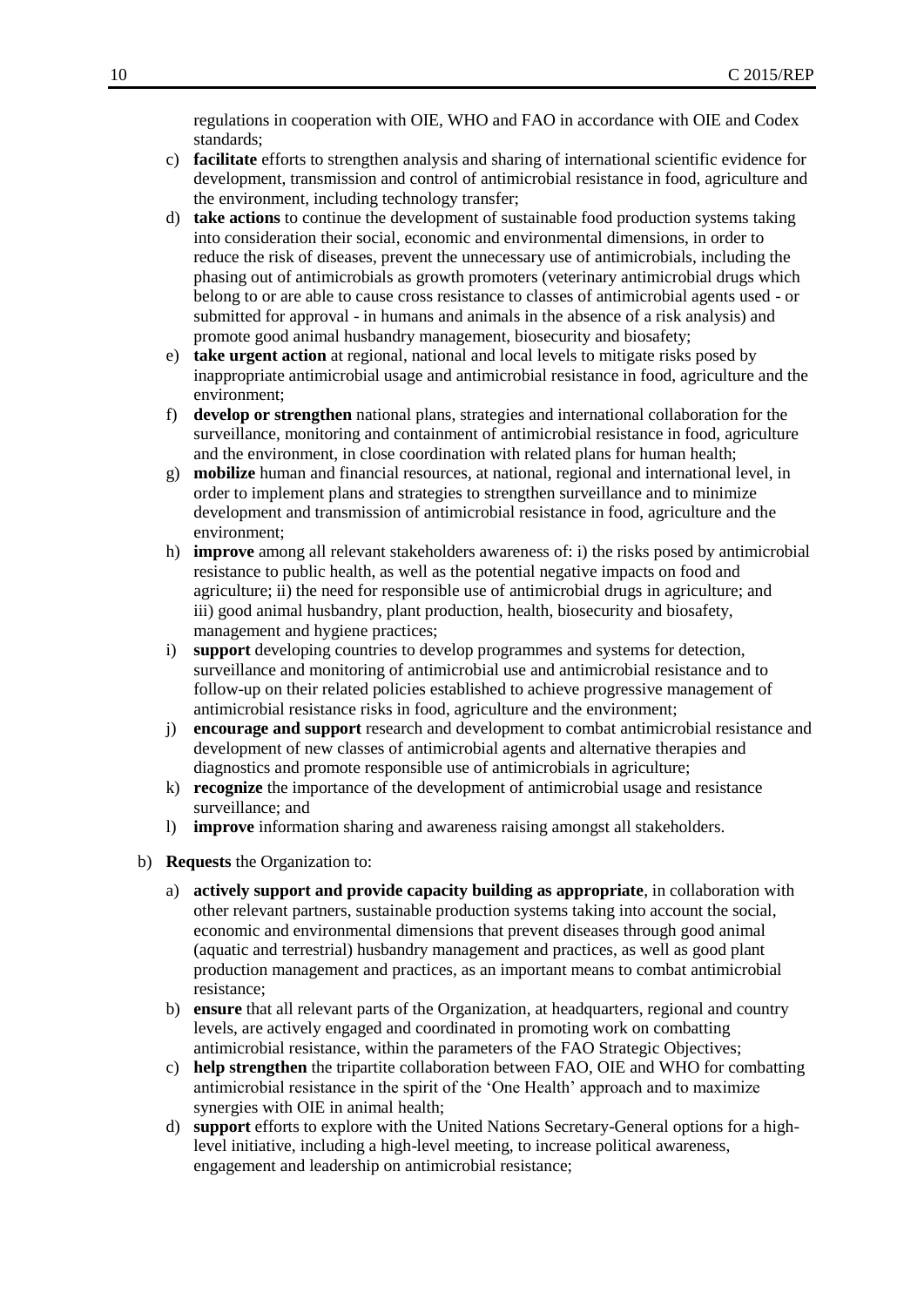- e) **support** implementation of the Global Action Plan on Antimicrobial Resistance, which seeks to address the need to ensure that all countries, especially low- and middle-income countries, have the capacity to combat antimicrobial resistance and which takes into account existing action plans and all available evidence and best practices; and
- f) **keep Members regularly apprised** of the Secretariat's work in this area, through reports to the Committee on Agriculture.

(Adopted on 13 June 2015)

## *Report of the 70th Session of the Committee on Commodity Problems (7-9 October 2014)<sup>27</sup>*

<span id="page-18-0"></span>46. The Conference endorsed the conclusions and recommendations contained in the Report of the 70<sup>th</sup> Session of the Committee on Commodity Problems (CCP), and in particular:

- a) welcomed the reform of the CCP and its subsidiary bodies, with a view to improving their functioning and working arrangements;
- b) recognized the importance of timely and good data for informing decisions; and commended FAO's role in providing up-to-date market information and assessment and in promoting market transparency;
- c) stressed the importance of medium-term commodity market projections as an essential tool for policy debate and planning; welcomed the OECD-FAO collaboration on the Agricultural Outlook; and encouraged the further strengthening of this partnership to better serve FAO's Membership;
- d) took note of FAO's technical assistance to Members, including capacity development, on WTO negotiations on agriculture; and underlined the importance of agreeing on a post-Bali work programme as foreseen in the Bali Package; and
- e) welcomed the progress made with regard to the implementation of the Agricultural Market Information System (AMIS), noting its high relevance to the work of the CCP; and recognized its importance as an innovation in commodity markets governance.
- 47. Furthermore, the Conference:
	- a) recommended that governments increase their efforts to enhance the quality and timeliness of data, and encouraged them to improve the response rate and quality of the data provided through regular questionnaires issued by FAO; and
	- b) took note that the International Rice Commission suspended its activities and operations and that a standing item on rice would be included in the agenda of the regular sessions of the CCP when appropriate.

## <span id="page-18-1"></span>**Reports of the 40th (7-11 October 2013) and 41st (13-18 October 2014) Sessions of the Committee on World Food Security<sup>28</sup>**

- 48. The Conference:
	- a) endorsed the conclusions and recommendations of the  $40<sup>th</sup>$  and  $41<sup>st</sup>$  Sessions of the Committee;
	- b) welcomed the adoption of the Principles for Responsible Investment in Agriculture and Food Systems, which were recognized as a major achievement, and encouraged FAO Members and other stakeholders to contribute to their implementation;
	- c) encouraged implementation by the Committee on World Food Security (CFS) stakeholders of the policy recommendations on "Biofuels and Food Security"; "Investing in Smallholder Agriculture for Food Security and Nutrition"; "Food Losses and Waste in

l <sup>27</sup> C 2015/22; C 2015/INF/6; C 2015/I/PV/2; C 2015/I/PV/5; C 2015/PV/10

<sup>28</sup> C 2015/19; C 2015/20; C 2015/INF/6; C 2015/I/PV/2; C 2015/I/PV/5; C 2015/PV/10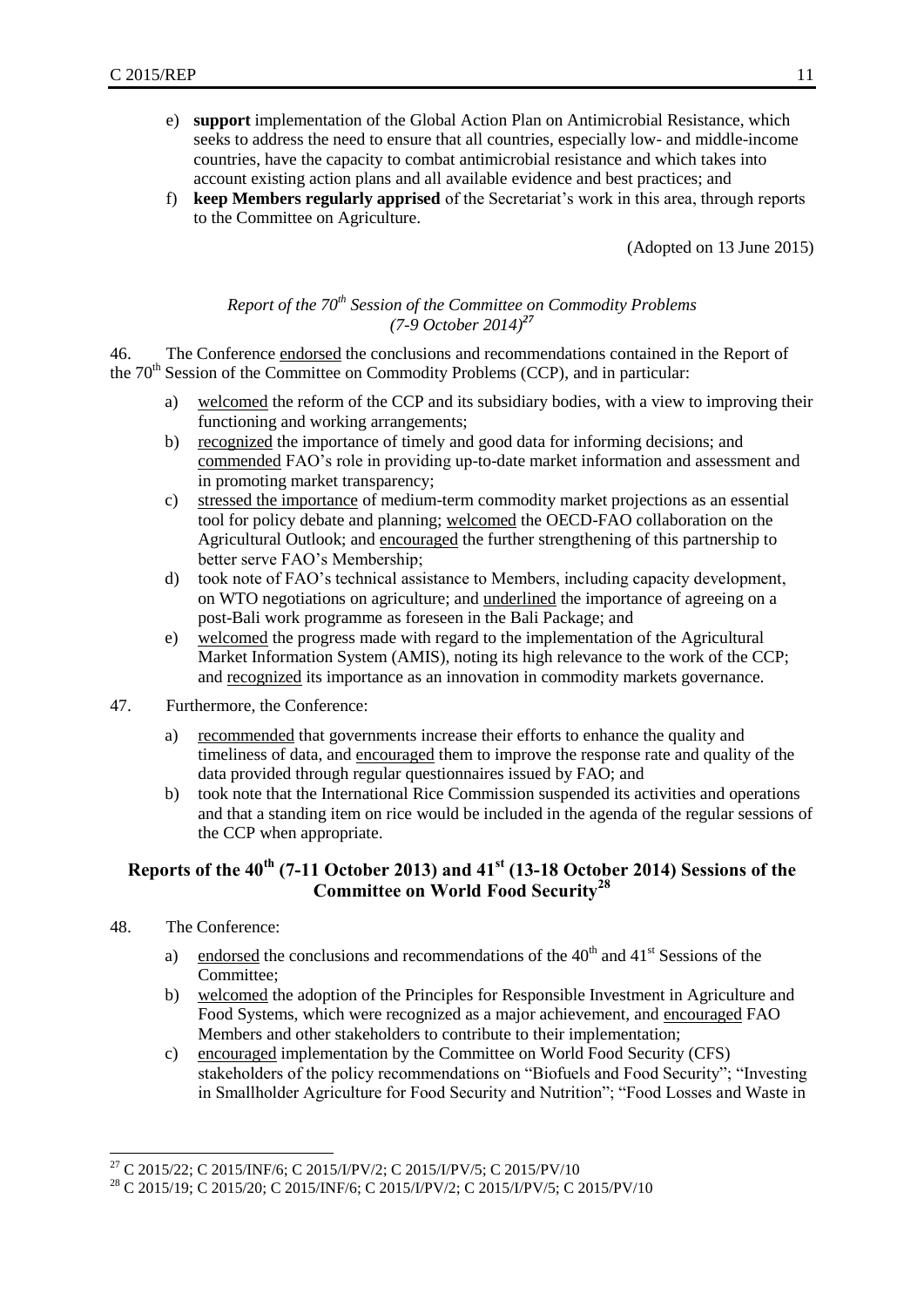the Context of Sustainable Food Systems"; and "Sustainable Fisheries and Aquaculture for Food Security and Nutrition";

- d) welcomed the successful conclusion of the negotiations of the CFS Framework for Action for Food Security and Nutrition in Protracted Crises to be submitted for endorsement at the 42<sup>nd</sup> Session of CFS in October 2015;
- e) supported the commitment to achieving the progressive realization of the right to adequate food in the context of national food security in the years to come;
- f) supported the role of CFS in nutrition and fostering the implementation of the outcomes of the Second International Conference on Nutrition (ICN2) in coordination with other UN Bodies;
- g) invited FAO Members and CFS stakeholders to promote CFS as a unique multi-stakeholder model, disseminate its products, and support its outreach activities; and
- <span id="page-19-0"></span>h) encouraged the CFS to continue its work within its mandate.

#### **Other Substantive and Policy Matters**

## **Progress on the Millennium Development Goals targets relevant to FAO/Post-2015 Development Agenda<sup>29</sup>**

- <span id="page-19-1"></span>49. The Conference:
	- a) welcomed the report presenting the progress made towards the achievement of the Millennium Development Goals (MDGs), in particular MDG 1 target c; describing the process leading to the crafting of the new set of Sustainable Development Goals (SDGs) and the Post-2015 Development Agenda; and discussing issues related to the implementation of the new development agenda;
	- b) called for greater efforts to achieve the MDGs globally and recognized FAO's primary responsibility for supporting Members in achieving MDGs relevant to its mandate;
	- c) commended FAO's role and contribution, guided by the Organization's Reviewed Strategic Framework and the Zero Hunger Challenge, as well as the collaboration with the other Rome-based Agencies, in the post-2015 process; and
	- d) looked forward to the outcome of the  $3<sup>rd</sup>$  International Conference on Financing for Development (FFD) to be held in Addis Ababa in July 2015, to the endorsement of the Post-2015 Development Agenda and SDGs at the UN Summit in September 2015, and encouraged all FAO Members to ensure that adequate financial and non-financial means of implementation were made available for the effectiveness of the new development framework.

## <span id="page-19-2"></span>**Report on the Quadrennial Comprehensive Policy Review of Operational Activities for Development of the United Nations System<sup>30</sup>**

50. The Conference reviewed the Interim Report and took note of FAO's progress in the implementation of the UN General Assembly cumulative resolutions on the Quadrennial Comprehensive Policy Review (QCPR) of operational activities. It expressed appreciation to the Secretariat for the quality and depth of the report, as well as progress made in implementation.

51. The Conference:

l

- a) recognized the far-reaching transformational changes undergone by the Organization, making it more efficient and fit for purpose to rise to the challenges outlined by the QCPR;
- b) expressed appreciation for FAO's consistent commitment in supporting Member Nations in their development efforts;

<sup>&</sup>lt;sup>29</sup> C 2015/36 Rev.2; C 2015/I/PV/3; C 2015/I/PV/5; C 2015/PV/10

<sup>30</sup> C 2015/29; C 2015/I/PV/3; C 2015/I/PV/5; C 2015/PV/10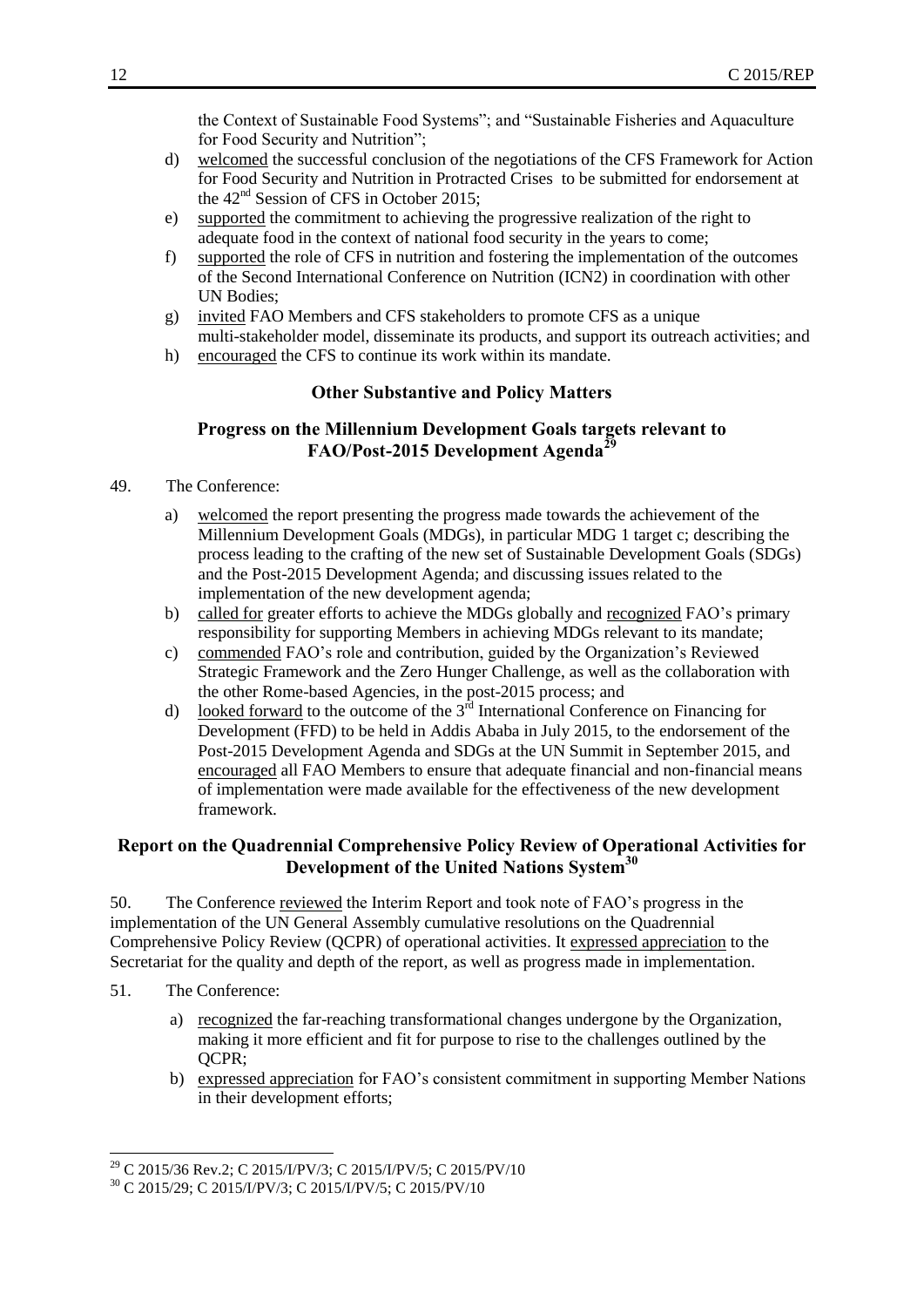- c) supported FAO's application of results-based management principles to implement the reviewed Strategic Framework approved by the Conference in June 2013, from planning to monitoring on resources and results for all sources of funds;
- d) acknowledged FAO's corporate resource mobilization strategy to achieve adequate voluntary contributions and a diversified donor base, to support the achievement of results under FAO's Strategic Objectives;
- e) noted FAO's efforts to integrate "Delivering as One" best practices in its policies and procedures within the QCPR context in line with specific experience and expertise, derived from, and in line with, its mandates and Strategic Framework; and
- f) encouraged FAO to continue supporting increased UN System-wide coherence at country, regional and global levels.

## <span id="page-20-0"></span>**Report of the 15th Regular Session of the Commission on Genetic Resources for Food and Agriculture (19-23 January 2015)<sup>31</sup>**

- 52. The Conference:
	- a) welcomed and adopted the Report of the  $15<sup>th</sup>$  Regular Session of the Commission on Genetic Resources for Food and Agriculture;
	- b) approved the Voluntary Guidelines to Support the Integration of Genetic Diversity into National Climate Change Adaptation Planning and invited countries to implement them;
	- c) welcomed the Elements to Facilitate Domestic Implementation of Access and Benefit-Sharing for Different Subsectors of Genetic Resources for Food and Agriculture and invited Members to consider and, as appropriate, make use of them.
	- d) noted the complementarity between the work of the Commission and the Nagoya Protocol in regard to access and benefit-sharing for genetic resources;
	- e) called for increased cooperation between the Commission and relevant FAO technical bodies, as well as the Committee on World Food Security and the International Treaty on Plant Genetic Resources for Food and Agriculture; and
	- f) encouraged FAO to provide technical support to Members, including through seminars and training, for the preparation of country reports for *The State of the World's Biodiversity for Food and Agriculture*.

## **Joint FAO/WHO Second International Conference on Nutrition (ICN2) (19-21 November 2014) 32**

<span id="page-20-1"></span>53. The Conference appreciated the successful outcome of the Second International Conference on Nutrition (ICN2), jointly convened by FAO and the World Health Organization (WHO) from 19 to 21 November 2014 in Rome.

54. The Conference endorsed the ICN2 outcome documents, the Rome Declaration on Nutrition and the Framework for Action,<sup>33</sup> and <u>urged</u> FAO Members to implement the commitments set out in the Rome Declaration and the recommendations in the Framework for Action.

55. The Conference expressed satisfaction with the ICN2 follow-up actions, supporting in particular the following measures:

- a) mainstreaming of nutrition as a cross-cutting theme under the reviewed Strategic Framework and Medium Term Plan 2014-17 to improve support on nutrition to FAO Members;
- b) identification of priority activities to be performed by FAO during the period 2015 to 2017 in support of ICN2 outcomes;

 $\overline{a}$ <sup>31</sup> C 2015/27; C 2015/I/PV/3; C 2015/I/PV/5; C 2015/PV/10

<sup>32</sup> C 2015/30; C 2015/I/PV/4; C 2015/I/PV/5; C 2015/PV/10

<sup>&</sup>lt;sup>33</sup> As reflected in the "Second International Conference on Nutrition (ICN2), Report of the Joint FAO/WHO Secretariat on the Conference"<http://www.fao.org/3/a-i4436e.pdf>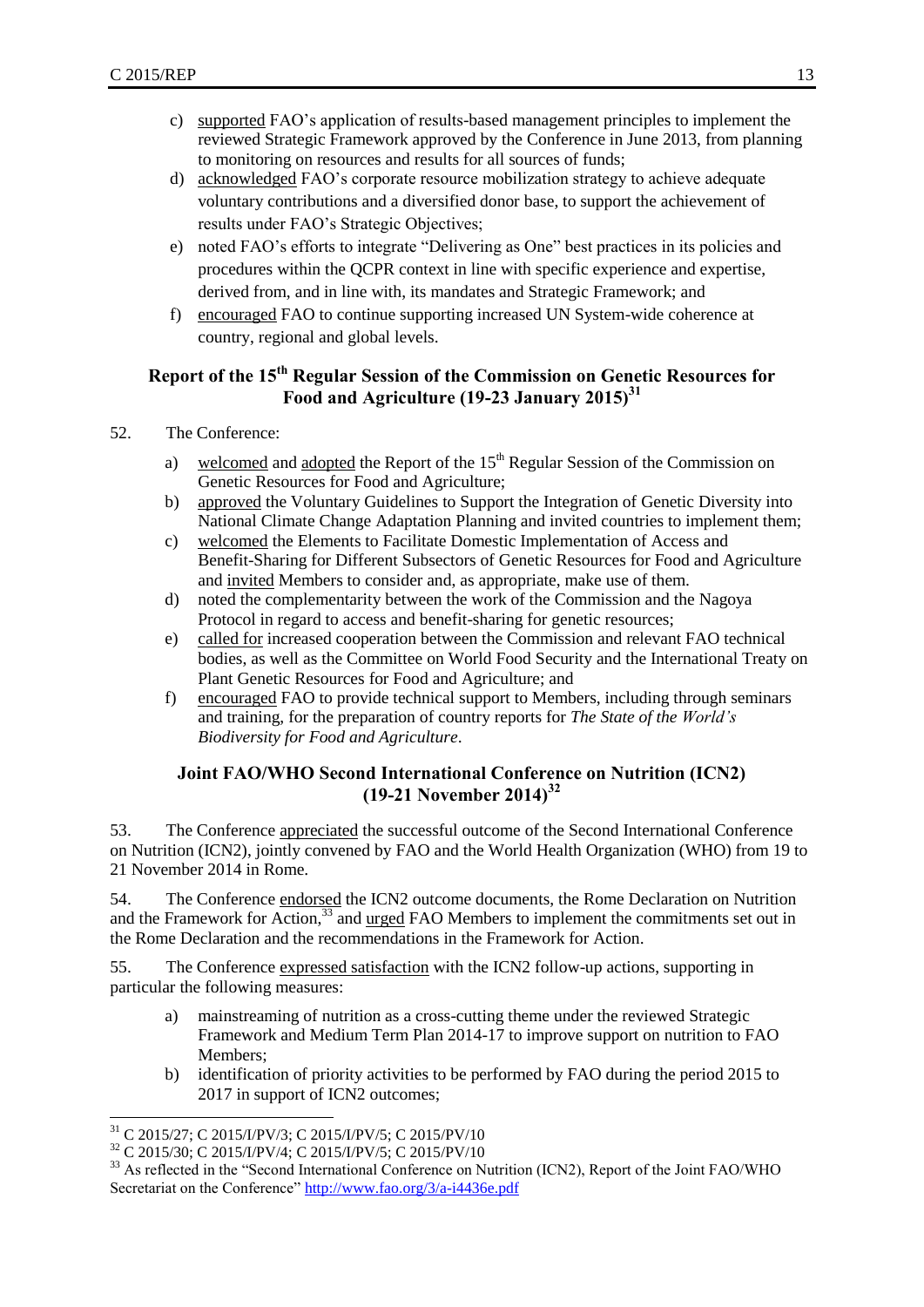- c) strengthening of FAO's internal capacity to enhance its role on nutrition;
- d) establishment of the Action for Nutrition Trust Fund to support governments in transforming ICN2 commitments, recommendations and strategies into concrete actions. The Conference called on resource partners to make voluntary contributions to the Trust Fund;
- e) the request made to the UN Secretary-General for the UN General Assembly to endorse the Rome Declaration on Nutrition and the Framework for Action, and to consider declaring a Decade of Action on Nutrition from 2016 to 2025. The Conference appreciated the efforts made in this regard, and encouraged FAO to continue its collaboration with WHO on the substantive contents of the proposed Decade of Action on Nutrition within existing structures and available resources;
- f) efforts to improve UN system coordination and collaboration on nutrition, through the strengthening of existing mechanisms. The Conference encouraged consideration of further steps by Members to enable the Committee on World Food Security (CFS) to serve as the appropriate intergovernmental and multi-stakeholder global forum on nutrition;
- g) efforts to include nutrition in the Sustainable Development Goals, reflecting ICN2 outcomes in the Post-2015 Development Agenda; and
- h) advocacy initiatives aimed at promoting and amplifying the food security and nutrition messages of ICN2 through Expo Milano 2015.

## **Global Soil Partnership<sup>34</sup>**

<span id="page-21-0"></span>56. The Conference noted and appreciated the comprehensive nature of the process that had been followed to update the text of the World Soil Charter.

- 57. The Conference endorsed the revised World Soil Charter.
- 58. The Conference adopted the following Resolution:

#### **Resolution 5/2015**

#### *Revised World Soil Charter*

#### **THE CONFERENCE,**

 $\overline{a}$ 

**Recalling** its Resolution 8/81 (21<sup>st</sup> Session, November 1981) which adopted the first version of the World Soil Charter;

**Noting** with appreciation the timely initiative of the organs of the recently established Global Soil Partnership (GSP), namely its Plenary Assembly and Intergovernmental Technical Panel on Soils, to assess the continued validity of the Charter and to develop a revised text more attuned to present and challenging soil issues and contexts;

**Recognizing** the current threats to precious soil resources in all regions which could seriously undermine the implementation of agreed goals and objectives for hunger eradication and sustainable development, and stressing therefore the imperious need to reverse alarming trends;

**Realizing** that acceleration of the momentum to generate more concrete international cooperation and activities and mobilize resources to reverse soil degradation and support effective soil conservation measures, as embodied by the GSP and other initiatives, would be well served by an updated Charter, which would assist in widely disseminating solid principles and guidelines for action by all stakeholders;

**Concurring with** the requirement for an updated Charter to reflect also the major policy developments and conceptual advances with relevance to soils, as had occurred in the intervening period since the adoption of the first version;

<sup>34</sup> C 2015/31; C 2015/I/PV/4; C 2015/I/PV/5; C 2015/PV/10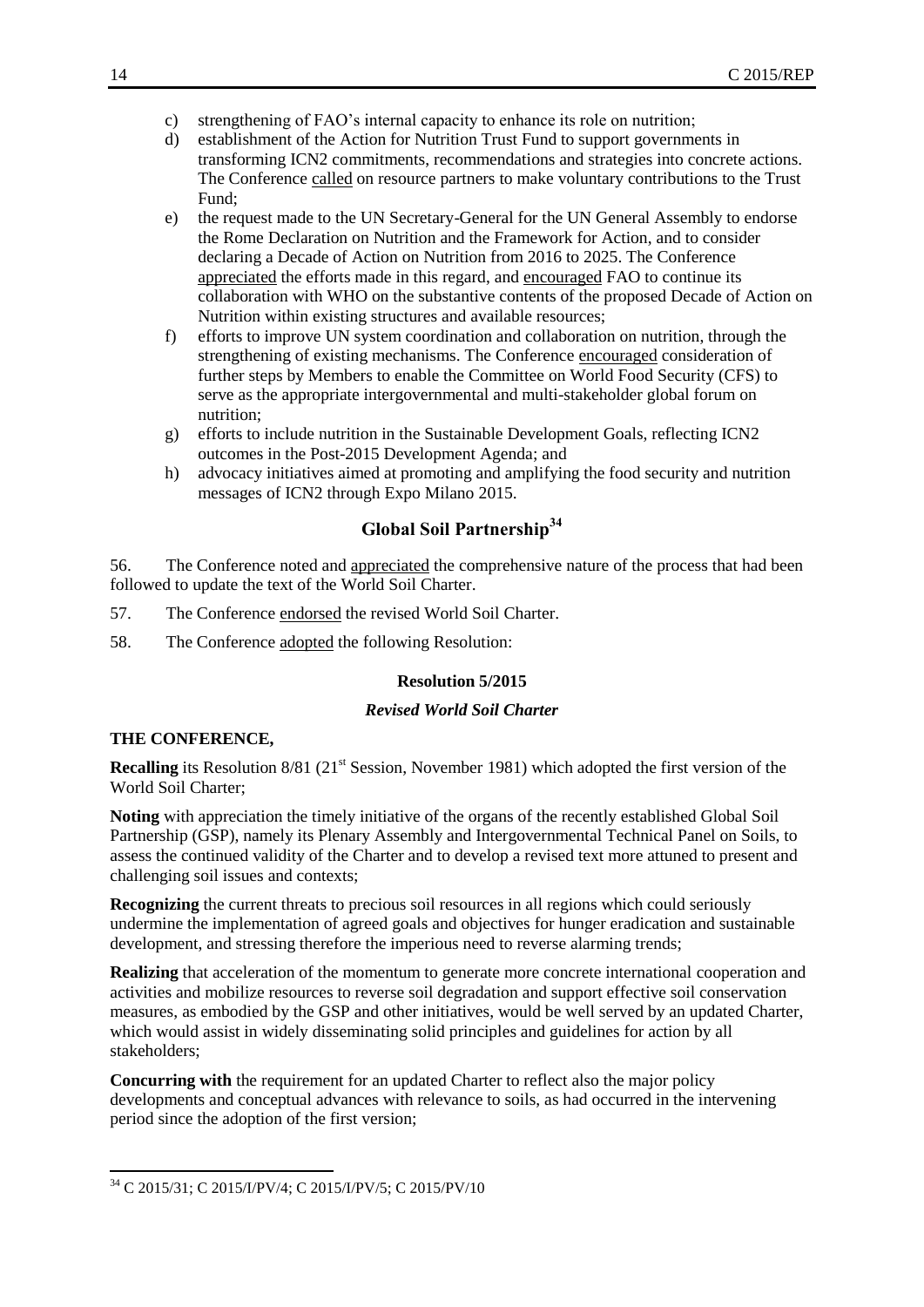**Taking the opportunity** of the International Year of Soils "Healthy soils for a healthy life" to advocate for sustainable management of global soil resources;

**Taking account of** the advice from the Committee on Agriculture at its 24<sup>th</sup> Session (29 September-3 October 2014) and the FAO Council at its  $150<sup>th</sup>$  Session (1-5 December 2014):

1. Hereby **adopts** a revised version of the World Soil Charter;

2. **Recommends** to the United Nations system and all international organizations concerned to promote actively the principles and guidelines set out in the Charter, and to support their translation into sound policies and tangible activities at all levels: national, regional and international.

#### **World Soil Charter**

#### **I. Preamble**

1. Soils are fundamental to life on Earth but human pressures on soil resources are reaching critical limits. Careful soil management is one essential element of sustainable agriculture and also provides a valuable lever for climate regulation and a pathway for safeguarding ecosystem services and biodiversity.

2. The outcome document of the United Nations Conference on Sustainable Development held in Rio de Janeiro (Brazil) in June 2012, "The Future We Want", recognizes the economic and social significance of good land management, including soil, particularly its contribution to economic growth, biodiversity, sustainable agriculture and food security, eradicating poverty, the empowerment of women, addressing climate change and improving water availability.

#### **II. Principles**

3. Soils are a key enabling resource, central to the creation of a host of goods and services integral to ecosystems and human well-being. The maintenance or enhancement of global soil resources is essential if humanity's overarching need for food, water, and energy security is to be met in accordance with the sovereign rights of each state over their natural resources. In particular, the projected increases in food, fibre, and fuel production required to achieve food and energy security will place increased pressure on the soil.

4. Soils result from complex actions and interactions of processes in time and space and hence are themselves diverse in form and properties and the level of ecosystems services they provide. Good soil governance requires that these differing soil capabilities be understood and that land use that respects the range of capabilities be encouraged with a view to eradicating poverty and achieving food security.

5. Soil management is sustainable if the supporting, provisioning, regulating, and cultural services provided by soil are maintained or enhanced without significantly impairing either the soil functions that enable those services or biodiversity. The balance between the supporting and provisioning services for plant production and the regulating services the soil provides for water quality and availability and for atmospheric greenhouse gas composition is a particular concern.

6. The implementation of soil management decisions is typically made locally and occurs within widely differing socio-economic contexts. The development of specific measures appropriate for adoption by local decision-makers often requires multi-level, interdisciplinary initiatives by many stakeholders. A strong commitment to including local and indigenous knowledge is critical.

7. The specific functions provided by a soil are governed, in large part, by the suite of chemical, biological, and physical properties present in that soil. Knowledge of the actual state of those properties, their role in soil functions, and the effect of change – both natural and human-induced—on them is essential to achieve sustainability.

8. Soils are a key reservoir of global biodiversity, which ranges from micro-organisms to flora and fauna. This biodiversity has a fundamental role in supporting soil functions and therefore ecosystem goods and services associated with soils. Therefore it is necessary to maintain soil biodiversity to safeguard these functions.

9. All soils – whether actively managed or not - provide ecosystem services relevant to global climate regulation and multi-scale water regulation. Land use conversion can reduce these global, common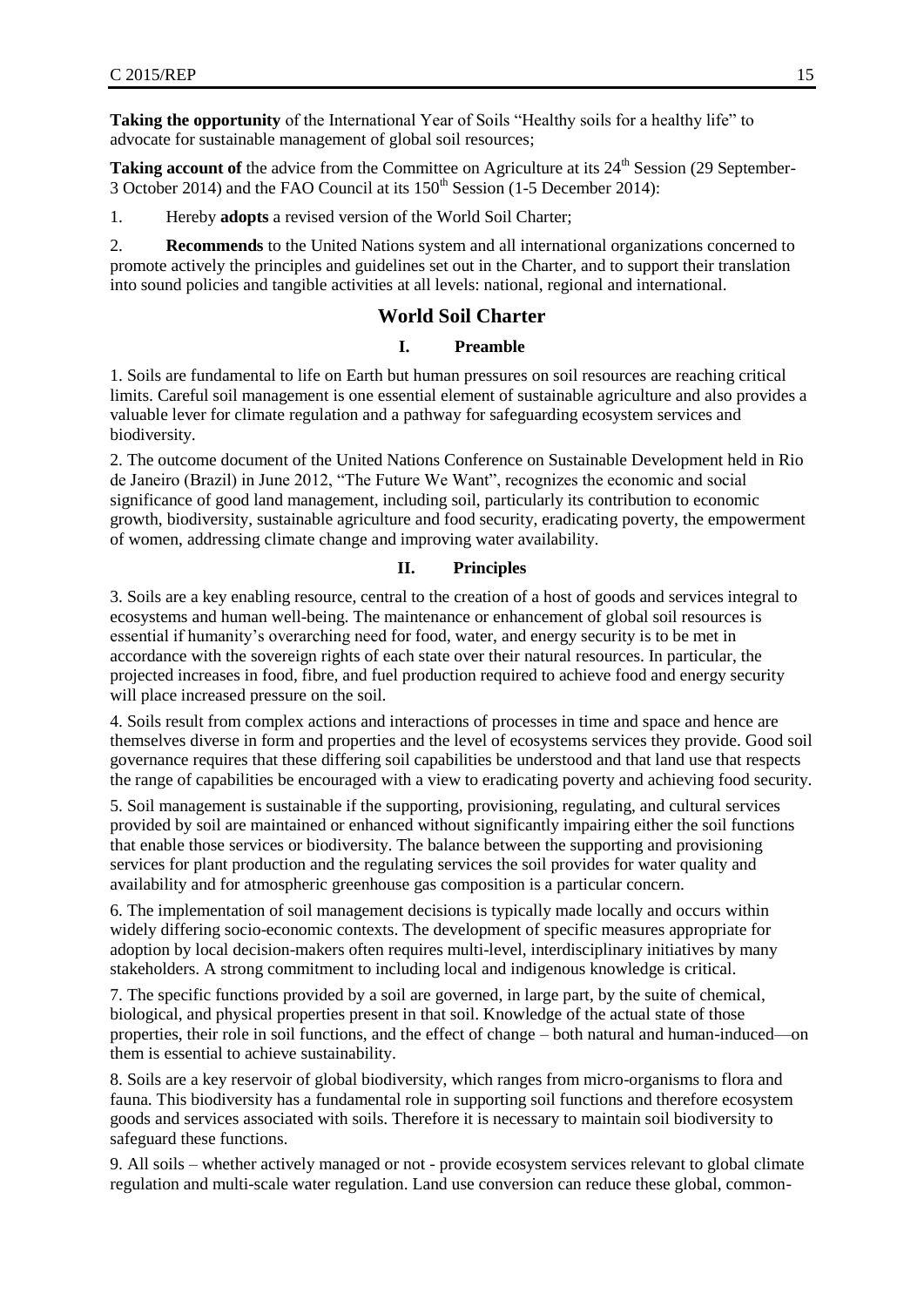good services provided by soils. The impact of local or regional land-use conversions can be reliably evaluated only in the context of global evaluations of the contribution of soils to essential ecosystem services.

10. Soil degradation inherently reduces or eliminates soil functions and their ability to support ecosystem services essential for human well-being. Minimizing or eliminating significant soil degradation is essential to maintain the services provided by all soils and is substantially more costeffective than rehabilitating soils after degradation has occurred.

11. Soils that have experienced degradation can, in some cases, have their core functions and their contributions to ecosystem services restored through the application of appropriate rehabilitation techniques. This increases the area available for the provision of services without necessitating land use conversion.

#### **III. Guidelines for Action**

12. The overarching goal for all parties is to ensure that soils are managed sustainably and that degraded soils are rehabilitated or restored.

13. Good soil governance requires that actions at all levels – from States, and, to the extent that they are able, other public authorities, international organizations, individuals, groups, and corporations – be informed by the principles of sustainable soil management and contribute to the achievement of a land-degradation neutral world in the context of sustainable development.

14. All actors and specifically, each of the following stakeholder groups are encouraged to consider the following actions:

#### **A. Actions by Individuals and the Private Sector**

I. All individuals using or managing soil must act as stewards of the soil to ensure that this essential natural resource is managed sustainably to safeguard it for future generations.

II. Undertake sustainable soil management in the production of goods and services.

#### **B. Actions by Groups and the Science Community**

I. Disseminate information and knowledge on soils.

II. Emphasise the importance of sustainable soil management to avoid impairing key soil functions.

## **C. Actions by Governments**

I. Promote sustainable soil management that is relevant to the range of soils present and the needs of the country.

II. Strive to create socio-economic and institutional conditions favourable to sustainable soil management by removal of obstacles. Ways and means should be pursued to overcome obstacles to the adoption of sustainable soil management associated with land tenure, the rights of users, access to financial services and educational programmes. Reference is made to the Voluntary Guidelines on the Responsible Governance of Tenure of Land, Forests and Fisheries in the Context of National Food Security adopted by the Committee on World Food Security in May 2012.

III. Participate in the development of multi-level, interdisciplinary educational and capacity-building initiatives that promote the adoption of sustainable soil management by land users.

IV. Support research programmes that will provide sound scientific backing for development and implementation of sustainable soil management relevant to end-users.

V. Incorporate the principles and practices of sustainable soil management into policy guidance and legislation at all levels of government, ideally leading to the development of a national soil policy.

VI. Explicitly consider the role of soil management practices in planning for adaptation to and mitigation of climate change and maintaining biodiversity.

VII. Establish and implement regulations to limit the accumulation of contaminants beyond established levels to safeguard human health and wellbeing and facilitate remediation of contaminated soils that exceed these levels where they pose a threat to humans, plants, and animals.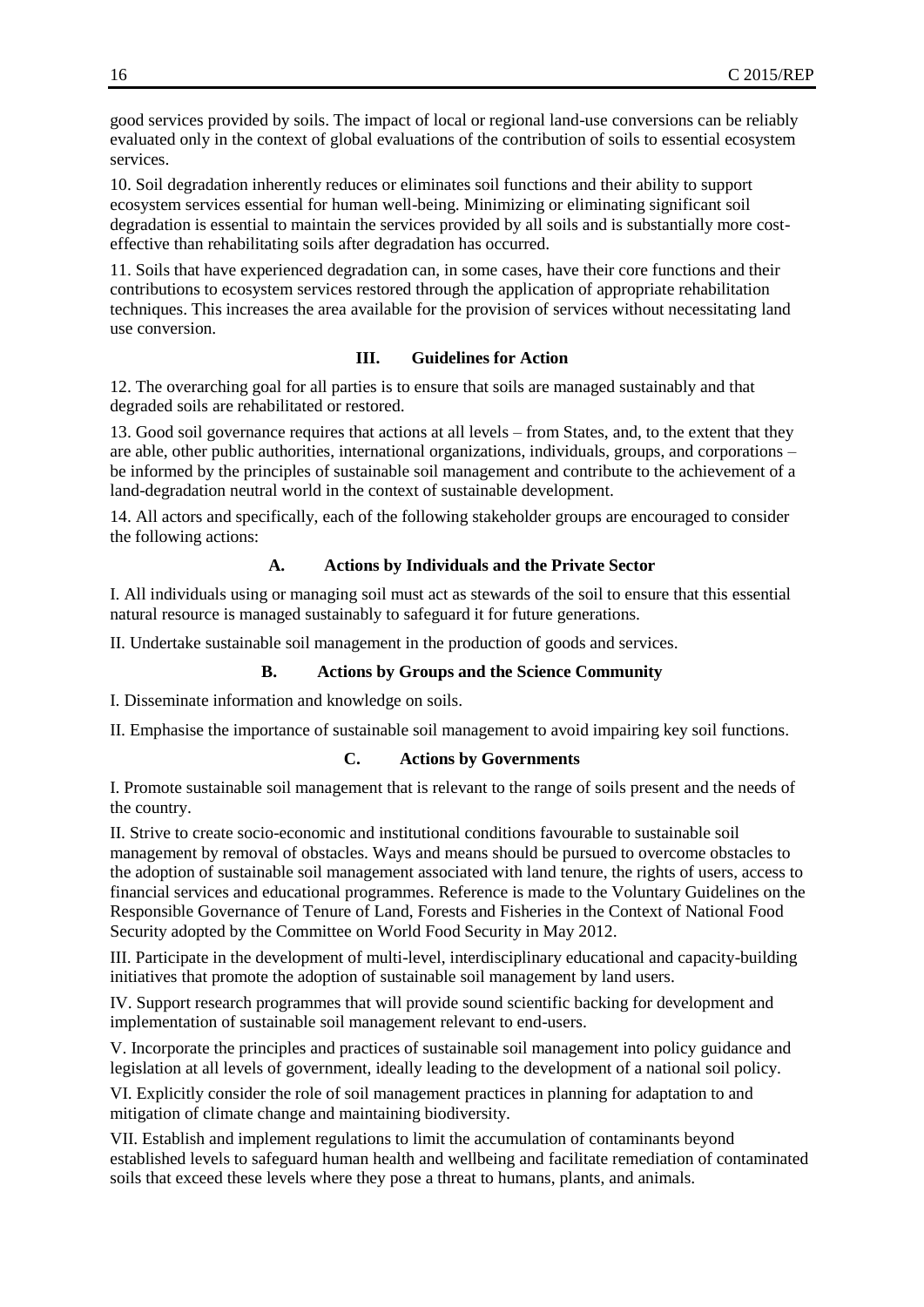VIII. Develop and maintain a national soil information system and contribute to the development of a global soil information system.

IX. Develop a national institutional framework for monitoring implementation of sustainable soil management and overall state of soil resources.

#### **D. Actions by International Organizations**

I. Facilitate the compilation and dissemination of authoritative reports on the state of the global soil resources and sustainable soil management protocols.

II. Coordinate efforts to develop an accurate, high-resolution global soil information system and ensure its integration with other global earth observing systems.

III. Assist governments, on request, to establish appropriate legislation, institutions, and processes to enable them to mount, implement, and monitor appropriate sustainable soil management practices.

(Adopted on 13 June 2015)

## **United Nations/FAO World Food Programme<sup>35</sup>**

- <span id="page-24-0"></span>59. The Conference:
	- a) endorsed the Annual Report of the World Food Programme (WFP) Executive Board to the Economic and Social Council (ECOSOC) and the FAO Council on its activities in 2013;
	- b) commended WFP on its efforts to address the emergency food assistance needs of the most vulnerable populations affected by the rising humanitarian crises and recognized WFP's work in the field;
	- c) commended WFP for its efforts to strengthen collaboration with the other Rome-based Agencies, in particular with regard to the post-2015 process, and the continued support provided to the Committee on World Food Security (CFS); and
	- d) welcomed WFP's involvement in partnership and coordination efforts, its engagement with partners in the Zero Hunger Challenge and the Post-2015 Development Agenda.

## **International Years and Days<sup>36</sup>**

<span id="page-24-1"></span>60. The Conference welcomed the announcement by Finland that it would propose the establishment of an International Year of Plant Health in 2020.

## *Evaluation of the International Year of Quinoa 2013<sup>37</sup>*

<span id="page-24-2"></span>61. The Conference:

l

- a) welcomed and endorsed the evaluation report of the International Year of Quinoa 2013;
- b) recognized the achievements in raising public awareness of quinoa's potential role as an ally in the fight against hunger and malnutrition;
- c) recognized the collaborative work of Members, FAO, UN Organizations, NGOs, producers associations, research institutions, private sector and academia in the implementation of the Interna**t**ional Year of Quinoa; and
- d) invited all FAO Members to continue to support activities, coordinated by FAO, to promote quinoa food systems, especially in countries suffering from hunger and malnutrition.

<sup>35</sup> C 2015/LIM/10-CL 150/12; C 2015/I/PV/3; C 2015/I/PV/5; C 2015/PV/10

<sup>36</sup> C 2015/I/PV/4; C 2015/I/PV/5; C 2015/PV/10

<sup>37</sup> C 2015/32; C 2015/I/PV/4; C 2015/I/PV/5; C 2015/PV/10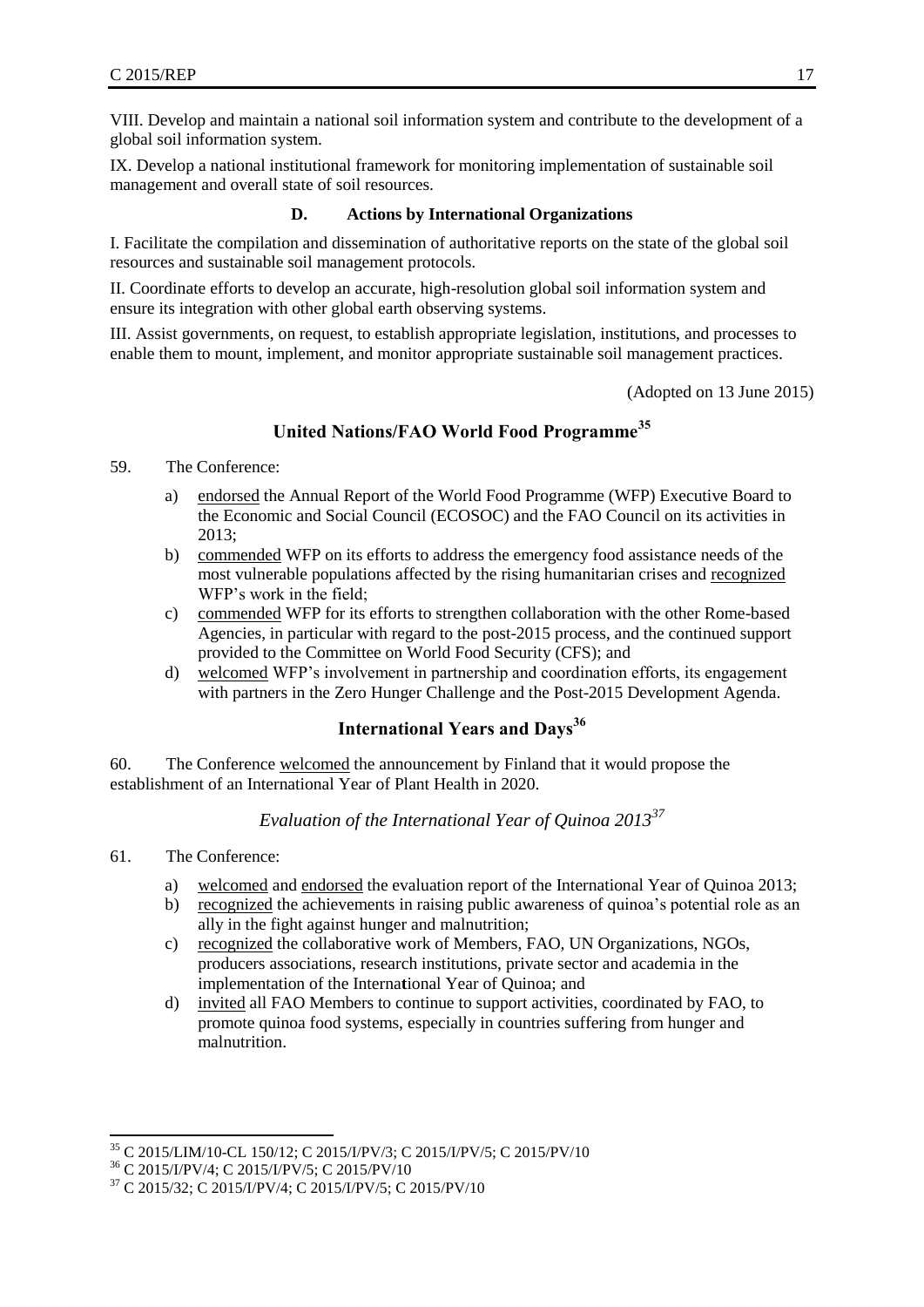## *Evaluation of the International Year of Family Farming 2014<sup>38</sup>*

#### <span id="page-25-0"></span>62. The Conference:

- a) acknowledged that the International Year of Family Farming (IYFF) was successfully celebrated through multi-stakeholder policy dialogues and awareness raising events in all regions and at global level;
- b) welcomed the strong worldwide political commitment, at the highest levels, which had emerged in favour of family farming during the IYFF and noted that this legacy would have to materialize in national and regional policies, institutional arrangements and legal frameworks to support family farms concretely;
- c) recognized the role played by FAO in facilitating the Year at all levels and asked that it further integrate family farming in its Strategic Framework.
- d) endorsed the Report on the Evaluation of the International Year of Family Farming 2014;
- e) welcomed the creation of the *Family Farming Knowledge Platform*, hosted by FAO in collaboration with several stakeholders; and
- f) encouraged the National Committees and all other multi-stakeholder platforms for policy dialogue created for the IYFF-2014 at national and regional levels to continue their work beyond the year 2014.

*International Year of Soils 2015 and World Soil Day<sup>39</sup>*

- <span id="page-25-1"></span>63. The Conference:
	- a) acknowledged the progress report on the activities undertaken during the International Year of Soils 2015 (IYS);
	- b) noted with appreciation the role of FAO for the timely facilitation and coordination of the Secretariat and welcomed the varied composition of the International Year of Soils Steering Committee;
	- c) expressed support for the activities under the IYS 2015 in support of soil fertility and to reverse soil degradation;
	- d) welcomed the effective linkage advocated during the year between healthy soils and food security and nutrition; and
	- e) invited all FAO Members, international organizations and others to be involved in the promotion and observance of the IYS at national, regional and international levels, as well as to attract voluntary contributions from stakeholders, including the private sector.

## *International Year of Pulses 2016<sup>40</sup>*

#### <span id="page-25-2"></span>64. The Conference:

- a) acknowledged and welcomed the progress report on the preparation of the International Year of Pulses 2016 (IYP) declared by the UN General Assembly at its  $68<sup>th</sup>$  Session;
- b) expressed support for the IYP 2016 and its objectives, particularly on the need to raise awareness on the role of pulses to sustainable food production and their contribution to global food security and nutrition;
- c) noted with appreciation the role of FAO for the timely facilitation and coordination of the preparatory activities of the IYP, such as the establishment of the IYP Steering Committee (SC) in collaboration with FAO Members, international organizations and relevant stakeholders;
- d) underlined the need to ensure adequate funding for the IYP and encouraged FAO Members to respond generously with extra-budgetary resources, as well as attracting voluntary contributions from other stakeholders including the private sector, to support the implementation of the IYP activities and attain its objectives; and

l <sup>38</sup> C 2015/33; C 2015/I/PV/4; C 2015/I/PV/5; C 2015/PV/10

<sup>39</sup> C 2015/34; C 2015/I/PV/4; C 2015/I/PV/5; C 2015/PV/10

<sup>40</sup> C 2015/35; C 2015/I/PV/4; C 2015/I/PV/5; C 2015/PV/10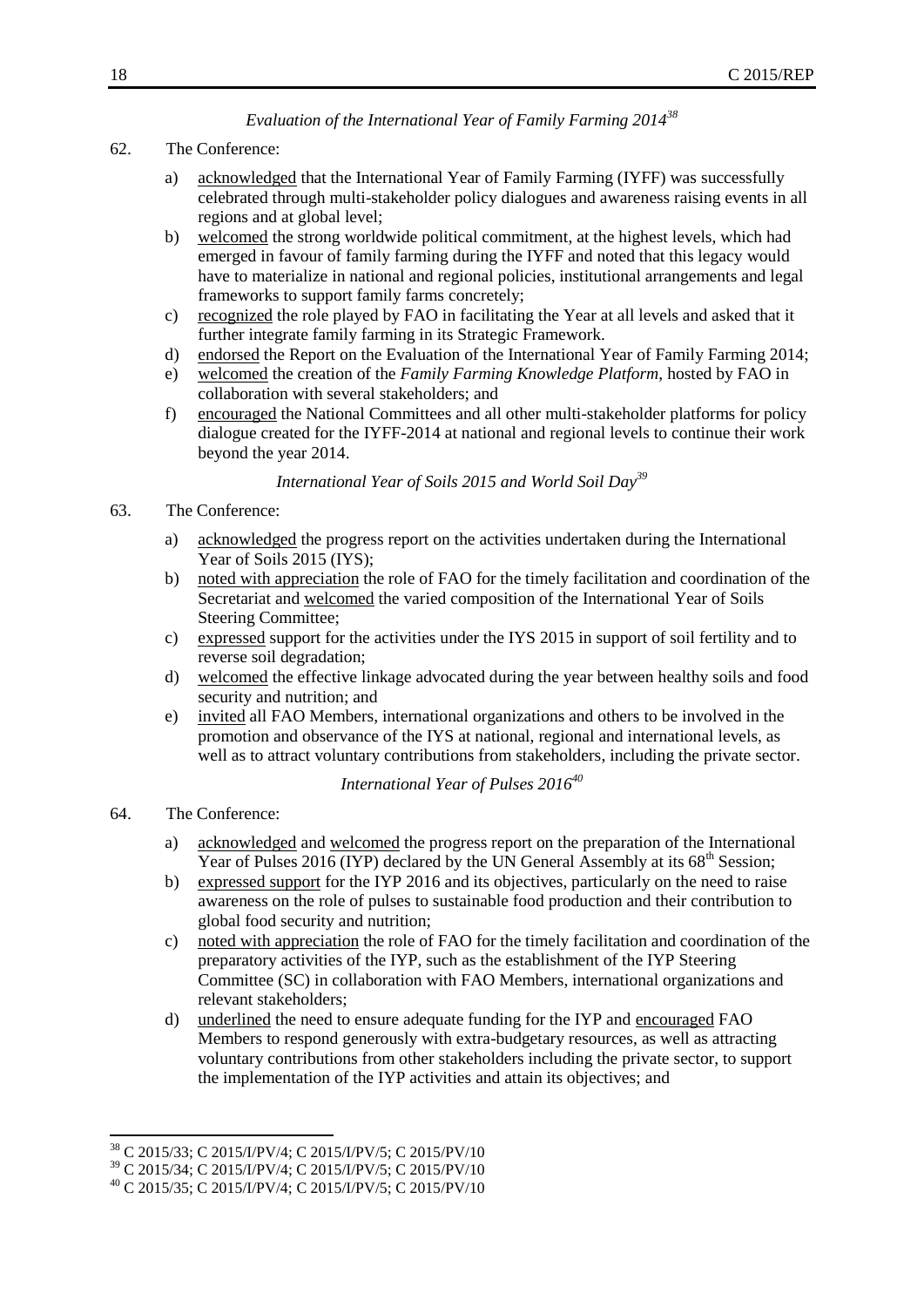<span id="page-26-0"></span>e) invited all FAO Members, international organizations and others in the promotion and observance of the IYP at national, regional and international levels.

## **Programme and Budgetary Matters**

## **Programme Implementation Report 2012-2013<sup>41</sup>**

- <span id="page-26-1"></span>65. The Conference:
	- a) welcomed the transformational changes introduced in FAO in the biennium and stressed the need for continuity in the strategic direction of the Organization;
	- b) expressed satisfaction with the implementation of the Programme of Work in 2012-13 within the context of increased decentralization while maintaining the technical capacities at headquarters;
	- c) welcomed the unprecedented efficiencies and savings achieved in the 2012-13 biennium and emphasized the need for FAO Members to engage with the United Nations General Assembly and the International Civil Service Commission in efforts to contain staff costs;
	- d) noted with appreciation administrative streamlining and introduction of the Global Resource Management System (GRMS) in the biennium;
	- e) appreciated efforts made and looked forward to continued attention to:
		- i) the mainstreaming of gender across FAO's activities;
		- ii) efforts made in enhancing partnerships; and
		- iii) language balance in FAO's products;
	- f) looked forward to improvements in format and presentation of future reports based on the new results framework introduced in the current biennium, including the quality of technical services; and
	- g) endorsed the Programme Implementation Report 2012-2013.

## **Programme Evaluation Report 2015<sup>42</sup>**

- <span id="page-26-2"></span>66. The Conference:
	- a) welcomed the Programme Evaluation Report, including the main findings emerging from the thematic and strategic, country and project evaluations completed during the period 2013-2014;
	- b) noted FAO's comparative advantages and important role in food security and agriculture, and the need for continued attention to important related areas and activities evaluated, including crop production, policy assistance, standard setting, partnerships, investment in agricultural development, decentralization and country level capacity building, cooperation with middle-income countries and South-South Cooperation, and integration of emergency and development efforts;
	- c) underlined the importance of making budgetary provision for evaluations for voluntary funded projects in line with the established policy and encouraged greater collaboration from resource partners in implementing the new arrangement;
	- d) supported the reform process initiated by the Office of Evaluation (OED), welcomed the resulting improvement, and looked forward to continued enhancement in the shift in focus to evaluating results; better alignment of evaluation with FAO's reviewed Strategic Framework; and greater ownership by OED of evaluation reports; and
	- e) noted enhanced collaboration with stakeholders including other UN agencies.

<span id="page-26-3"></span>l <sup>41</sup> C 2015/8; C2015/LIM/5; C 2015/II/PV/1; C 2015/II/PV/3; C 2015/PV/10

<sup>42</sup> C 2015/4; C 2015/II/PV/1; C 2015/II/PV/3; C 2015/PV/10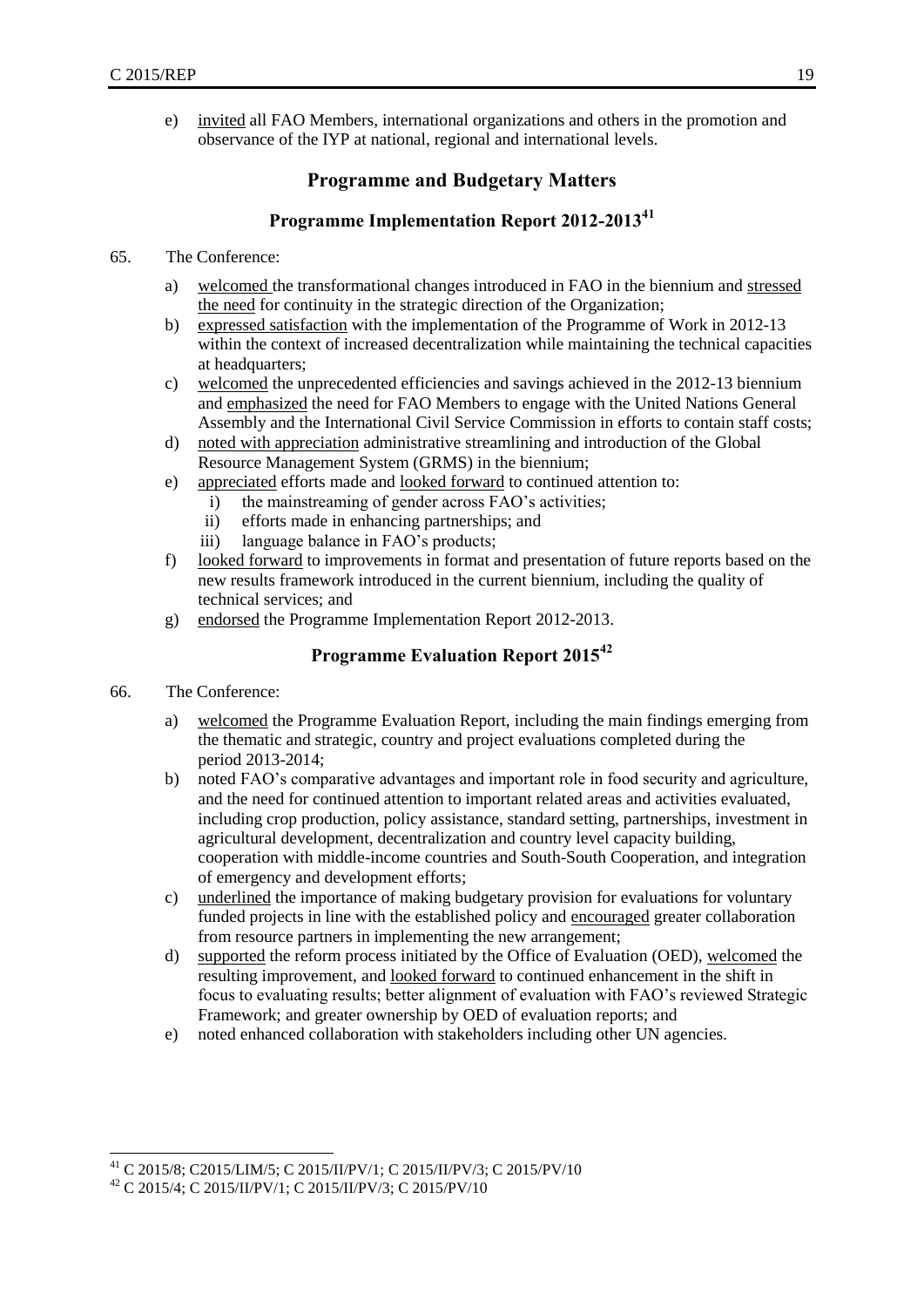## **Synthesis of Evaluations of FAO Regional and Subregional Offices<sup>43</sup>**

- 67. The Conference:
	- a) welcomed the Synthesis of Evaluations of FAO Regional and Subregional Offices, as well as the views of Management on the recommendations presented in the document;
	- b) looked forward to a separate, short document outlining "common critical issues" of the five Evaluations to be submitted to the Programme Committee;
	- c) appreciated the efforts on decentralization undertaken since 2012, which had led to an improved and more harmonious Organization, recognizing that further enhancements were still required on a region-specific basis;
	- d) welcomed recommendation  $1<sup>44</sup>$  and agreed that an independent review of the Decentralized Office network be undertaken and its findings be submitted, along with the views of Management, to the 153rd Session of the Council (November-December 2015) through the Joint Meeting of the Programme and Finance Committees;
	- e) supported recommendation  $2^{45}$  and the need for systematic quality control in support of country offices in relation to Country Programming Frameworks (CPFs) developed with national governments; and
	- f) appreciated the need to implement recommendation  $3^{46}$  with due consideration of cost-effectiveness and balance between Headquarters and decentralized locations.

## **Medium Term Plan 2014-2017 (reviewed) and Programme of Work and Budget 2016-2017<sup>47</sup>**

<span id="page-27-0"></span>68. The Conference considered the Medium Term Plan 2014-17 (reviewed) and Programme of Work and Budget 2016-17 (MTP/PWB), the observations and recommendations of the Council, and the additional information that had been made available by the Secretariat.

69. The Conference:

- a) welcomed the spirit of cooperation among Members in reaching a historical consensus at the 151<sup>st</sup> Session of the Council on the recommended budget level for full delivery of FAO's Programme of Work for 2016-17;
- b) expressed its support for the Director-General's vision for the Organization and underlined the importance of continuity in the strategic direction of the Organization in the Medium Term Plan 2014-17; and
- c) appreciated the identification of proposed areas of emphasis, de-emphasis and related savings outlined in the document.
- 70. In considering the substance of the proposed PWB 2016-17, the Conference:
	- a) welcomed the proposal to source an additional USD 6.1 million in 2016-17 through extra-budgetary resources to be used exclusively to strengthen the Technical Cooperation Programme (TCP) in support to Small Island Developing States, particularly to adapt to the effects of climate change;
	- b) supported the organizational restructuring proposals;

<sup>43</sup> C 2015/10; C 2015/10 Sup.1; C 2015/LIM/16; C 2015/II/PV/1; C 2015/II/PV/3; C 2015/PV/10

<sup>&</sup>lt;sup>44</sup> Recommendation 1: "FAO Member Countries and Management should consider reviewing the types and coverage of Representation in countries and the location of Regional and Subregional Offices. If agreed to move forward, discuss a set of criteria to guide the process."

<sup>&</sup>lt;sup>45</sup> *Recommendation 2:* "FAO Management should take further measures to improve the quality and effectiveness of Country Programming Frameworks, as well as their coherence with corporate priorities across all countries. For this, a stronger and earlier engagement and support from various levels of the Organization would be needed."

<sup>46</sup> *Recommendation 3*: "FAO Management should take measures to further facilitate and empower decentralized offices to achieve desirable levels and skill mix of their human resources, taking into account local contexts, and to further facilitate and support their resource mobilization efforts"

<sup>47</sup> C 2015/3; C 2015/LIM/7; C 2015/II/PV/2; C 2015/II/PV/3; C 2015/PV/9; C 2015/PV/10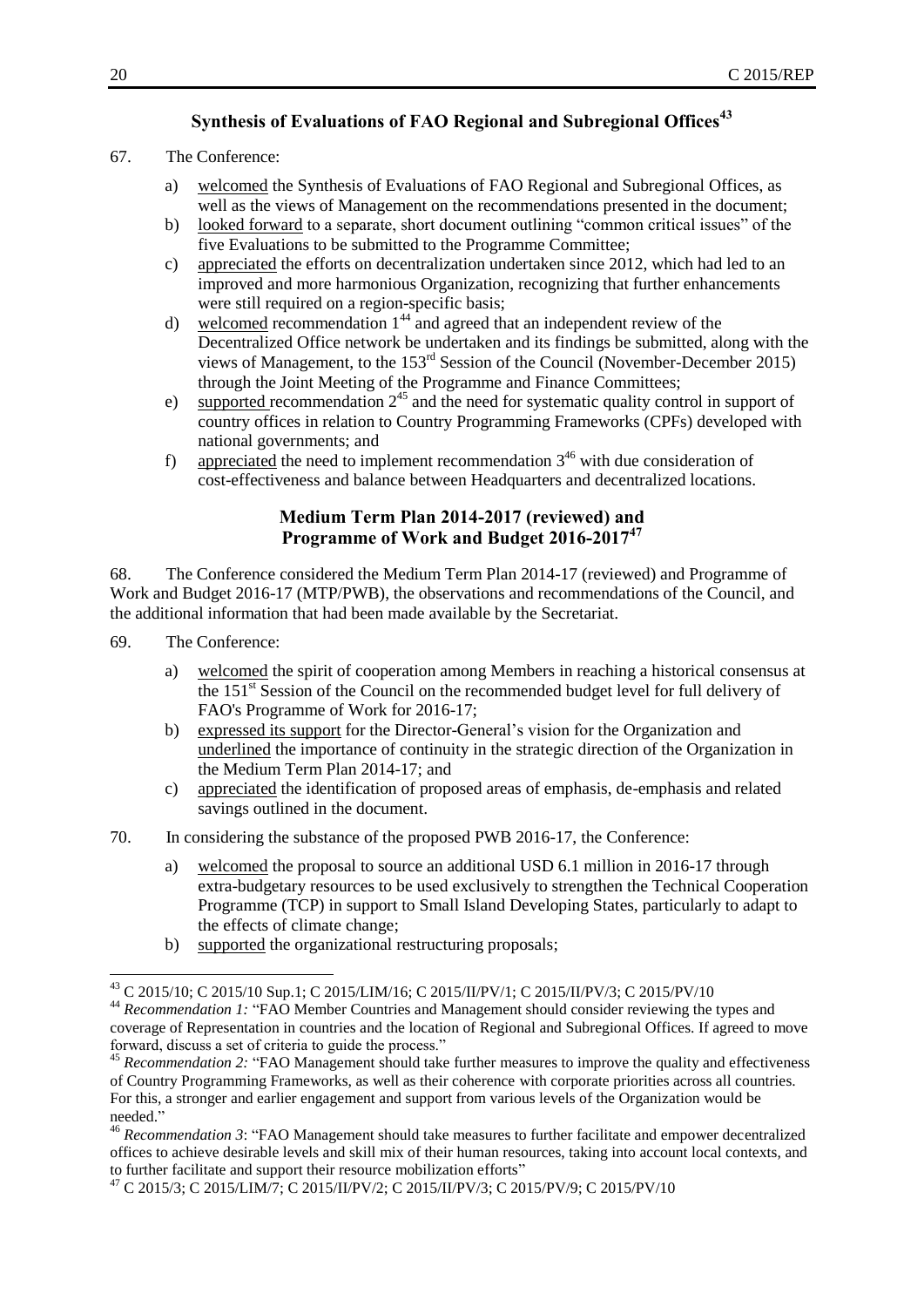- c) stressed the importance of protecting the proposed Programme of Work, and emphasized the following areas in its implementation:
	- iv) consolidation of decentralization efforts;
	- v) strengthening the decentralized capacities on a region-specific basis, while maintaining the technical capacities at headquarters to achieve the Programme of Work;
	- vi) use of partnerships in such a way so as to enable the Organization to leverage its comparative advantages;
	- vii) tailored approach to middle-income countries;
	- viii) continued review of the capacity, location and skills mix of human resources to ensure optimal delivery of the Programme of Work;
- d) appreciated the transformational changes undertaken at FAO since 2012 and the efficiency gains and savings which these had generated while delivering the approved Programme of Work; and
- e) agreed on the importance of full flexibility for the Director-General to identify further efficiency gains and savings.
- 71. In addition, the Conference:
	- a) requested the Director-General to propose adjustments to the PWB 2016-17 for consideration by the Programme and Finance Committees and approval by the Council at its 153rd Session (November-December 2015);
	- b) emphasized the importance of efforts to contain staff costs of the Organization and appealed to the General Assembly to consider the need for greater vigilance with regard to increases in staff costs across the Common System, particularly within the context of the ongoing comprehensive review being undertaken by the ICSC;
	- c) underlined the importance of Governing Bodies receiving results-based information and encouraged the Secretariat to continue to develop the results-based monitoring and reporting framework;
	- d) reaffirmed the importance of the TCP appropriation in the PWB 2018-19 being in line with Conference Resolution 9/89;
	- e) concerning the longer-term financial health of the Organization, the Conference noted and encouraged the ongoing efforts by the Secretariat to improve the financial situation, liquidity and reserves; and
	- f) encouraged the Secretariat to continue its participation in the UN Common System's search for an optimum and practicable solution to the matter of After-service Medical Coverage liabilities.

72. The Conference stressed the importance of the work on antimicrobial resistance (AMR) in the implementation of the PWB 2016-17, in line with the latest Conference Resolution 4/2015.

73. The Conference adopted the following resolution as recommended by Council:

#### **Resolution 6/2015**

#### *Budgetary Appropriations 2016-17*

#### **THE CONFERENCE,**

**Having considered** the Director-General's Programme of Work and Budget;

**Having considered** the proposed total net appropriation of USD 1,035,749,000 for the financial period 2016-17 at the 2014-15 rate of Euro 1= USD 1.30 which assumes US dollar and Euro expenditure equal to USD 546,399,000 and Euros 376,423,000;

**Having considered** that the above net appropriation is equivalent to USD 1,005,635,000 at the budget rate of Euro  $1 =$  USD 1.22 established for 2016-17 after translation of the Euro portion;

1. **Approves** the Programme of Work proposed by the Director-General for 2016-17 as follows: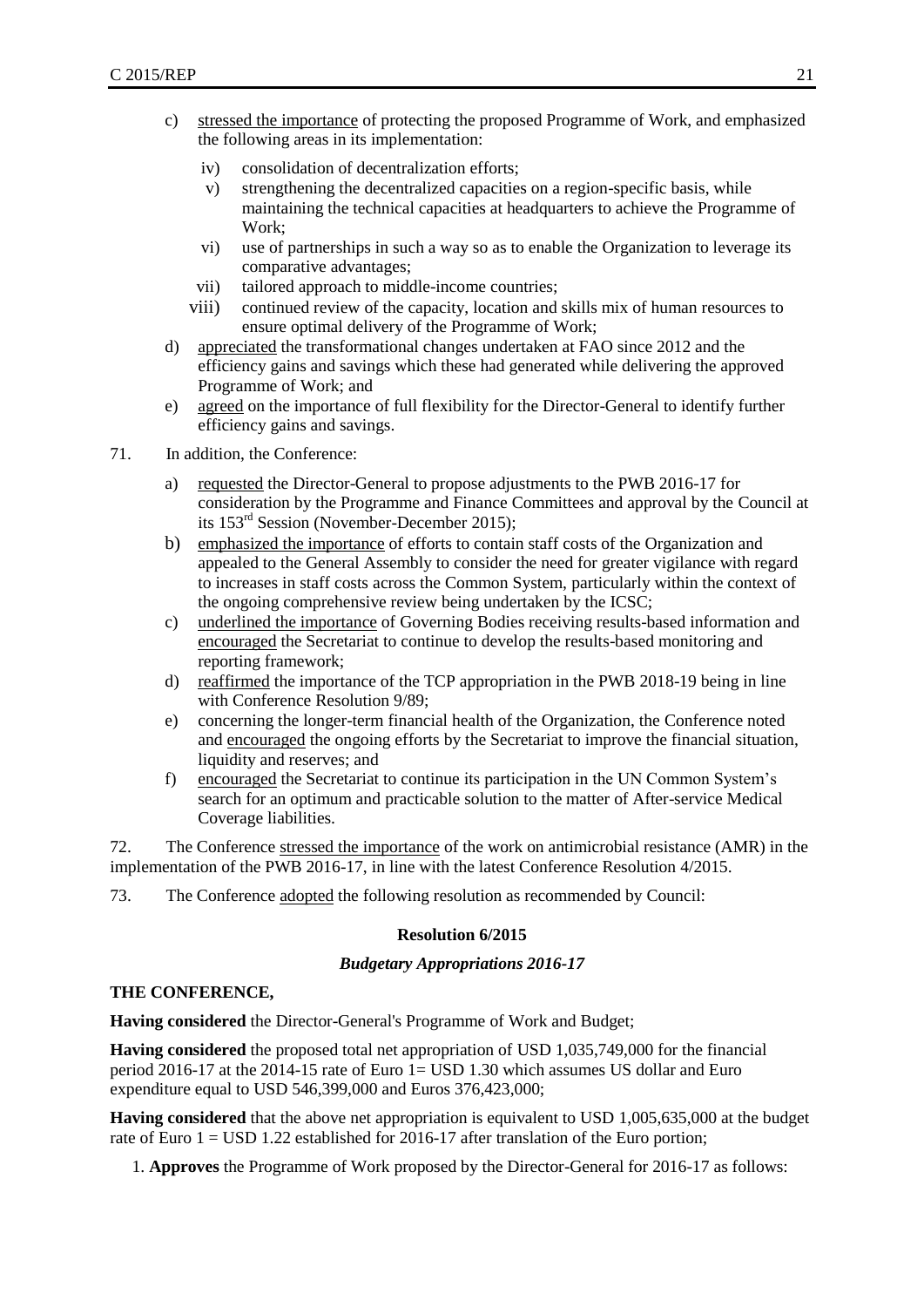|  |  | a) Appropriations are voted at a rate of Euro $1 =$ USD 1.22 for the following purposes: |  |  |  |
|--|--|------------------------------------------------------------------------------------------|--|--|--|
|--|--|------------------------------------------------------------------------------------------|--|--|--|

|             |                                                                                                                             | USD           |
|-------------|-----------------------------------------------------------------------------------------------------------------------------|---------------|
| Chapter 1:  | Contribute to the eradication of hunger, food<br>insecurity and malnutrition                                                | 83,652,000    |
| Chapter 2:  | Increase and improve provision of goods and<br>services from agriculture, forestry and fisheries in a<br>sustainable manner | 202,401,000   |
| Chapter 3:  | Reduce rural poverty                                                                                                        | 64,787,000    |
| Chapter 4:  | Enable more inclusive and efficient agricultural and<br>food systems                                                        | 105,451,000   |
| Chapter 5:  | Increase the resilience of livelihoods to threats and<br>crises                                                             | 50,206,000    |
| Chapter 6:  | Technical Quality, Knowledge and Services                                                                                   | 58,619,000    |
| Chapter 7:  | <b>Technical Cooperation Programme</b>                                                                                      | 138,131,000   |
| Chapter 8:  | Outreach                                                                                                                    | 74,685,000    |
| Chapter 9:  | <b>Information Technology</b>                                                                                               | 35,516,000    |
| Chapter 10: | FAO Governance, Oversight and Direction                                                                                     | 81,248,000    |
| Chapter 11: | <b>Efficient and Effective Administration</b>                                                                               | 73,635,000    |
| Chapter 12: | Contingencies                                                                                                               | 600,000       |
| Chapter 13: | Capital Expenditure                                                                                                         | 16,892,000    |
| Chapter 14: | Security Expenditure                                                                                                        | 22,485,000    |
|             | Unidentified further efficiency gains and savings                                                                           | (2,673,000)   |
|             | <b>Total Appropriation (Net)</b>                                                                                            | 1,005,635,000 |
| Chapter 15: | Transfer to Tax Equalization Fund                                                                                           | 90,100,000    |
|             | <b>Total Appropriation (Gross)</b>                                                                                          | 1,095,735,000 |

- b) The appropriations (net) voted in paragraph (a) above minus estimated Miscellaneous Income in the amount of USD 5,000,000 shall be financed by assessed contributions from Member Nations of USD 1,000,635,000 to implement the Programme of Work. Such contributions shall be established in US dollars and Euro and shall consist of USD 541,399,000 and Euro 376,423,000. This takes into account a split of 54% US dollars and 46% Euro for the appropriations (net) and of 100% US dollars for Miscellaneous Income.
- c) An additional amount of USD 14,100,000 shall also be financed by assessed contributions from Member Nations to fund the After-service Medical Coverage (ASMC) past service liability. The contributions shall be established in US dollars and Euro, taking into account a split of 33% US dollars and 67% Euro, and shall therefore amount to USD 4,653,000 and Euro 7,743,000.
- d) The total contributions due from Member Nations to implement the approved Programme of Work and to fund the amortization of ASMC shall amount to USD 546,052,000 and Euro 384,166,000. Such contributions due from Member Nations in 2016 and 2017 shall be paid in accordance with the scale of contributions adopted by the Conference at its Thirty-ninth session.
- e) In establishing the actual amounts of contributions to be paid by individual Member Nations, a further amount shall be charged through the Tax Equalization Fund for any Member Nation that levies taxes on the salaries, emoluments and indemnities received by staff members from FAO and which are reimbursed to the staff members by the Organization. An estimate of USD 8,500,000 has been foreseen for this purpose.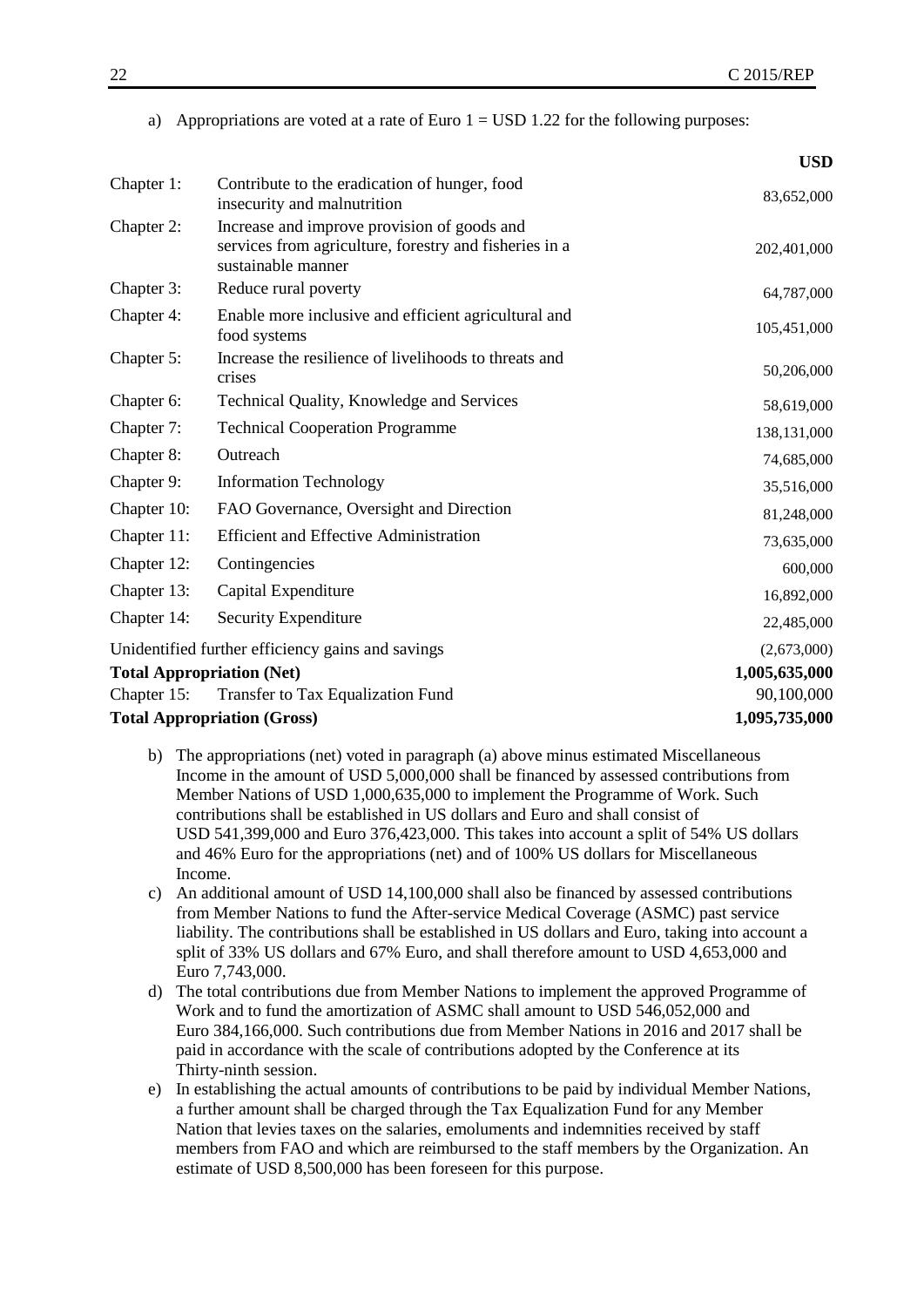- 2. **Authorizes** the Director-General, notwithstanding Financial Regulation 4.2, to use any unspent balance of the 2014-15 appropriations for any additional expenditures of a one-time nature associated with consolidation of transformational change.
- 3. **Requests** the Director-General to propose adjustments to the Programme of Work for the unidentified further efficiency gains and savings referred to in paragraph 1(a) above and amounting in aggregate to USD 2,673,000, which are currently not reflected in the chapter structure, for consideration by the Programme and Finance Committees and approval by the Council at its 153rd Session in December 2015, noting that both within chapter transfers and transfers from one chapter to another required to implement the proposals during the biennium will be handled in accordance with Financial Regulation 4.5.
- 4. **Appeals** to the UN General Assembly to consider the need for greater vigilance with regards to increases in staff costs across the UN Common System, particularly within the context of the ongoing comprehensive review being undertaken by the International Civil Service Commission.
- 5. **Recommends** that the TCP appropriation in the PWB 2018-19 should be in line with Conference Resolution 9/89.
- 6. **Encourages** Members to provide voluntary contributions to facilitate achievement of the Strategic Objectives and implementation of the integrated Programme of Work under the results framework.

(Adopted on 13 June 2015)

## <span id="page-30-0"></span>**Governance, Legal, Administrative and Financial Matters**

## **Governance Matters**

## **Assessment of Governance Reforms, including consideration of the Independent Review Report<sup>48</sup>**

<span id="page-30-2"></span><span id="page-30-1"></span>74. The Conference considered the Independent Review Report, endorsed the Assessment of Governance Reforms and adopted the following Resolution:

## **Resolution 7/2015**

## *Assessment of the Independent Review of FAO Governance Reforms*

#### **THE CONFERENCE**:

**Recalling** Resolution 1/2008, by which the Immediate Plan of Action (IPA) for FAO Renewal was approved including IPA Action 2.74, which called upon the 39<sup>th</sup> Session of Conference to assess the workings of the governance reforms, including the role and functioning of the Regional Conferences with an independent review as an input to this process;

**Recognizing** the role of the Council in following the assessment of the governance reforms and the oversight role of the Independent Chairperson of the Council;

**Welcoming** the Final Report of the Independent Review of FAO Governance Reforms (C 2015/25);

**Recognizing** the active participation of Members through informal consultations by the regional groups and Informal meetings of the Open Ended Working Group convened in order to formulate responses to the Recommendations and Suggestions made by the independent review;

**Noting** the views of the Council at its 151<sup>st</sup> Session (Rome, 23-27 March 2015):

1. **Endorses** the actions proposed in the *Assessment of the Independent Review of FAO Governance Reforms* (C 2015/26 Rev.1) in response to the Recommendations and Suggestions contained in

l <sup>48</sup> C 2015/25; C 2015/26 Rev.1; C 2015/PV/8; C 2015/PV/10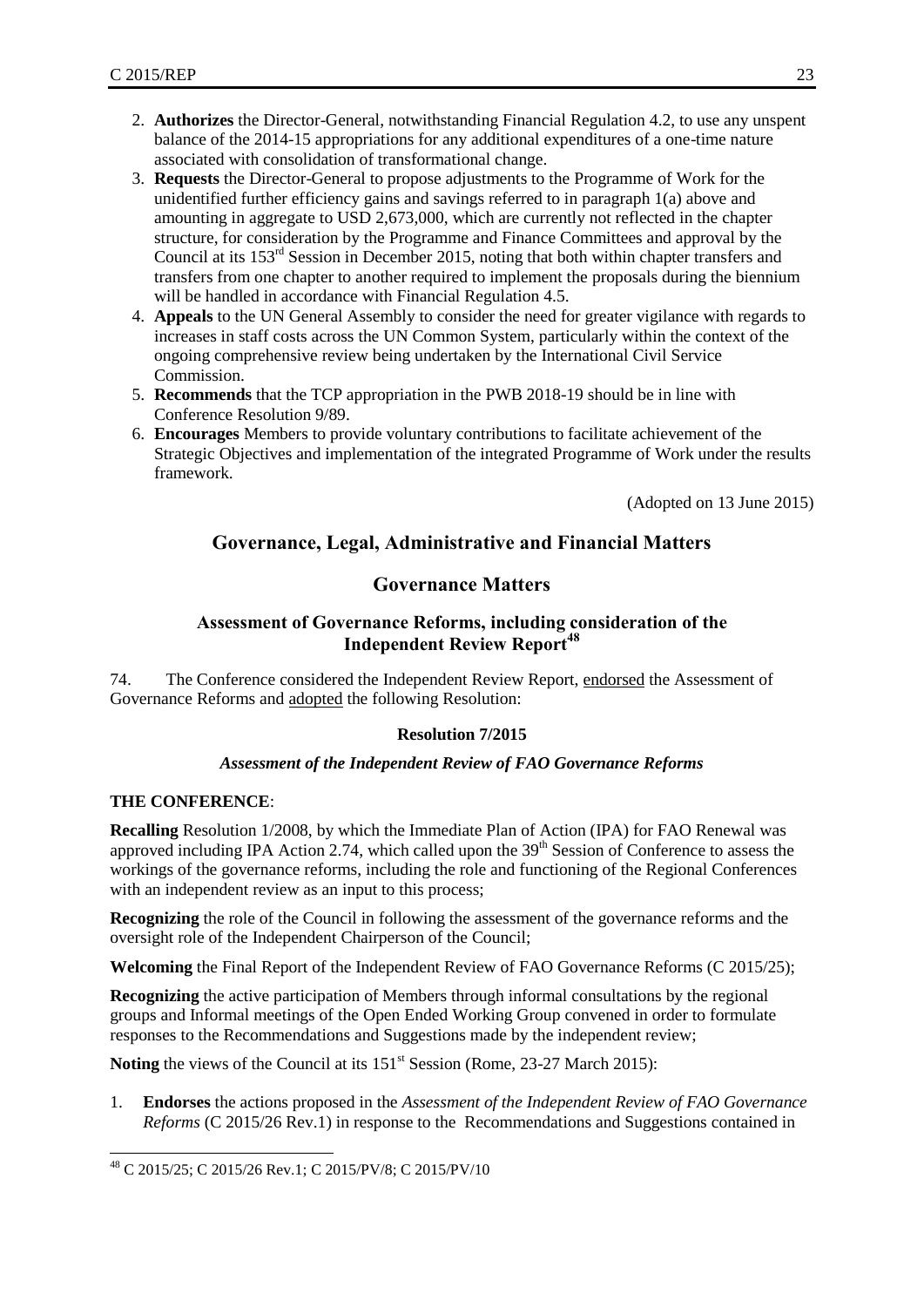the *Independent Review of FAO Governance Reforms* (C 2015/25), and decides that the actions foreseen in this document be implemented by the competent Governing Bodies of the Organization;

- 2. **Decides** to close IPA Action 2.18 on the Council's role in recommending the budget level as clarified in document C 2015/26 Rev.1;
- 3. **Decides** to suspend IPA Action 4.4 on the size and composition of the Council, until the Members consider that there is sufficient consensus to achieve a satisfactory solution;
- 4. **Decides** to suspend IPA Action 2.100 on desirable qualifications for the office of Director-General pending further consultation among Members to reach consensus on this issue;
- 5. **Requests** that a report on the implementation of all actions foreseen in document C 2015/26 Rev.1 be presented to the  $40<sup>th</sup>$  Session of the Conference in 2017.

(Adopted on 13 June 2015)

## **Constitutional and Legal Matters**

## **Amendments to the Basic Texts<sup>49</sup>**

<span id="page-31-0"></span>*Amendments to Rule XII, subparagraph 10 a) of the General Rules of the Organization*

<span id="page-31-2"></span><span id="page-31-1"></span>75. The Conference adopted, through a nominal vote, the following Resolution:

## **Resolution 8/2015**

#### **Amendment of Rule XII, subparagraph 10 a) of the General Rules of the Organization**

#### **THE CONFERENCE,**

**Recalling** that during its 147<sup>th</sup> Session in June 2013, the Council heard proposals from Member Nations concerning, inter alia, elections and time spent in holding secret ballots;

Noting that the Committee on Constitutional and Legal Matters at its 97<sup>th</sup> Session in October 2013 recommended an amendment to Rule XII of the General Rules of the Organization and that the Council at its 148<sup>th</sup> Session in December 2013 endorsed the proposed amendment;

**Decides** to adopt the following amendments to Rule XII of the General Rules of the Organization<sup>50</sup>:

#### "**Rule XII**

#### **Quorum and Voting Arrangements at Meetings of Conference and Council**

(...)

10.

<span id="page-31-3"></span> $\overline{a}$ 

(a) The appointment of the Chairperson of the Council and of the Director-General, *and* the admission of additional Member Nations and Associate Members shall be decided by secret ballot. Other elections shall likewise be decided by secret ballot, except that in the case of an election in which there are not more candidates than vacancies the Chairperson may submit to the Conference or Council that the appointment be decided by clear general consent."

(Adopted on 13 June 2015)

<sup>49</sup> C 2015/LIM/2; C 2015/LIM/3; C 2015/LIM/4; C 2015/PV/9; C 2015/PV/10

<sup>50</sup> Deletions are indicated using strikethrough text and insertions are indicated using *underlined italics*.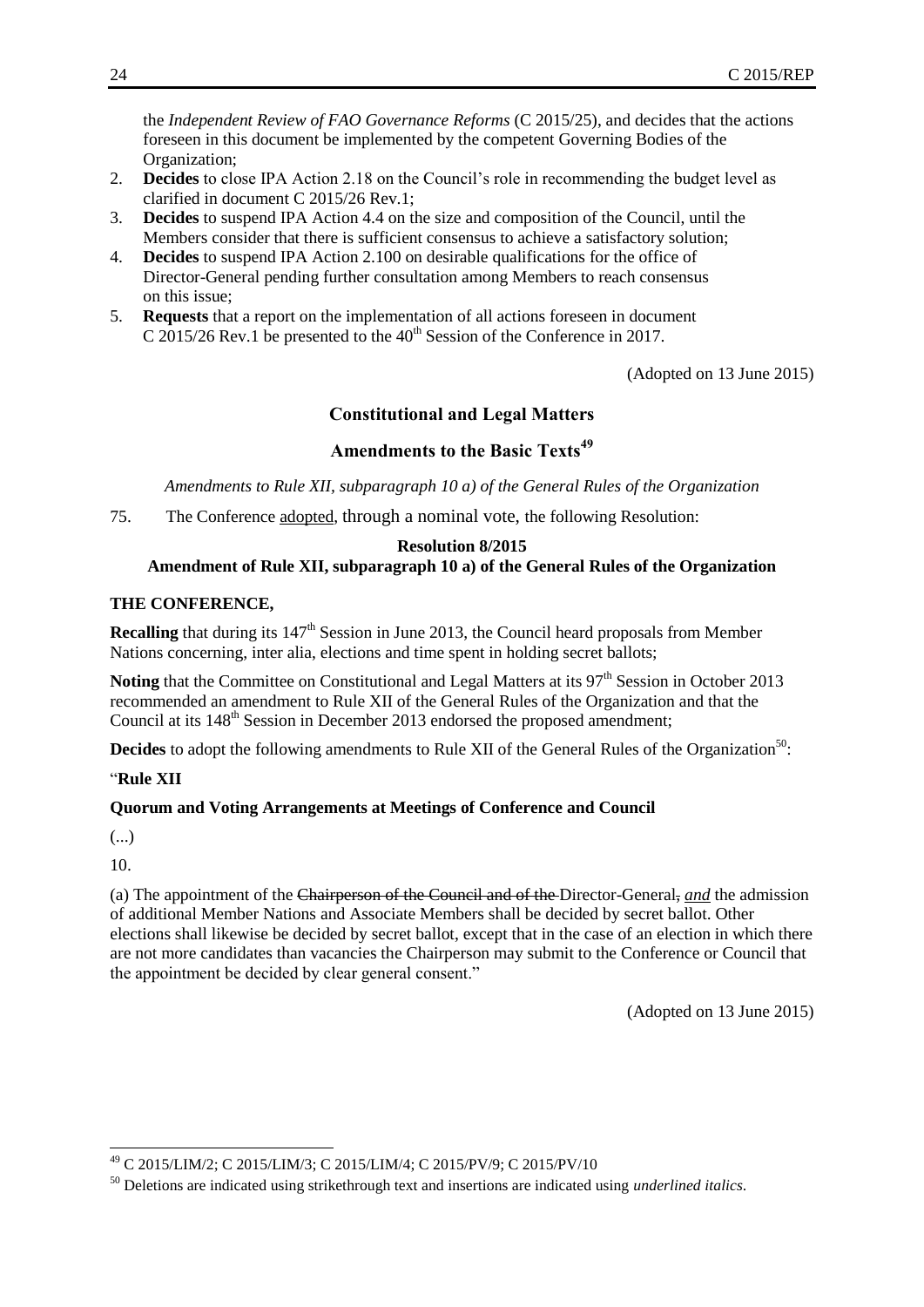*Amendments to Rule XII, paragraphs 3, 4, 12 and 13 of the General Rules of the Organization*

76. The Conference adopted, through a nominal vote, the following Resolution:

#### **Resolution 9/2015**

## *Amendment of Rule XII, paragraphs 3, 4, 12 and 13 of the General Rules of the Organization*

#### **THE CONFERENCE,**

**Recalling** that during its 147<sup>th</sup> Session in June 2013, the Council heard proposals from Member Nations concerning, inter alia, elections and votes;

**Noting** that while the procedures set out in Rule XII, subparagraph 3(b) and Rule XII, paragraph 12 of the General Rules of the Organization for simultaneous multiple elections by the Conference were used many times in the past, these procedures could be streamlined, taking into account the procedures followed for Council elections;

Noting that the Committee on Constitutional and Legal Matters at its 97<sup>th</sup> Session in October 2013 recommended amendments to Rule XII of the General Rules of the Organization insofar as it concerns simultaneous multiple elections by the Conference and that the Council at its  $148<sup>th</sup>$  Session in December 2013 endorsed the proposed amendments;

**Decides** to adopt the following amendments to Rule XII of the General Rules of the Organization<sup>51</sup>:

#### "**Rule XII**

#### **Quorum and Voting Arrangements at Meetings of Conference and Council**

(...)

3.

(a) Except as otherwise provided in the Constitution or these Rules, the required majority for any decision or for any election to fill one elective place shall be more than one half of the votes cast.

(b) Except as otherwise provided in these Rules, in the case of an election by the Conference to fill simultaneously more than one elective place, the required majority shall be the smallest number of whole votes necessary to elect no more candidates than there are seats to be filled. This majority shall be obtained by the following formula:

number of votes cast

Required majority

number of seats  $+1$ 

(disregarding any resultant fraction).

(...)

4.

(b) In the case of an election to fill simultaneously more than one elective place the phrase "votes cast" shall mean the total number of votes cast by the electors for all elective places.

(...)

l

12. In any election by the Conference to fill simultaneously more than one elective place the following shall apply:

<sup>51</sup> Deletions are indicated using strikethrough text and insertions are indicated using *underlined italics*.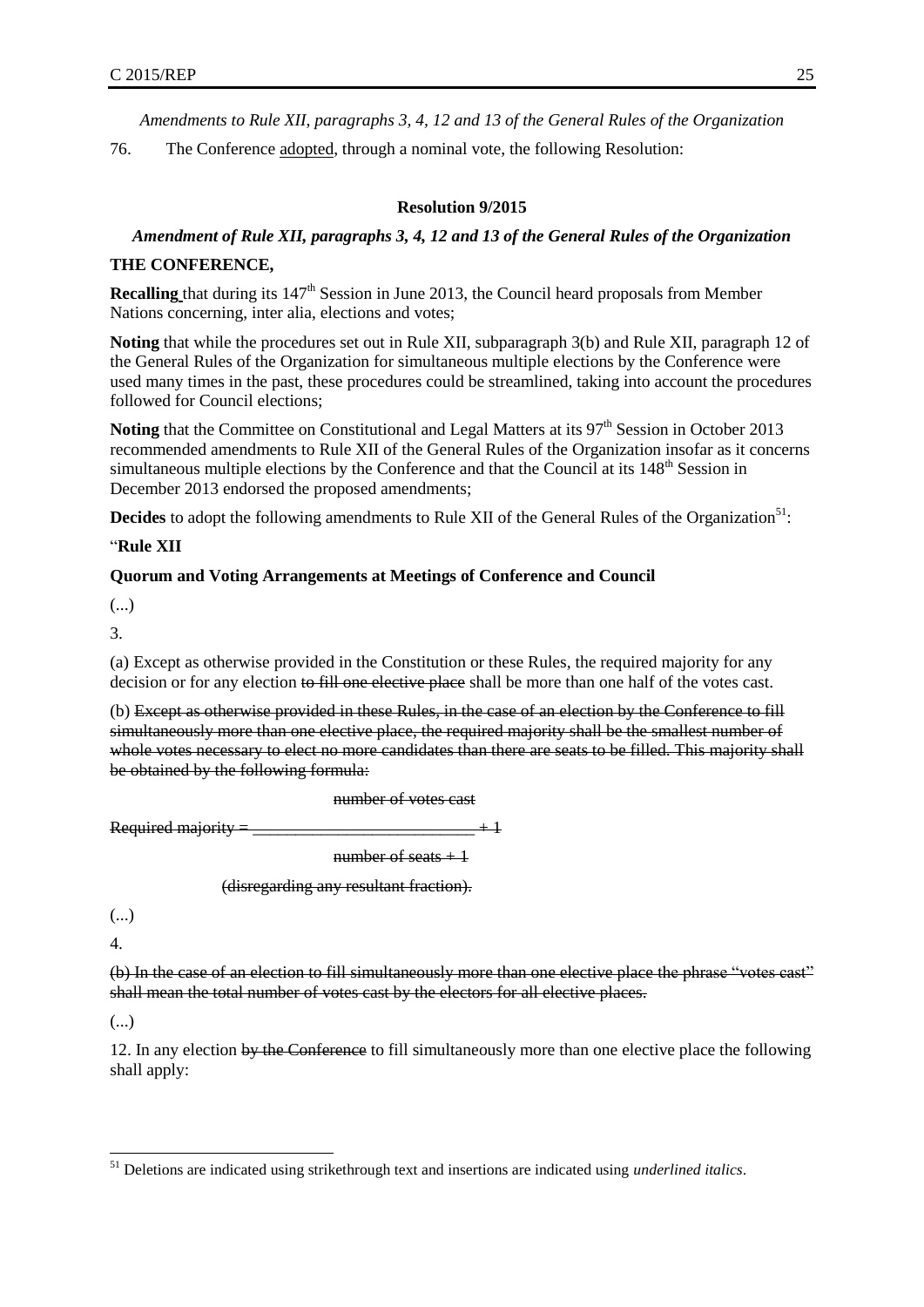(a) *(i) In the Conference a majority of the Member Nations of the Organization and in the Council two-thirds of the Members of the Council shall constitute a quorum. (ii) More than one-half of the number of Members casting valid votes shall constitute the required majority.*

 $(a)(b)$  Each elector, unless he wholly abstains, shall cast one vote for each elective place to be filled. Each vote shall be cast for a different candidate. Any ballot paper which is not in conformity with these requirements shall be declared defective.

(b)(c) Any *The* candidates who receive the required majority *largest number* of the votes cast as defined in paragraph 3(b) of this Rule shall be declared elected *in a number equal to the number of elective places to be filled, provided they have received the required majority defined in subparagraph (a)(ii) above.*

 $\left(\frac{c}{c}\right)$  If only some of the elective places have been filled after the first ballot, a second ballot shall be cast to fill the remaining elective places, under the same conditions as the first ballot. *This procedure shall continue until all the elective places have been filled.*

(d) This procedure shall continue until all the elective places have been filled.

*(e) If, at any stage during the election, one or more vacant places cannot be filled because of an equal number of votes having been obtained by two or more candidates, a separate ballot shall be held among such candidates to determine which of them shall be elected, in accordance with the provisions of subparagraph (c) above. Such procedure will be repeated as necessary.*

*(f) If in any ballot no candidate receives the required majority, the candidate that receives the smallest number of votes in that ballot shall be eliminated.*

(f) If in any ballot no candidate receives the required majority and more than one candidate receives the smallest number of votes, a separate ballot between these candidates shall be held and the candidate receiving the smallest number of votes shall be eliminated.

(g) If in the separate ballot provided for in subparagraph (f) of this paragraph more than one candidate again receives the smallest number of votes, the above operation shall be repeated with respect to those candidates until one candidate is eliminated, provided that if all the same candidates receive the smallest number of votes in two successive separate ballots, such candidates as will have been designated by lot shall be eliminated.

(h) If at any stage in an election other than a separate ballot all remaining candidates receive the same number of votes, the Chairperson of the Conference shall formally announce that if in the two following ballots the votes are again equally divided he will suspend balloting for a period which he shall determine and then hold two further ballots. If after applying this procedure the final ballot again results in an equally divided vote, such candidate as will have been designated by lot shall be declared elected

13. In any election by the Council to fill simultaneously more than one elective place, the following shall apply:

(a) Two thirds of the membership of the Council shall constitute a quorum and more than one half of the number of Council Members casting valid votes shall constitute the required majority.

(b) Each elector, unless he wholly abstains, shall cast one vote for each elective place to be filled. Each vote shall be cast for a different candidate. Any ballot paper which is not in conformity with these requirements shall be declared defective.

(c) The candidates who receive the largest number of votes shall be declared elected in a number equal to the number of elective places to be filled, provided they have received the required majority defined in subparagraph (a) above.

(d) If only some of the elective places have been filled after the first ballot, a second ballot shall be cast to fill the remaining elective places, under the same conditions as the first ballot. This procedure shall be continued until all the elective places have been filled.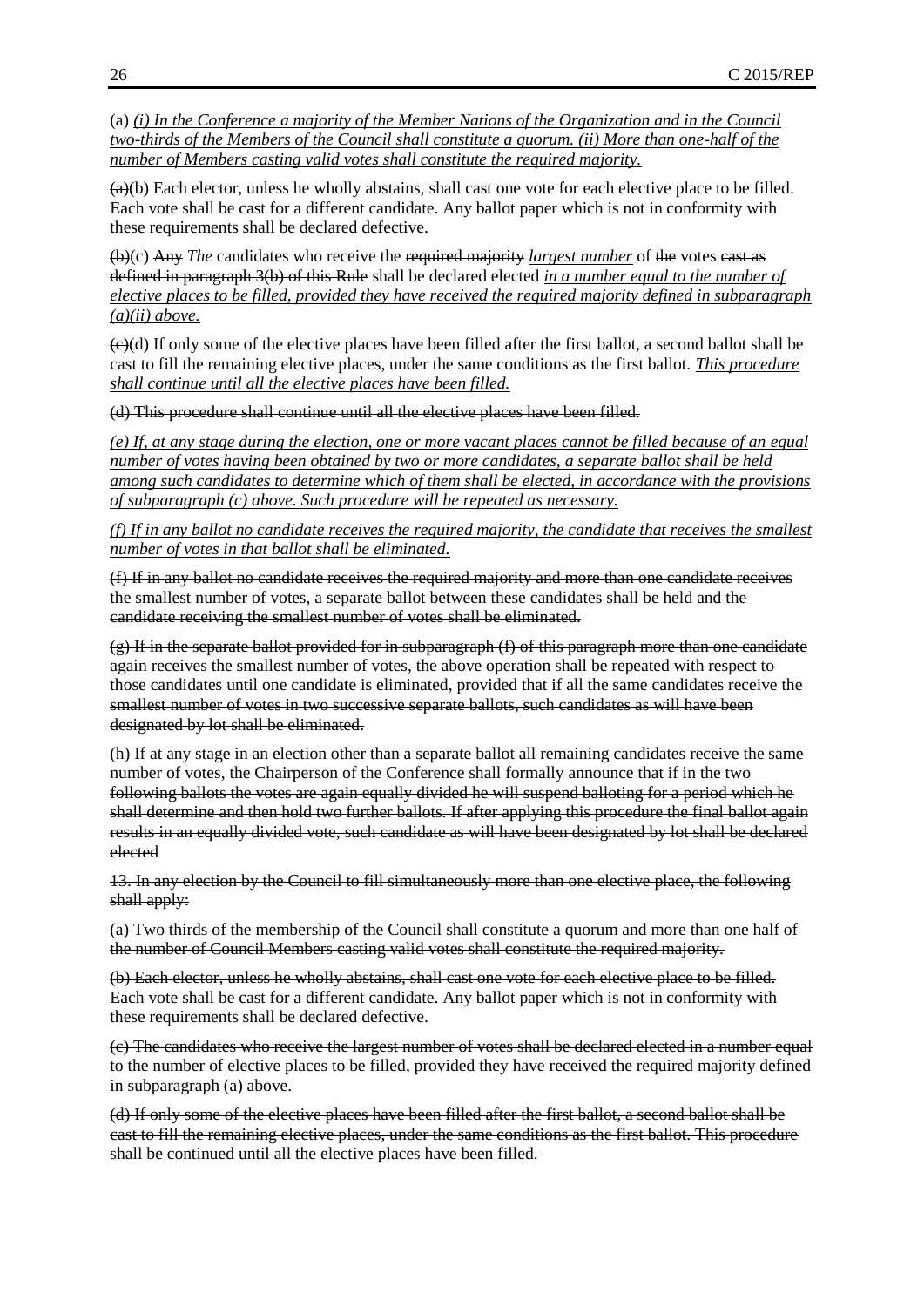(e) If, at any stage during the election, one or more of the vacant elective places cannot be filled because of an equal number of votes having been obtained by two or more candidates, a separate ballot shall be held among such candidates to determine which of them will be elected, in accordance with the provisions of subparagraph (c) above. Such procedure will be repeated if necessary."

(Other paragraphs, subparagraphs and internal references to amended or deleted provisions of Rule XII to be re-numbered accordingly)

(Adopted on 13 June 2015)

#### *Amendments to Rule XXXIII of the General Rules of the Organization*

<span id="page-34-0"></span>77. The Conference adopted, through a nominal vote, the following Resolution:

#### **Resolution 10/2015**

#### *Amendments to Rule XXXIII of the General Rules of the Organization*

#### **THE CONFERENCE**,

**Recalling** that the Committee on World Food Security (CFS) at its Fortieth Session, held in Rome from 7 to 11 October 2013, reviewed and endorsed a proposed amendment to Rule XXXIII of the General Rules of the Organization;

**Having taken note** of the views of the Committee on Constitutional and Legal Matters (CCLM), at its Ninety-ninth Session (Rome, 20-23 October 2014) on the proposed amendment to Rule XXXIII of the General Rules of the Organization;

**Considering** that the Council, at its Hundred and Fiftieth Session (Rome, 1-5 December 2014), endorsed the proposed amendment and agreed to transmit it to the Conference for approval;

**Decides** to adopt the following amendment to Rule XXXIII of the General Rules of the Organization $52$ :

## "**Rule XXXIII**

## **Committee on World Food Security**

A. Composition and participation

 $(\ldots)$ 

l

7. The Committee may meet in extraordinary (or special) session:

(a) if at any regular session the Committee so decides;

(b) if the Bureau so requests; *or*

(c) *if at least a majority of the Member Nations which are Members of the Committee so request.*"

<span id="page-34-1"></span>(Adopted on 13 June 2015)

<sup>52</sup> Insertions are indicated using *underlined italics*.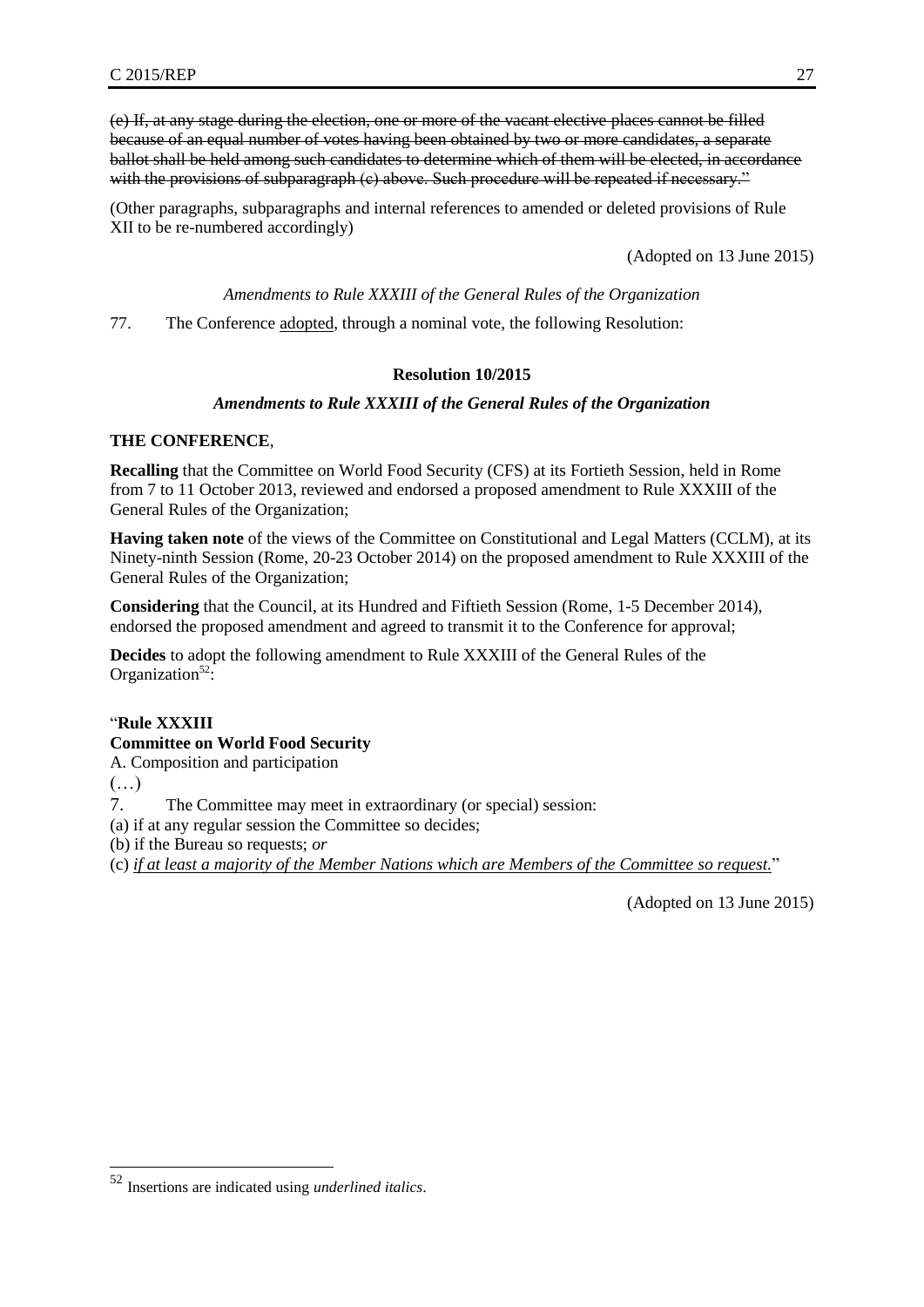## **Other Constitutional and Legal Matters<sup>53</sup>**

#### 78. The Conference adopted the following Resolution:

#### **Resolution 11/2015**

#### *Review of FAO Statutory Bodies*

#### <span id="page-35-0"></span>**THE CONFERENCE,**

**Recalling** resolution 13/97 on the "Review of FAO Statutory Bodies" adopted by the Conference at its Twenty-ninth Session, in which the Conference recognized "*the continuing need to enhance the efficiency of the Organization and its governance in a time of financial challenge, to eliminate Statutory Bodies that are obsolete, to ensure more flexible task-oriented and time-bound working arrangements for those that remain and to limit the creation of new Bodies to those that are strictly necessary*",

**Also recalling** the earlier consideration by the Conference and the Council of matters concerning the abolition and establishment of Statutory Bodies, including, *inter alia*, Resolution 12/79 adopted by the Conference at its Twentieth Session,

**Recalling** further the *Principles and Procedures which should govern Conventions and Agreements concluded under Articles XIV and XV of the Constitution, and Commissions and Committees established under Article VI of the Constitution*, as contained in the *Basic Texts* of the Organization,

**Conscious** that, while substantial progress has been made in the implementation of Resolution 13/97, further efforts are required in order to achieve its objectives,

1. **Reaffirms** the validity and relevance of Resolution 13/97, in particular the procedures set forth therein relating to the establishment and abolition of statutory bodies;

2. **Requests** the Secretariat to take an active role in identifying statutory bodies that the Council or Conference may wish to abolish because they are inactive or are mandated to discharge functions that could be undertaken through more flexible task-oriented and time-bound working arrangements, as called for by Resolution 13/97;

3. **Requests** the Director-General to continue to explore methods to enhance cost efficiencies for statutory bodies, in particular, in relation to the meetings of such bodies;

4. **Authorizes** the Director-General, where possible, and following any consultations that may be required under the applicable Rules of Procedure and relevant decisions:

(a) to recommend to the Members of a statutory body established under Article VI of the Constitution not to hold a session when, in his considered judgement, effective decision-making will not be possible because a quorum will not be achieved and, in the absence of objection from the minimum number of Members that would represent a quorum, to decide not to convene the session; and

(b) to consider organizing *ad hoc* technical consultations to address matters falling within the mandates of such bodies in the place of the sessions, as required;

5. **Decides** that any proposal to establish a new body under Articles VI or XIV of the Constitution shall be accompanied by a document setting forth in detail:

(a) the objectives that are to be achieved through the establishment of the body;

(b) the manner in which the body will carry out its functions and any impact that its creation may have on current or future programmes of the Organization;

l

<sup>53</sup> C 2015/LIM/12; C 2015/PV/9; C 2015/PV/10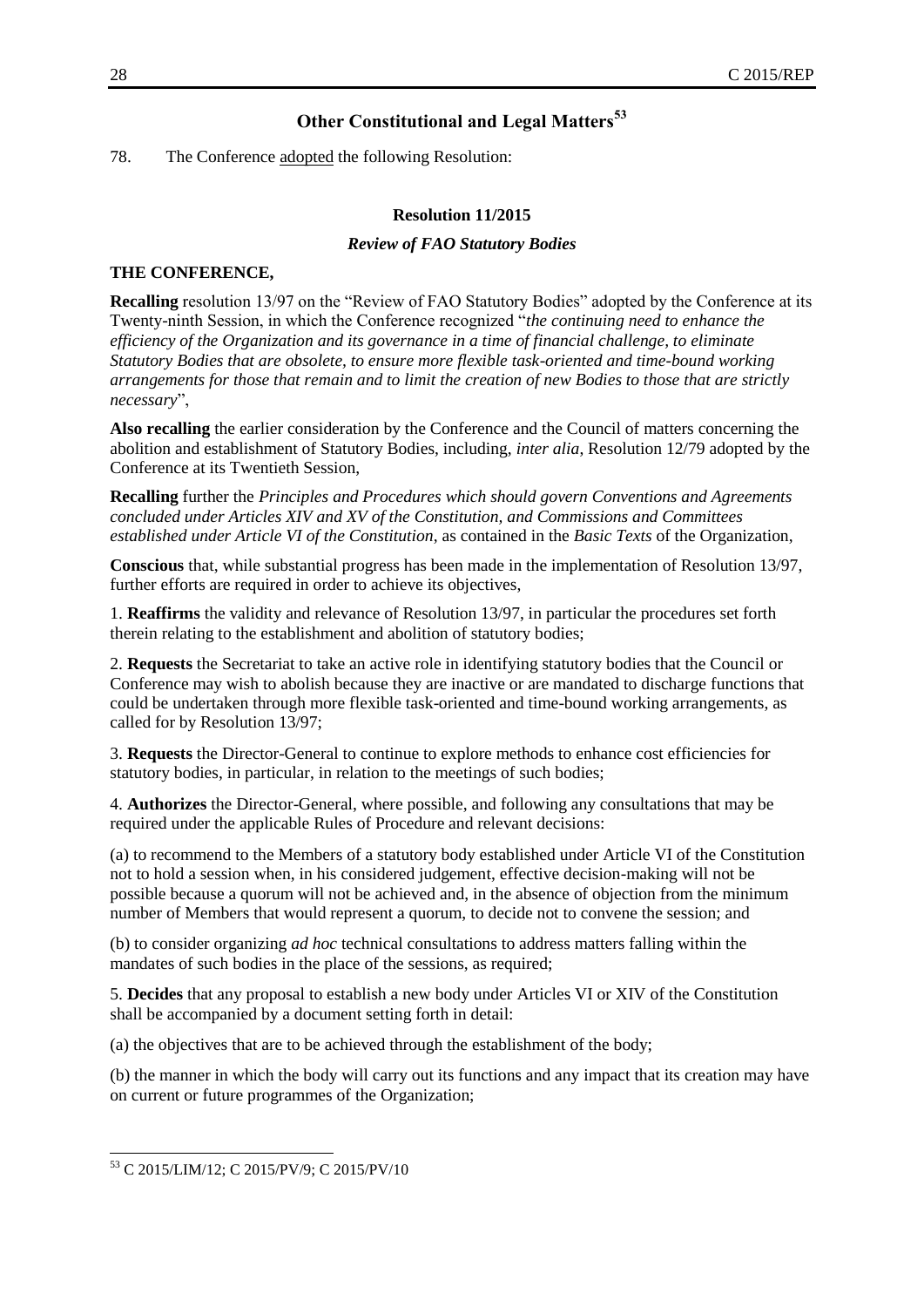(c) the financial implications of the establishment of the body for the current biennium, as well as a forecast of the financial implications for the future biennia;

(d) a specific assessment of whether the objectives of the proposed statutory body could be met through a different type of working arrangement, such as the organization of *ad hoc* technical consultations or other task-oriented and time-bound arrangements; and

(e) whether there are any existing statutory bodies covering the same, similar or related fields as those to be addressed by the proposed new statutory body.

(Adopted on 13 June 2015)

#### **Administrative and Financial Matters**

## **Audited Accounts 2012-13<sup>54</sup>**

<span id="page-36-1"></span><span id="page-36-0"></span>79. The Conference took note of the Audited Accounts 2012-13 and the Report of the External Auditor, as reviewed by the Finance Committee at its  $156<sup>th</sup>$  Session and by the Council at its 150<sup>th</sup> Session, and adopted the following Resolution:

#### **Resolution 12/2015**

*Audited Accounts 2012-13*

#### **THE CONFERENCE,**

**Having considered** the report of the 150<sup>th</sup> Session of the Council, and

**Having examined** the 2012-13 FAO Audited Accounts and the External Auditor's Report thereon

**Adopts** the Audited Accounts

(Adopted on 13 June 2015)

## **Scale of Contributions 2016-17<sup>55</sup>**

<span id="page-36-2"></span>80. The Conference noted that at its  $151<sup>st</sup>$  Session the Council had recommended that the FAO proposed Scale of Contributions for 2016-2017 be derived from the UN Scale of Assessments established for those years in force during 2015.

81. The Conference then adopted the following Resolution:

#### **Resolution 13/2015**

#### *Scale of Contributions 2016-17*

#### **THE CONFERENCE**

l

**Having noted** the recommendations of the 151<sup>st</sup> Session of the Council;

**Confirming** that as in the past, FAO should follow the United Nations Scale of Assessments subject to adaptation for the different membership of FAO;

**Decides** that the FAO Scale of Contributions for 2016-17 should be derived directly from the United Nations Scale of Assessments in force during 2015;

**Adopts** for use in 2016 and 2017 the Scale as set out in *Appendix C* of this Report.

(Adopted on 13 June 2015)

<sup>54</sup> C 2015/5 A; C 2015/5 B; C 2015/LIM/6; C 2015/PV/8; C 2015/PV/10

<sup>55</sup> C 2015/INF/8; C 2015/LIM/9; C 2015/PV/8; C 2015/PV/10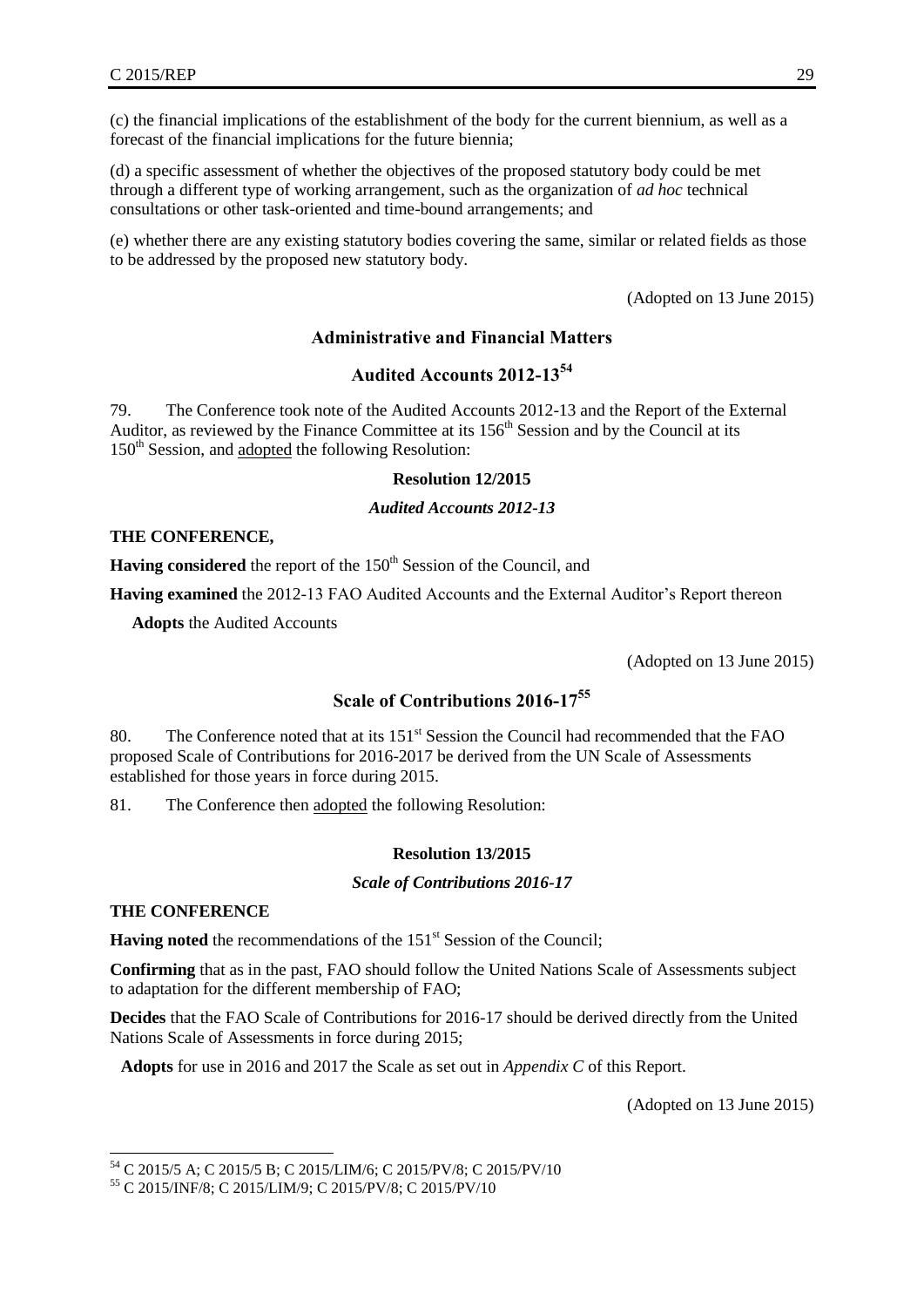## <span id="page-37-0"></span>**Payment by the European Union to Cover Administrative and other Expenses Arising out of its Membership in the Organization<sup>56</sup>**

82. The Conference set the lump-sum payment due by the European Union to cover administrative and other expenditures arising out of its membership in the Organization at Euro 568 705 for the 2016-17 biennium.

83. As in previous biennia, it was proposed that the sum due by the European Union be paid into a trust or special fund established by the Director-General under Financial Regulation 6.7.

## **Other Administrative and Financial Matters<sup>57</sup>**

84. The Conference noted that the  $154<sup>th</sup>$  Session of the Finance Committee had concluded that the Incentive Scheme did not have an impact on encouraging prompt payment of contributions and was not cost effective. The Conference further noted that the 149<sup>th</sup> Session of the Council had endorsed the recommendation of the Finance Committee that the Incentive Scheme be abolished.

<span id="page-37-1"></span>85. The Conference approved the recommendation of the 149<sup>th</sup> Session of the Council that the Incentive Scheme for Prompt Payment of Contributions be abolished.

#### **Appointments and Elections**

## **Appointment of the Director-General<sup>58</sup>**

<span id="page-37-2"></span>86. The Conference had before it one nomination for the Office of Director-General, Mr José Graziano da Silva (Brazil).

87. The Conference, after a secret ballot, appointed Mr José Graziano da Silva (Brazil) to the office of Director-General for the period from 1 August 2015 to 31 July 2019.

88. Pursuant to Rule XXXVII.4 of the GRO, on the recommendation of the General Committee, the Conference adopted the following Resolution:

#### **Resolution 14/2015**

#### *Appointment of the Director-General*

## **THE CONFERENCE,**

**Acting** in accordance with Article VII of the Constitution,

**Having proceeded** to a secret ballot as laid down in Rules XII and XXXVII of the General Rules of the Organization,

1) **Declares** that Mr José Graziano da Silva is appointed to the office of Director General for a period from 1 August 2015, the term of office expiring on 31 July 2019; and

**Having considered** the recommendation regarding the conditions of appointment of the Director-General submitted by the General Committee in accordance with Rules X, paragraph 2(j) and XXXVII, paragraph 4 of the General Rules of the Organization,

## **Resolves** that:

 $\overline{a}$ 

a) the Director-General shall receive a gross annual salary of USD 235,889 corresponding to a net annual salary of USD 178,622 at the dependency rate, or USD 158,850 at the single rate, and an annual post adjustment corresponding to USD 1,786.22 for each multiplier point at the dependency rate, or USD 1,588.50 at the single rate, payable in accordance with the provisions of the Organization governing the salary of staff members;

<sup>56</sup> C 2015/LIM/13; C 2015/LIM/17; C 2015/PV/8; C 20154/PV/10

<sup>57</sup> C 2015/LIM/11; C 2015/PV/8; C 2015/PV/10

<sup>58</sup> C 2015/7; C 2015/LIM/14; C 2015/LIM/17; C 2015/PV/2; C 2015/PV/10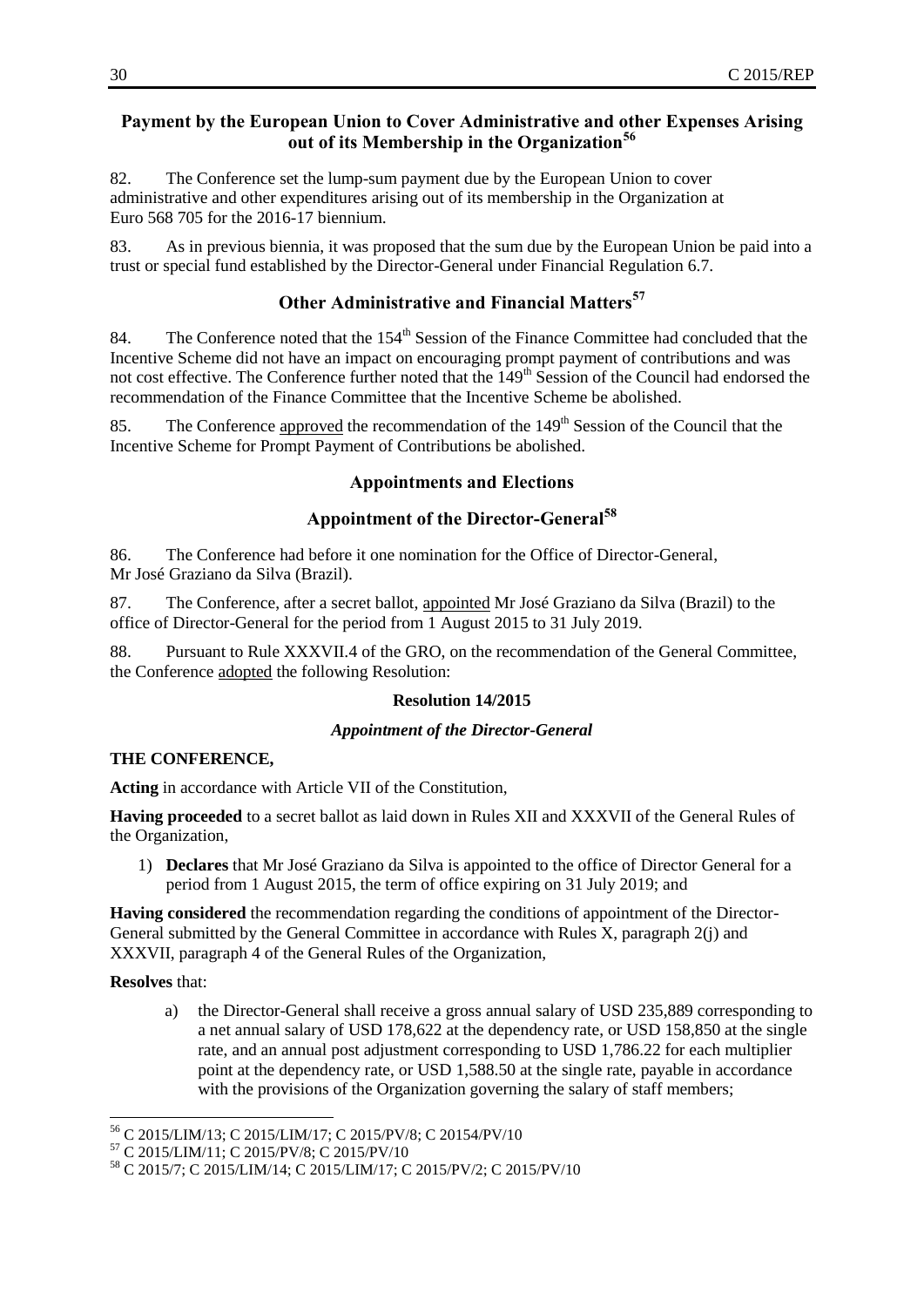- b) the Director-General shall receive a representation allowance of USD 50,000.00 net per annum;
- c) the Organization will directly rent appropriate housing accommodation to be assigned as the official residence of the Director-General and pay related expenses, in lieu of rental subsidy. The overall costs of rental of the Director-General's housing accommodation and related expenses to be covered by the Organization should not exceed Euro 180,000 per year. The Finance Committee may review this ceiling of expenditure;
- d) the Director-General shall be entitled to all other allowances and benefits accruing to staff members of the Organization in the Professional and Higher Categories;
- 2) **Further resolves** that the Director-General shall not be a participant in the United Nations Joint Staff Pension Fund and that, in lieu thereof, he shall be entitled to receive, in monthly instalments, the equivalent of the Organization's contributions to the Fund that would have been payable had he been a participant, as a supplement to his monthly remuneration; and
- 3) **Further resolves** that the terms and conditions of appointment of the Director-General shall be governed by the relevant provisions of the Staff Regulations subject, however, to the provisions of the contract to be signed by the Chairperson of the Conference on behalf of the Organization and by the Director-General elect, in accordance with Rule XXXVII, paragraph 4.

(Adopted on 13 June 2015)

## **Appointment of the Independent Chairperson of the Council<sup>59</sup>**

<span id="page-38-0"></span>89. The Conference had before it one nomination for the office of Independent Chairperson of the Council.

90. The Conference appointed Mr Wilfred Joseph Ngirwa (United Republic of Tanzania) to the office of Independent Chairperson of the Council.

#### **Resolution 15/2015**

#### *Appointment of the Independent Chairperson of the Council*

#### **THE CONFERENCE,**

**Taking into account** Rule XXIII of the General Rules of the Organization regarding the Independent Chairperson of the Council and Resolution 9/2009 regarding the Independent Chairperson of the Council $^{60}$ :

**Having regard** to the need to safeguard the independence and accountability of the role of the Independent Chairperson of the Council:

1. **Declares** that Mr Wilfred Joseph Ngirwa is appointed Independent Chairperson of the Council until the Fortieth Session of the Conference (July 2017);

2. **Decides** that the conditions of appointment attached to the office of the Independent Chairperson of the Council will be as follows:

- a) The Chairperson is required to be present in Rome for all sessions of the Council, the Conference, the Finance Committee and the Programme Committee and will normally be expected to spend at least six to eight months of the year in Rome;
- b) An annual allowance equivalent to USD 23 831 will be paid to the Chairperson;
- c) A *per diem* allowance equivalent to the applicable standard daily subsistence allowance (DSA) rate at 140% will be paid to the Chairperson while in Rome and when travelling in the performance of his functions;

l

<sup>59</sup> C 2015/9 Rev.1; C 2015/LIM/14; C 2015/LIM/19; C 2015/PV/9; C 2015/PV/10

<sup>60</sup> Basic Texts, Volume II, Section E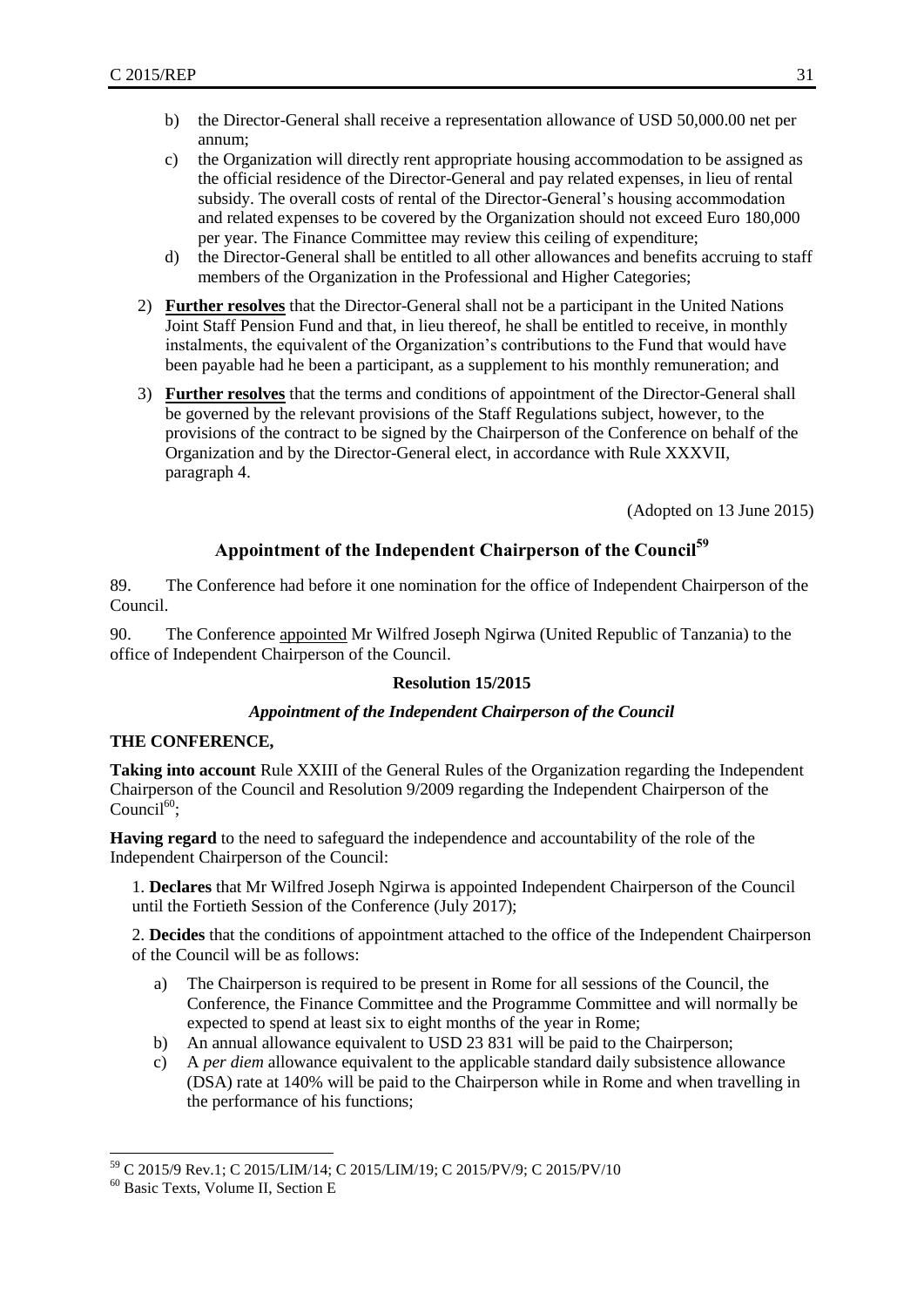- d) The travel expenses of the Chairperson will be covered by the Organization when he travels in the performance of his functions;
- e) In the performance of his functions, whether in Rome or while travelling, the Chairperson will be enrolled as a participant in the Basic Medical Insurance Plan (BMIP) and that the cost for such medical insurance coverage will be borne by the Organization for a total amount of USD 3,336.48 per annum;
- f) Secretariat services will be made available to the Chairperson to assist him in the performance of his functions;
- g) Interpretation services will be made available to the Chairperson, at his request, depending on the availability of resources;
- h) Office space, equipment and supplies required by the Chairperson in the performance of his functions will be made available to him;
- i) Assistance will be provided to the Chairperson in carrying out the necessary administrative formalities for the acquisition of the documents required for his stay in Rome and for his travels in the performance of his functions.

<span id="page-39-0"></span>3. **Decides** that the implementation modalities of this Resolution will be agreed between the Chairperson and FAO.

(Adopted on 13 June 2015)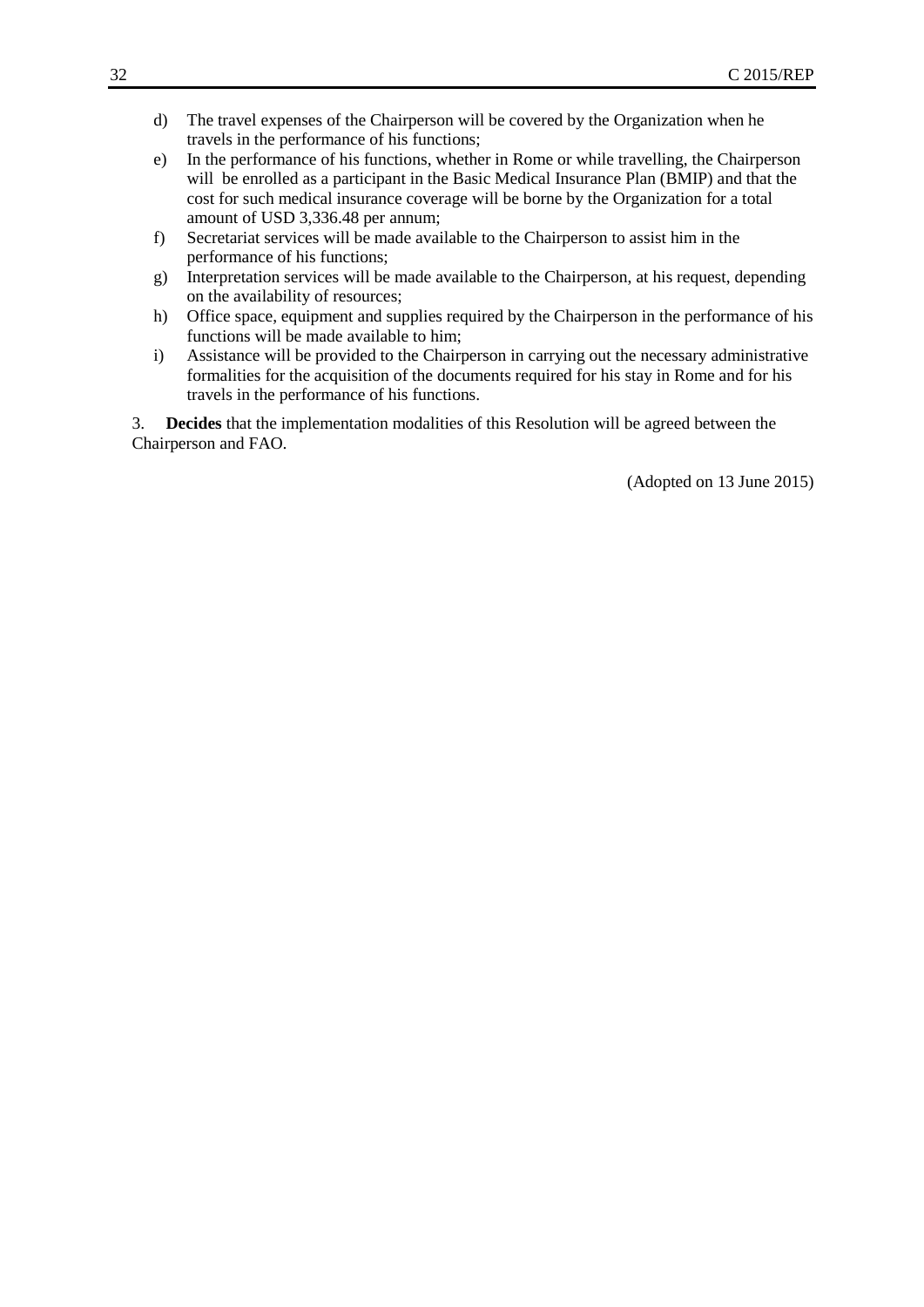## **Election of Council Members<sup>61</sup>**

91. The Conference elected the following Member Nations as Members of the Council:

## **Period from the end of the 39th Session of the Conference (June 2015) to 30 June 2018**

| <b>Region (Seats)</b>               | <b>Members</b>                                                                                                        |
|-------------------------------------|-----------------------------------------------------------------------------------------------------------------------|
| Africa $(3)$                        | 1. Congo<br>2. Equatorial Guinea<br>3. Ethiopia                                                                       |
| Asia $(6)$                          | 1. China<br>2. Indonesia<br>3. Japan<br>4. Republic of Korea<br>5. Sri Lanka<br>6. Thailand/Philippines <sup>62</sup> |
| Europe $(3)$                        | 1. Cyprus<br>2. San Marino<br>3. Spain/United Kingdom <sup>63</sup>                                                   |
| Latin America and the Caribbean (3) | 1. Chile<br>2. Nicaragua<br>3. Venezuela                                                                              |
| Near East $(1)$                     | 1. Kuwait                                                                                                             |
| North America (0)                   |                                                                                                                       |
| Southwest Pacific (0)               |                                                                                                                       |

l

<sup>61</sup> C 2015/15; C 2015/LIM/14; C 2015/LIM/17; C 2015/PV/9; C 2015/PV/10

 $62$  Thailand to occupy the seat from the end of the 39<sup>th</sup> Session of the Conference (June 2015) to

<sup>31</sup> December 2016. The Philippines to replace Thailand for the remainder of the term of office (from

<sup>1</sup> January 2017 to 30 June 2018).

 $^{63}$  Spain to occupy the seat from the end of the 39<sup>th</sup> Session of the Conference (June 2015) to 30 June 2016. The United Kingdom to replace Spain for the remainder of the term of office (from 1 July 2016 to 30 June 2018)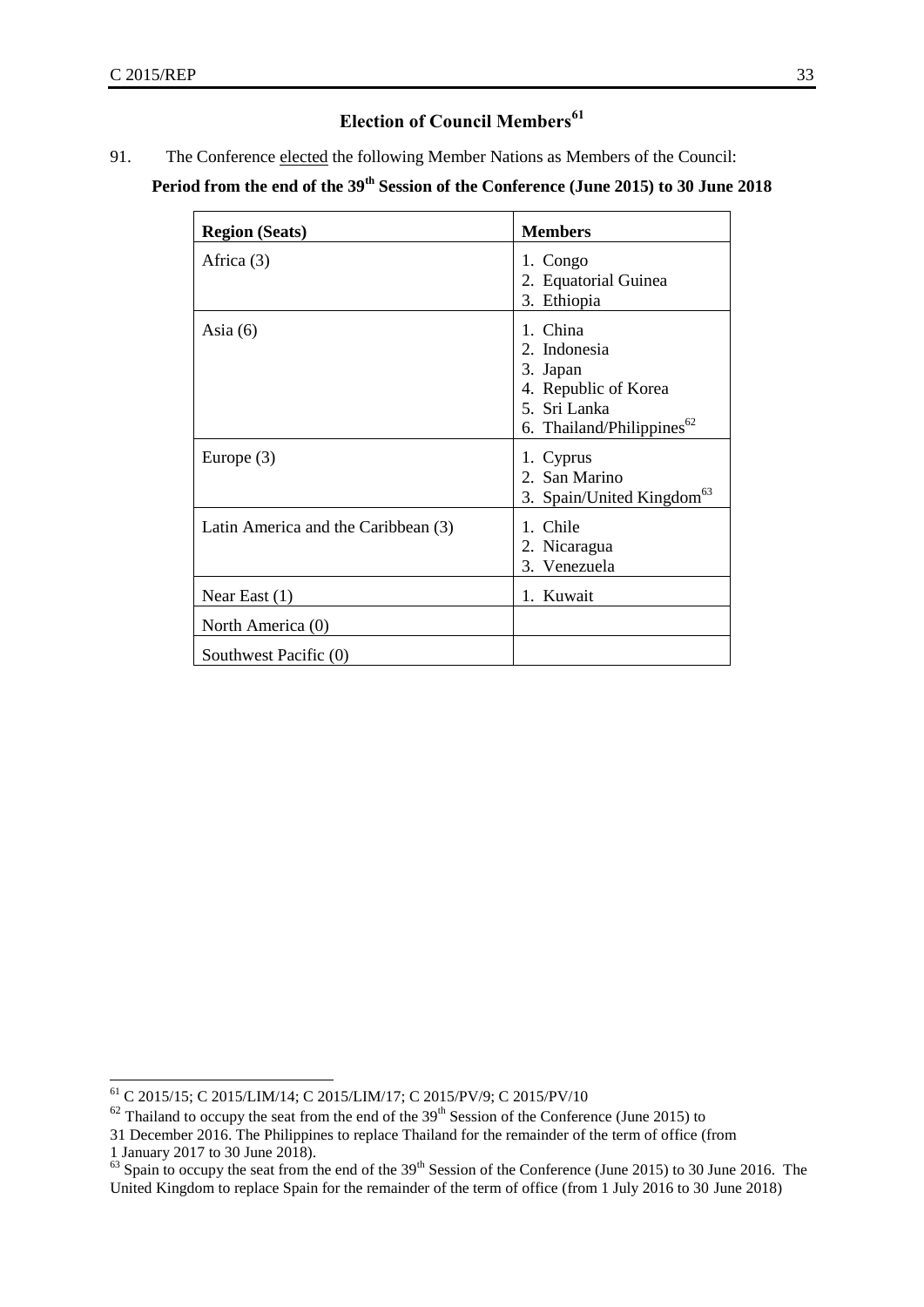| <b>Region (Seats)</b>               | <b>Members</b>                                                                 |
|-------------------------------------|--------------------------------------------------------------------------------|
| Africa (5)                          | 1. Benin<br>2. Côte d'Ivoire<br>3. Kenya<br>4. Lesotho<br>5. Zambia            |
| Asia $(0)$                          |                                                                                |
| Europe $(3)$                        | 1. Germany<br>2. Montenegro<br>3. Romania                                      |
| Latin America and the Caribbean (5) | 1. Argentina<br>2. Brazil<br>3. Mexico<br>4. Trinidad and Tobago<br>5. Uruguay |
| Near East $(2)$                     | 1. Qatar<br>Sudan<br>2.                                                        |
| North America (2)                   | 1. Canada<br>United States of America<br>2.                                    |
| Southwest Pacific (0)               |                                                                                |

## **Period from 1 July 2016 to the end of the 41st Session of the Conference (June 2019)**

92. The Conference noted that Italy would step down effective 30 June 2016 and agreed to the Russian Federation replacing Italy for the remainder of the term of office (1 July 2016 until the end of the  $40<sup>th</sup>$  Session of the Conference in July 2017).

## **Appointment of Representatives of the FAO Conference to the Staff Pension Committee<sup>64</sup>**

<span id="page-41-0"></span>93. In accordance with Article 6(c) of the Regulations of the United Nations Joint Staff Pension Fund, the Conference appointed three members and three alternate members to the Staff Pension Committee as follows and for the periods specified below:

## **For the period which ends on 31 December 2015**<sup>65</sup>

Alternate Member: Ms Abla Malik Osman Malik Alternate Permanent Representative of the Republic of the Sudan to FAO

#### **For the period which ends on 31 December 2016**

| Alternate Member: Ms Daleya Uddin |                                                                                    |
|-----------------------------------|------------------------------------------------------------------------------------|
|                                   | Alternate Permanent Representative of the United States Mission to the UN Agencies |

#### **For the period 1 January 2016 to 31 December 2018**

| Member:           | Ms Abla Malik Osman Malik<br>Alternate Permanent Representative of the Republic of the Sudan to FAO |
|-------------------|-----------------------------------------------------------------------------------------------------|
| Alternate Member: | Mr Spyridon Ellinas<br>Alternate Permanent Representative of the Republic of Cyprus to FAO          |

l <sup>64</sup> C 2015/6 Rev.1; C 2015/PV/8; C 2015/PV/10

<sup>&</sup>lt;sup>65</sup> To replace and complete the term of office of Ms Nike-Ekaterini Koutrakou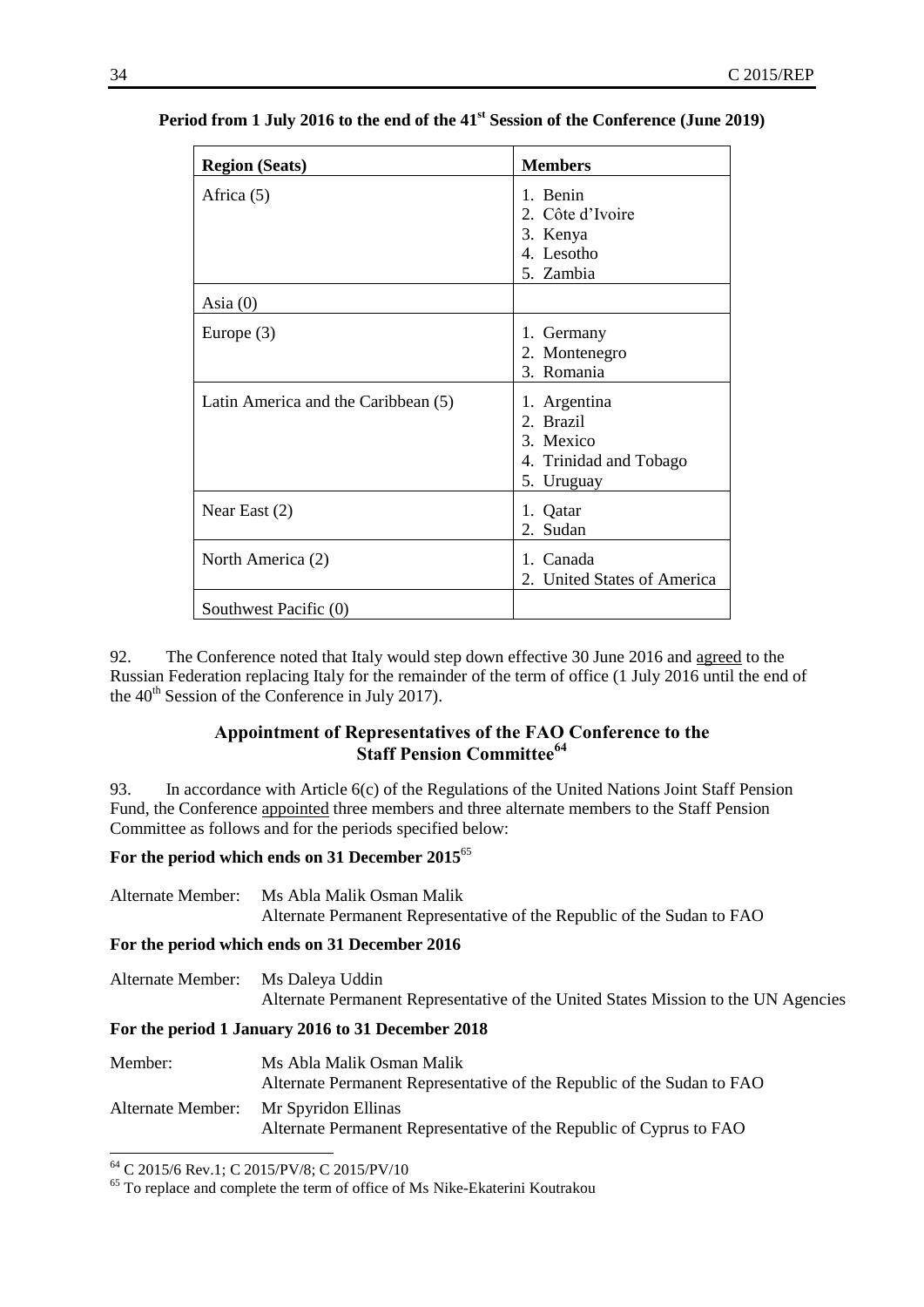#### **For the period 1 January 2017 to 31 December 2019**

| Member:           | Mr Bah Konipo<br>Deputy Permanent Representative of the Republic of Mali to FAO                       |
|-------------------|-------------------------------------------------------------------------------------------------------|
| Alternate Member: | Ms Daleya Uddin<br>Alternate Permanent Representative of the United States Mission to the UN Agencies |

## **Other Matters**

## **Date and Place of the 40th Conference Session<sup>66</sup>**

<span id="page-42-2"></span><span id="page-42-1"></span><span id="page-42-0"></span>94. The Conference decided that its  $40^{th}$  Session should be held in Rome from 3 to 8 July 2017.

## **Recognizing Outstanding Progress in Fighting Hunger<sup>67</sup>**

95. A Special Event attended by one Head of State and seven Heads of Government was held on Sunday 7 June to recognize those countries which had made outstanding progress in the fight against hunger with a view to improving the food security of their citizens. The Event recognized:

- a) countries that met the Millennium Development Goal (MDG) 1c target by halving the proportion of hungry people or bringing it under 5 percent by 2015 (31 countries): Algeria, Bangladesh, Benin, Bolivia, Cambodia, Costa Rica, Ethiopia, Fiji, Gambia, Indonesia, Iran, Jordan, Kiribati, Lao People's Democratic Republic, Malawi, Malaysia, Maldives, Mauritania, Mauritius, Mexico, Morocco, Mozambique, Nepal, Niger, Nigeria, Panama, Philippines, Solomon Islands, Suriname, Togo, Uzbekistan;
- b) countries that have reached both the MDG 1 c target and the World Food Summit (WFS) goal of halving the number of hungry people by 2015 (29 countries): Angola, Armenia, Azerbaijan, Brazil, Cameroon, Chile, China, Cuba, Djibouti, Dominican Republic, Gabon, Georgia, Ghana, Guyana, Kuwait, Kyrgyzstan, Mali, Myanmar, Nicaragua, Oman, Peru, Saint Vincent and the Grenadines, Samoa, Sao Tome and Principe, Thailand, Turkmenistan, Uruguay, Venezuela (Bolivarian Republic of) and Viet Nam; and
- c) countries that have maintained undernourishment below or close to 5 percent since 1990-92 (12 countries): Argentina, Barbados, Brunei Darussalam, Egypt, Kazakhstan, Lebanon, Republic of Korea, Saudi Arabia, South Africa, Tunisia, Turkey and United Arab Emirates.

96. The Conference noted the high level participants at the Special Event, during which interventions were made by His Excellency Ibrahim Boubacar Keïta, President of the Republic of Mali, and also by the following High Level Dignitaries: His Excellency Hailemariam Desalegn, Prime Minister of the Federal Republic of Ethiopia; His Excellency Daniel Ona Ondo, Prime Minister of the Gabonese Republic; His Excellency Wang Yang, Vice-Premier of the People's Republic of China; His Excellency Abdoulkader Kamil Mohamed, Prime Minister of the Republic of Djibouti; The Honourable Commodore Josaia Voreqe Bainimarama, Prime Minister of the Republic of Fiji; His Excellency Brigi Rafini, Prime Minister of the Republic of Niger; His Excellency Habib Essid, Prime Minister of the Republic of Tunisia; and The Right Honourable Ralph Gonzalves, Prime Minister of Saint Vincent and the Grenadines.

97. The Conference thanked FAO for recognizing progress made by countries and urged the Organization and its Members to redouble efforts to eradicate hunger and food insecurity.

l <sup>66</sup> C 2015/PV/8; C 2015/PV/10

 $67$  C 2015/PV/10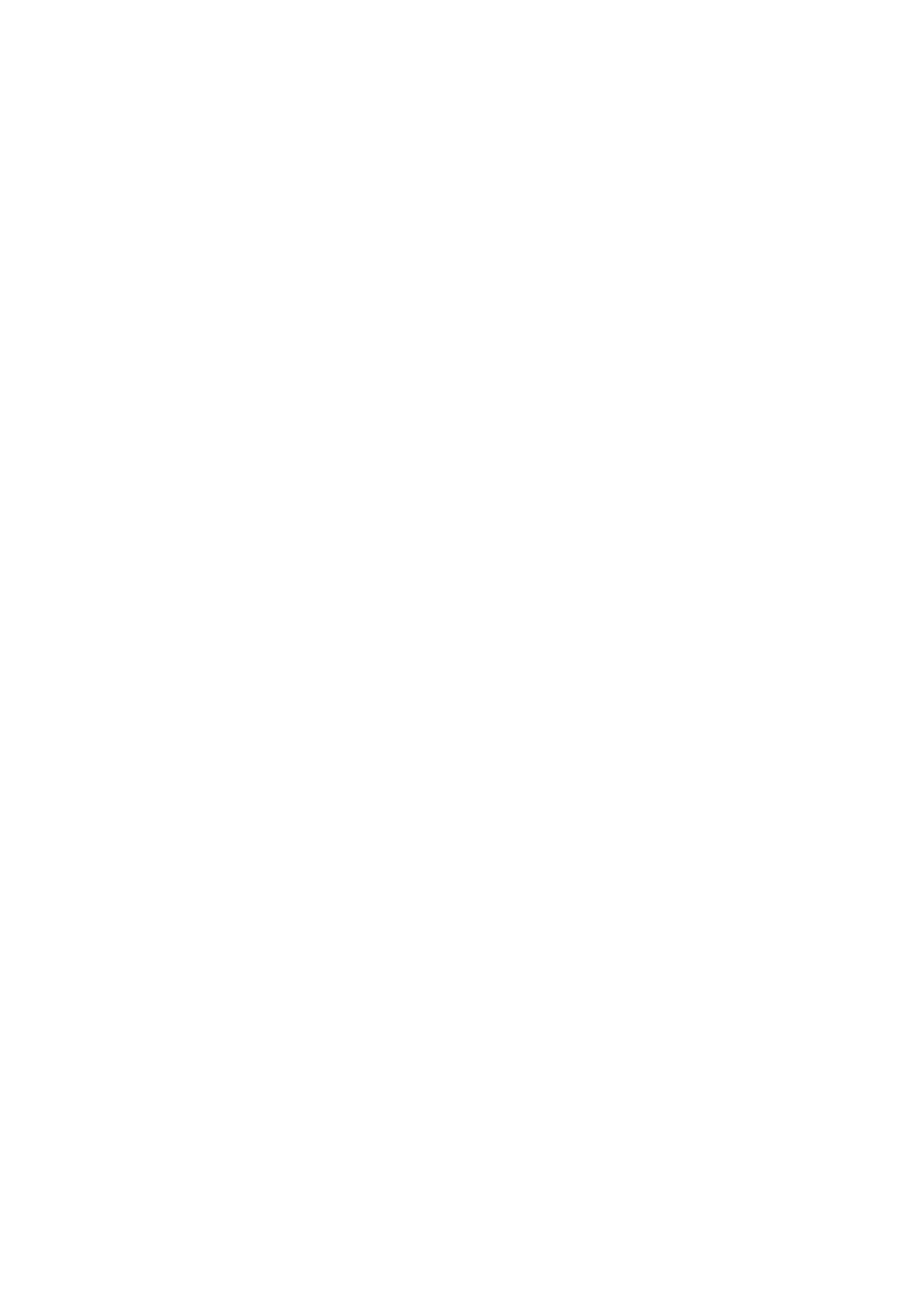## **Appendix A**

## *Agenda for the 39 th Session of the Conference*

#### **Introduction**

- 1. .Election of the Chairperson and Vice-Chairpersons
- 2. Appointment of the General Committee and Credentials Committee
- 3. Adoption of the Agenda and Arrangements for the Session
- 4. Admission of Observers

## **Appointments and Elections**

- 5. Appointment of the Director-General
- 6. Appointment of the Independent Chairperson of the Council
- 7. Election of Council Members
- 8. Appointment of Representatives of the FAO Conference to the Staff Pension Committee

#### **Substantive and Policy Matters**

9. Review of the State of Food and Agriculture

#### *A. Regional Conferences*

- 10. Regional and Global Policy and Regulatory matters arising from:
	- 10.1 Report of the 32<sup>nd</sup> Regional Conference for the Near East (Rome, Italy, 24-28 February 2014)
	- 10.2 Report of the  $32<sup>nd</sup>$  Regional Conference for Asia and the Pacific (Ulaanbaatar, Mongolia, 10-14 March 2014)
	- 10.3 Report of the 28<sup>th</sup> Regional Conference for Africa (Tunis, Tunisia, 24-28 March 2014)
	- 10.4 Report of the 29<sup>th</sup> Regional Conference for Europe (Bucharest, Romania, 1-4 April 2014)
	- 10.5 Report of the 33<sup>rd</sup> Regional Conference for Latin America and the Caribbean (Santiago, Chile, 6-9 May 2014)
	- 10.6 Input from the Third Informal Regional Conference for North America (Washington, D.C., United States of America, 15-16 April 2014)

#### *B. Technical Committees*

- 11. Global Policy and Regulatory matters arising from:
	- 11.1 Report of the 31<sup>st</sup> Session of the Committee on Fisheries (9-13 June 2014)
	- 11.2 Report of the 22<sup>nd</sup> Session of the Committee on Forestry (23-27 June 2014)
	- 11.3 Report of the 24<sup>th</sup> Session of the Committee on Agriculture (29 September 3 October 2014)
	- 11.4 Report of the 70<sup>th</sup> Session of the Committee on Commodity Problems (7-9 October 2014)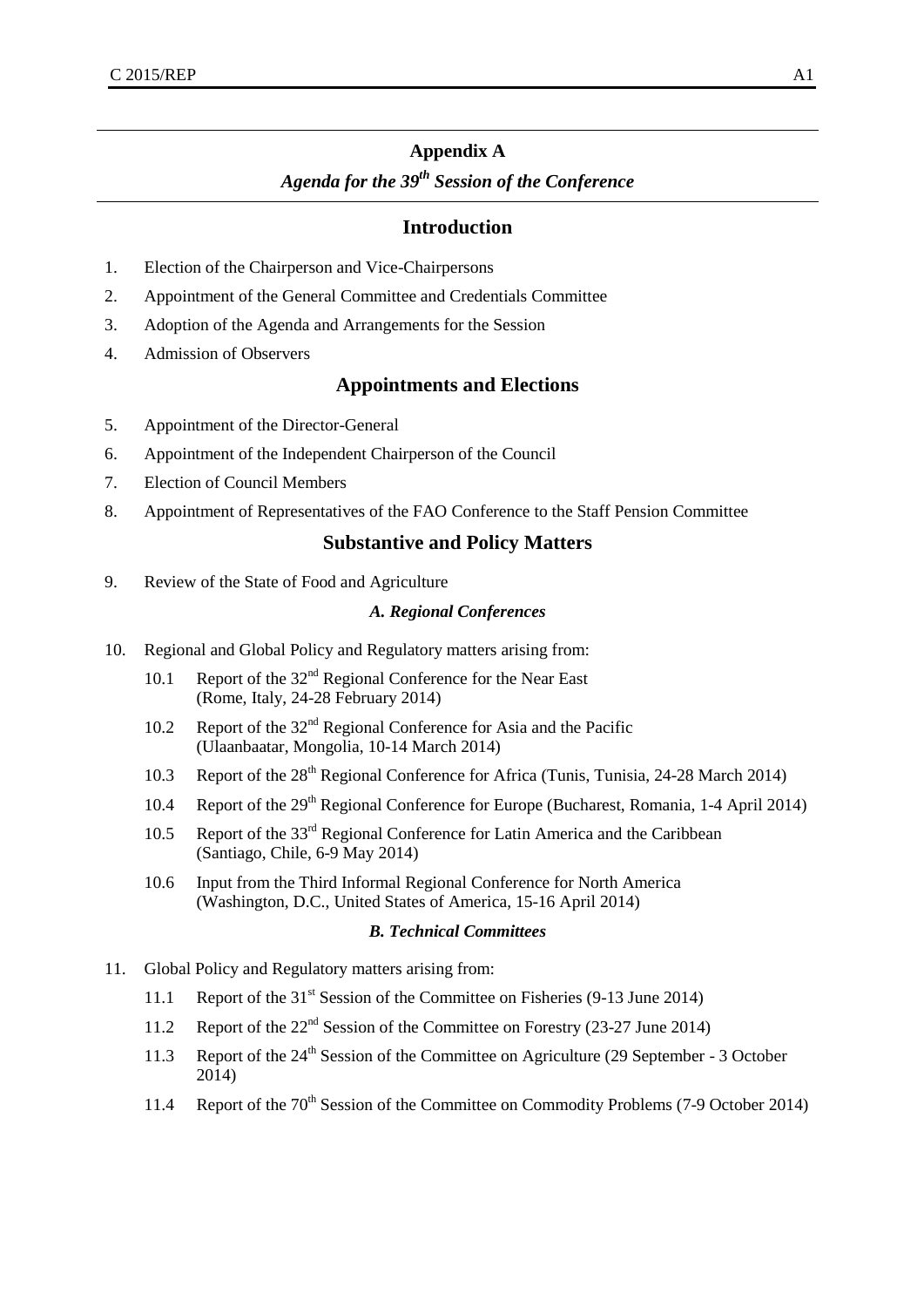#### *C. Committee on World Food Security*

12. Reports of the  $40^{th}$  (7-11 October 2013) and  $41^{st}$  (13-18 October 2014) Sessions of the Committee on World Food Security

#### *D. Other Substantive and Policy Matters*

- 13. Progress on the Millennium Development Goals targets relevant to FAO/Post-2015 Development Agenda
- 14. Report on the Quadrennial Comprehensive Policy Review of Operational Activities for Development of the United Nations System
- 15. Report of the 15<sup>th</sup> Regular Session of the Commission on Genetic Resources for Food and Agriculture (19-23 January 2015)
- 16. Joint FAO/WHO Second International Conference on Nutrition (ICN2) (19-21 November 2014)
- 17. International Years and Days:
	- 17.1 Evaluation of the International Year of Quinoa 2013
	- 17.2 Evaluation of the International Year of Family Farming 2014
	- 17.3 International Year of Soils 2015 and World Soil Day
	- 17.4 International Year of Pulses 2016
- 18. Global Soil Partnership
- 19. United Nations/FAO World Food Programme

#### **Programme and Budgetary Matters**

- 20. Programme Implementation Report 2012-2013
- 21. Programme Evaluation Report 2015
- 22. Synthesis of Evaluations of FAO Regional and Subregional Offices
- 23. Medium Term Plan 2014-2017 (Reviewed) and Programme of Work and Budget 2016-2017 (Draft Resolution on budget level)

#### **Governance, Legal, Administrative and Financial Matters**

#### *A. Governance Matters*

24. Assessment of Governance Reforms, including consideration of the Independent Review Report

#### *B. Constitutional and Legal Matters*

- 25. Amendments to the Basic Texts
	- 25.1 Proposed Amendments to Rule XII, subparagraph 10(a) of the General Rules of the Organization (Draft Resolution)
	- 25.2 Proposed Amendments to Rule XII, paragraphs 3, 4, 12 and 13 of the General Rules of the Organization (Draft Resolution)
	- 25.3 Proposed Amendments to Rule XXXIII of the General Rules of the Organization (Draft Resolution)
- 26 Other Constitutional and Legal Matters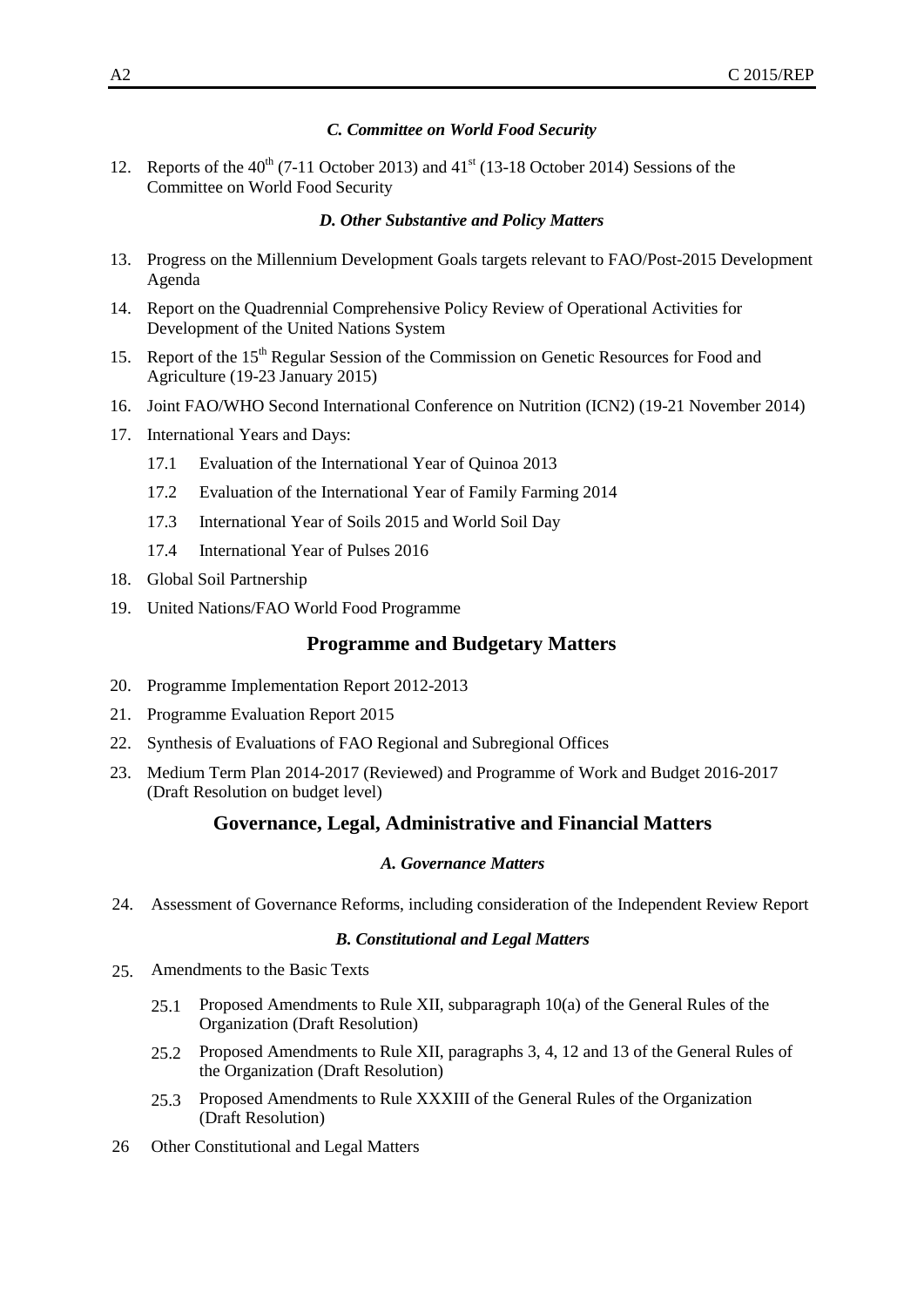#### *C. Administrative and Financial Matters*

- 27 Audited Accounts 2012-2013 (Draft Resolution)
- 28 Scale of Contributions 2016-2017 (Draft Resolution)
- 29 Payment by the European Union to Cover Administrative and other Expenses Arising out of its Membership in the Organization
- 30 Other Administrative and Financial Matters

## **Other Matters**

- 31 Date and Place of the 40<sup>th</sup> Session of the Conference
- 32 Any Other Matters
	- 32.1 McDougall Memorial Lecture
	- 32.2 In Memoriam

#### **Information Documents were tabled on the following subjects:**

- A. Multilateral Treaties Deposited with the Director-General
- B. Status of Contributions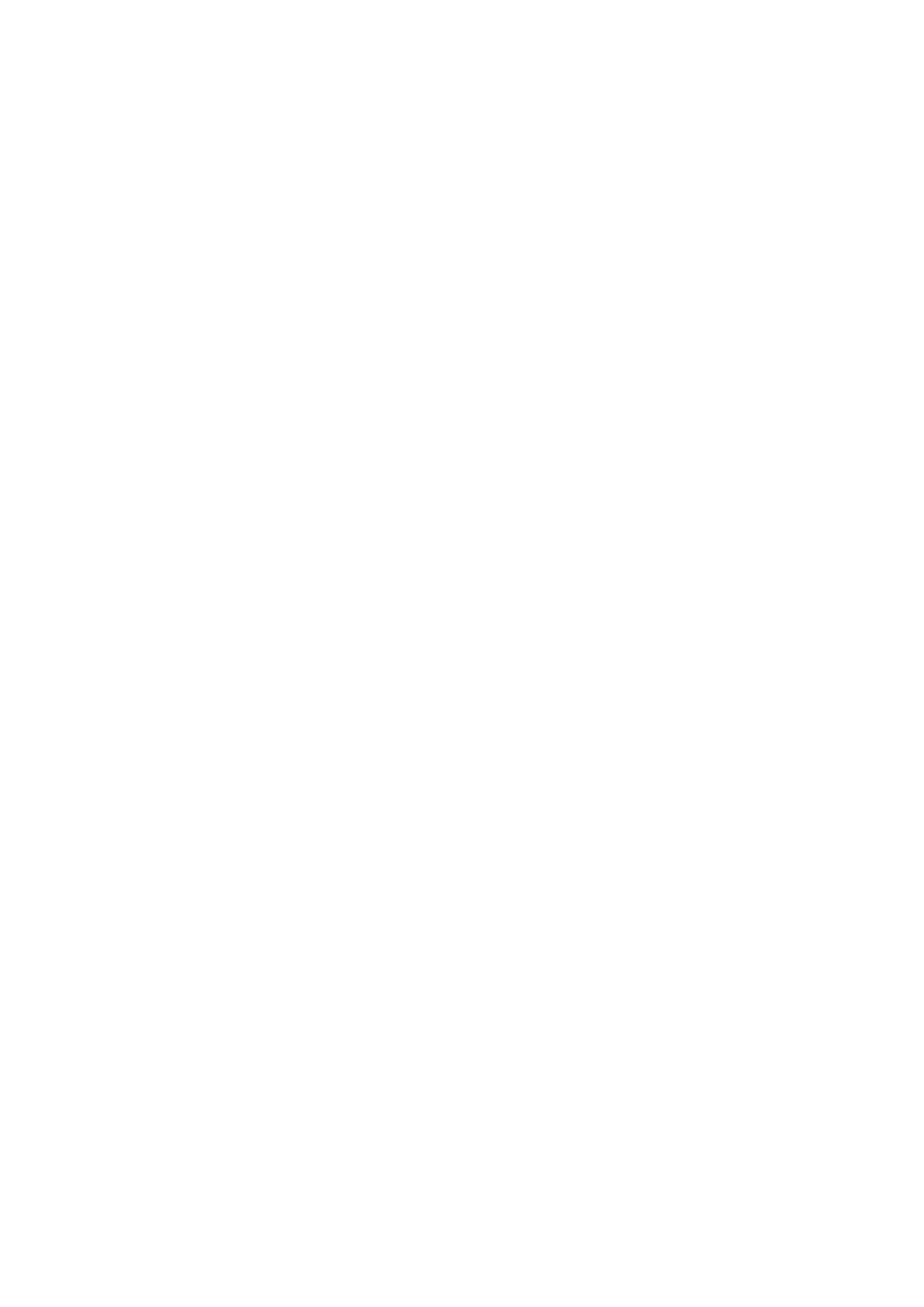## **Appendix B**

## **List of Documents**

| $C$ 2015/1                            | Provisional Agenda                                                                                                                                                                    |
|---------------------------------------|---------------------------------------------------------------------------------------------------------------------------------------------------------------------------------------|
| C 2015/2 Rev.1                        | The State of Food and Agriculture: Breaking the Cycle of Rural<br>Poverty and Hunger by Strengthening Rural Resilience: Social<br>Protection and Sustainable Agricultural Development |
| $C$ 2015/3                            | Medium Term Plan 2014-17 (reviewed) and Programme of Work and<br>Budget 2016-17                                                                                                       |
| $C$ 2015/3 - Information<br>Note no.1 | Cost increase assumptions and estimates – additional information and<br>update                                                                                                        |
| $C$ 2015/3 - Information<br>Note no.2 | Efficiency gains and savings                                                                                                                                                          |
| $C$ 2015/3 - Information<br>Note no.3 | Reducing staff costs – ICSC review of staff compensation package                                                                                                                      |
| $C$ 2015/3 - Information<br>Note no.4 | Programmatic areas of emphasis and de-emphasis in 2016-17                                                                                                                             |
| $C$ 2015/3 - Information<br>Note no.5 | Use of FAO's Technical Cooperation Programme to help Small<br>Island Developing States adapt to climate change                                                                        |
| $C$ 2015/4                            | Programme Evaluation Report 2015                                                                                                                                                      |
| C 2015/5 A                            | Audited Accounts 2012-13                                                                                                                                                              |
| $C$ 2015/5 B                          | Audited Accounts 2012-13: Report of the External Auditor                                                                                                                              |
| C 2015/6 Rev.1                        | Appointment of Representatives of the FAO Conference to the Staff<br><b>Pension Committee</b>                                                                                         |
| C 2015/7                              | Appointment of the Director-General (Note by the Secretary-General<br>of the Conference and Council)                                                                                  |
| $C$ 2015/8                            | Programme Implementation Report 2012-13                                                                                                                                               |
| C 2015/9 Rev.1                        | Appointment of the Independent Chairperson of the Council                                                                                                                             |
| $C$ 2015/10                           | Synthesis of Evaluations of FAO Regional and Subregional Offices                                                                                                                      |
| C 2015/10 Sup.1                       | Synthesis of Evaluations of FAO Regional and Subregional Offices -<br><b>Management Views</b>                                                                                         |
| $C$ 2015/11                           | <b>Election of Council Members</b>                                                                                                                                                    |
| $C$ 2015/12                           | Arrangements for the 39 <sup>th</sup> Session of the Conference                                                                                                                       |
| $C$ 2015/13                           | Admission to the Session of Representatives and Observers of<br><b>International Organizations</b>                                                                                    |
| $C$ 2015/14                           | Report of the 28 <sup>th</sup> Regional Conference for Africa<br>(Tunis, Tunisia, 24-28 March 2014)                                                                                   |
| $C$ 2015/15                           | Report of the 32 <sup>nd</sup> Regional Conference for Asia and the Pacific<br>(Ulaanbaatar, Mongolia, 10-14 March 2014):                                                             |
| C 2015/16 Rev.1                       | Report of the 29 <sup>th</sup> Regional Conference for Europe<br>(Bucharest, Romania, 1-4 April 2014)                                                                                 |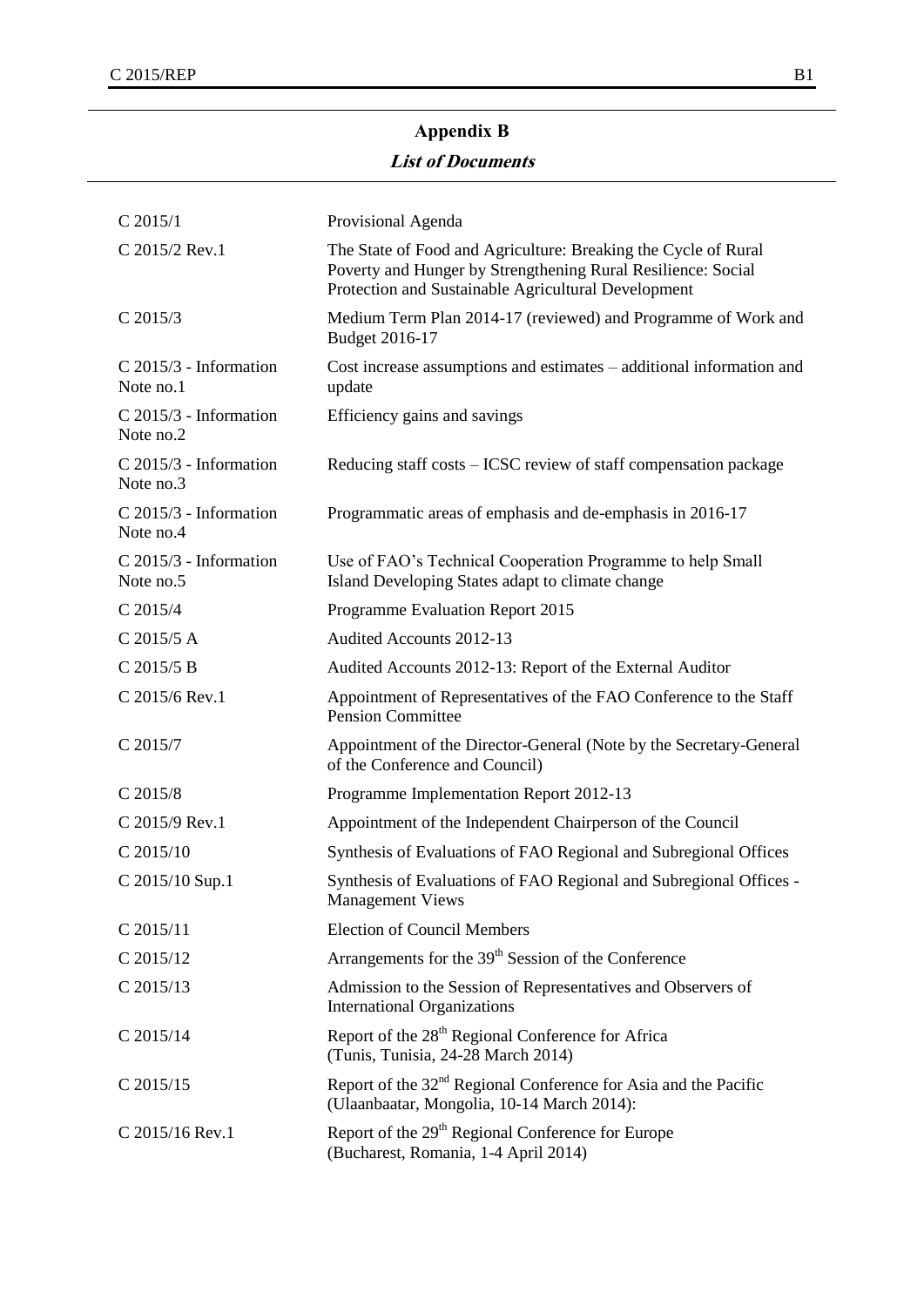| Report of the 33 <sup>rd</sup> Regional Conference for Latin America and the<br>Caribbean (Santiago, Chile, 6-9 May 2014)                     |
|-----------------------------------------------------------------------------------------------------------------------------------------------|
| Report of the 32 <sup>nd</sup> Regional Conference for the Near East<br>(Rome, Italy, 24-28 February 2014)                                    |
| Report of the 40 <sup>th</sup> Session of the Committee on World Food Security<br>$(7-11$ October 2013)                                       |
| Report of the 41 <sup>st</sup> Session of the Committee on World Food Security<br>(13-18 October 2014)                                        |
| Report of the 24 <sup>th</sup> Session of the Committee on Agriculture<br>(29 September - 3 October 2014)                                     |
| Report of the 70 <sup>th</sup> Session of the Committee on Commodity Problems<br>(7-9 October 2014)                                           |
| Report of the 31 <sup>st</sup> Session of the Committee on Fisheries<br>$(9-13$ June 2014)                                                    |
| Report of the $22nd$ Session of the Committee on Forestry<br>$(23-27$ June 2014)                                                              |
| Independent Review of FAO Governance Reforms - Final Report                                                                                   |
| <b>Assessment of FAO Governance Reforms</b>                                                                                                   |
| Report of the 15 <sup>th</sup> Regular Session of the Commission on Genetic<br>Resources for Food and Agriculture (19-23 January 2015)        |
| Status Report on Antimicrobial Resistance (AMR)                                                                                               |
| Interim Report on the Quadrennial Comprehensive Policy Review of<br>Operational Activities for Development of the United Nations System       |
| Joint FAO/WHO Second International Conference on Nutrition<br>(ICN2) (19-21 November 2014)                                                    |
| Global Soil Partnership - World Soil Charter                                                                                                  |
| Evaluation of the International Year of Quinoa 2013                                                                                           |
| Evaluation of the International Year of Family Farming 2014                                                                                   |
| International Year of Soils 2015 and World Soil Day                                                                                           |
| International Year of Pulses 2016                                                                                                             |
| Progress on the Millennium Development Goals targets relevant to<br>FAO/Post-2015 Development Agenda and the Sustainable<br>Development Goals |
|                                                                                                                                               |

## **C 2015 INF Series**

| C 2015/INF/1   | <b>Provisional Timetable</b>                                                                       |
|----------------|----------------------------------------------------------------------------------------------------|
| $C$ 2015/INF/2 | Statement of Competence and Voting Rights Submitted by the<br>European Union and its Member States |
| $C$ 2015/INF/3 | Statement of the Director-General                                                                  |
| $C$ 2015/INF/4 | List of Documents                                                                                  |
| C 2015/INF/5   | Multilateral Treaties Deposited with the Director-General                                          |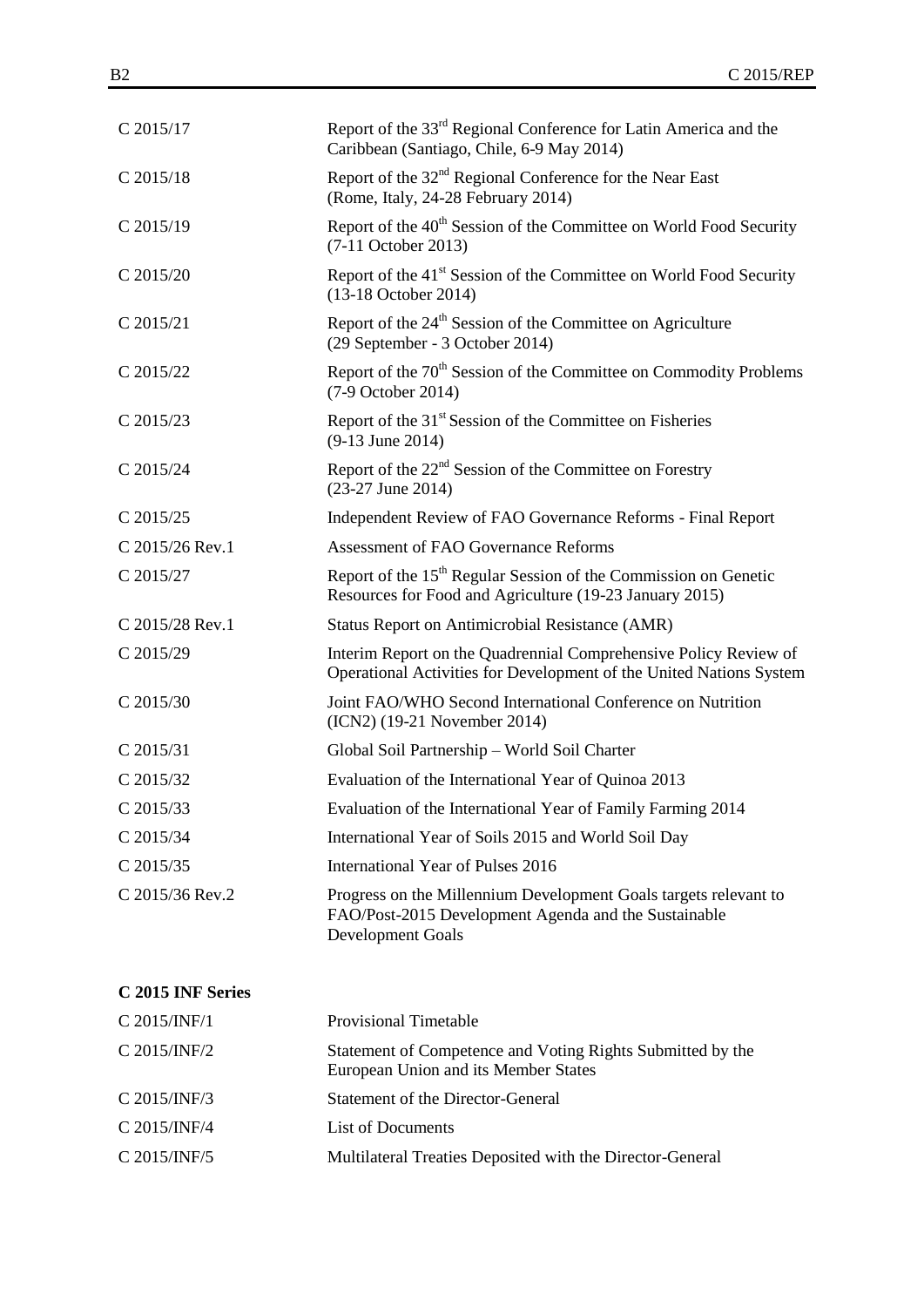| C 2015/INF/6            | Notification of Membership of the Committee on Commodity<br>Problems; Committee on Fisheries; Committee on Forestry;<br>Committee on Agriculture; and Committee on World Food Security |
|-------------------------|----------------------------------------------------------------------------------------------------------------------------------------------------------------------------------------|
| C 2015/INF/7            | Twenty-ninth McDougall Memorial Lecture                                                                                                                                                |
| C 2015/INF/8            | Status of Current Assessments and Arrears as at 1 June 2015                                                                                                                            |
| C 2015/INF/9            | Address of His Holiness Pope Francis                                                                                                                                                   |
| C 2015 LIM Series       |                                                                                                                                                                                        |
| C 2015/LIM/1            | Input from the Third Informal Regional Conference for North<br>America (Washington, D.C., United States of America,<br>15-16 April 2014)                                               |
| C 2015/LIM/2            | Amendment of Rule XII, paragraphs 3, 4, 12 and 13 of the General<br>Rules of the Organization (Draft Resolution)                                                                       |
| C 2015/LIM/3            | Amendment of Rule XII, subparagraph 10(a) of the General Rules of<br>the Organization (Draft Resolution)                                                                               |
| C 2015/LIM/4            | Amendments to Rule XXXIII of the General Rules of the<br><b>Organization</b> (Draft Resolution)                                                                                        |
| C 2015/LIM/5            | Programme Implementation Report 2012-13 (Extract from the Report<br>of the 149 <sup>th</sup> Council Session)                                                                          |
| C 2015/LIM/6            | Audited Accounts 2012-13 (Draft Resolution)                                                                                                                                            |
| C 2015/LIM/7            | Medium Term Plan 2014-17 (reviewed) and Programme of Work and<br>Budget 2016-17 (Draft Resolution)                                                                                     |
| C 2015/LIM/8            | Arrangements for the 39 <sup>th</sup> Session of the FAO Conference<br>(Recommendations to the Conference)                                                                             |
| C 2015/LIM/9            | Scale of Contributions 2016-17 (Draft Resolution)                                                                                                                                      |
| C 2015/LIM/10-CL 150/12 | 2013 Annual Report of the WFP Executive Board to ECOSOC and<br>the FAO Council                                                                                                         |
| C 2015/LIM/11           | Abolition of the Incentive Scheme for Timely Payment of Assessed<br>Contributions                                                                                                      |
| C 2015/LIM/12           | <b>Review of FAO Statutory Bodies (Draft Resolution)</b>                                                                                                                               |
| C 2015/LIM/13           | Payment by the European Union to cover Administrative and Other<br>Expenses Arising out of its Membership in the Organization                                                          |
| C 2015/LIM/14           | Report of the First Meeting of the General Committee                                                                                                                                   |
| C 2015/LIM/15           | First Report of the Credentials Committee                                                                                                                                              |
| C 2015/LIM/16           | Synthesis of Evaluations of FAO Regional and Subregional Offices                                                                                                                       |
| C 2015/LIM/17           | Report of the Second Meeting of the General Committee                                                                                                                                  |
| C 2015/LIM/18           | Second Report of the Credentials Committee                                                                                                                                             |
| C 2015/LIM/19           | Report of the Third Meeting of the General Committee                                                                                                                                   |

## **C 2015 Web Documents**

| C 2015 | Provisional List of Delegates and Observers |
|--------|---------------------------------------------|
|--------|---------------------------------------------|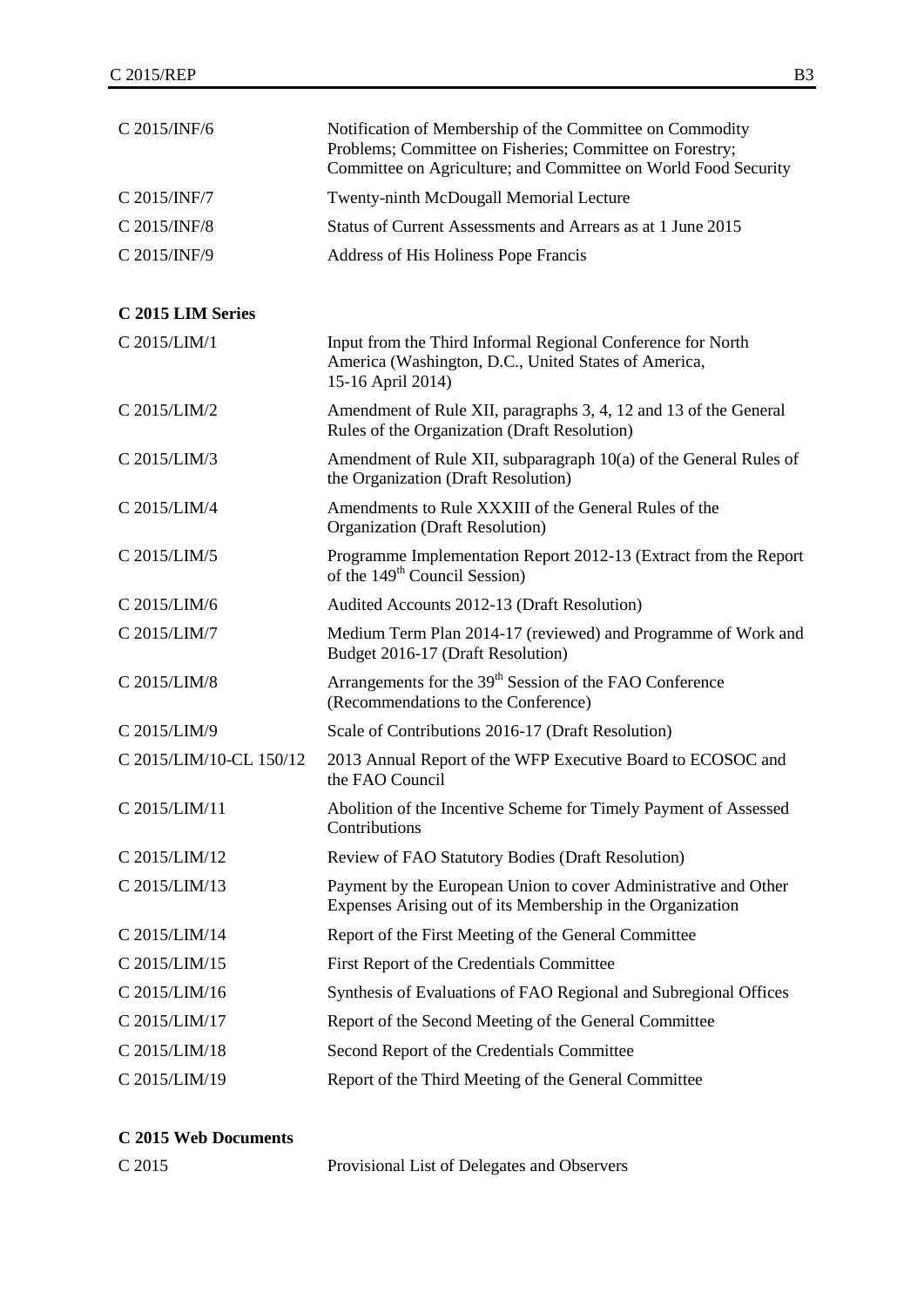| C 2015 REP Series       |                                   |
|-------------------------|-----------------------------------|
| C 2015/REP/1 to 10      | Draft Reports of Plenary          |
| and                     |                                   |
| C 2015/REP/25 to 33     |                                   |
|                         |                                   |
| C 2015/I/REP/11 to 20   | Draft Reports of Commission I     |
|                         |                                   |
| C 2015/II/REP/21 to 24  | Draft Reports of Commission II    |
|                         |                                   |
| C 2015 PV Series        |                                   |
| C 2015/PV/1 to 10       | Verbatim Records of Plenary       |
| C 2015/I/PV/1 to 5      | Verbatim Records of Commission I  |
| C 2015/II/PV/1 to 3     | Verbatim Records of Commission II |
|                         |                                   |
| C 2015 DJ Series        |                                   |
| C 2015/DJ/1 to 8        | Daily Journals of the Conference  |
| C 2015/DJ/Announcements |                                   |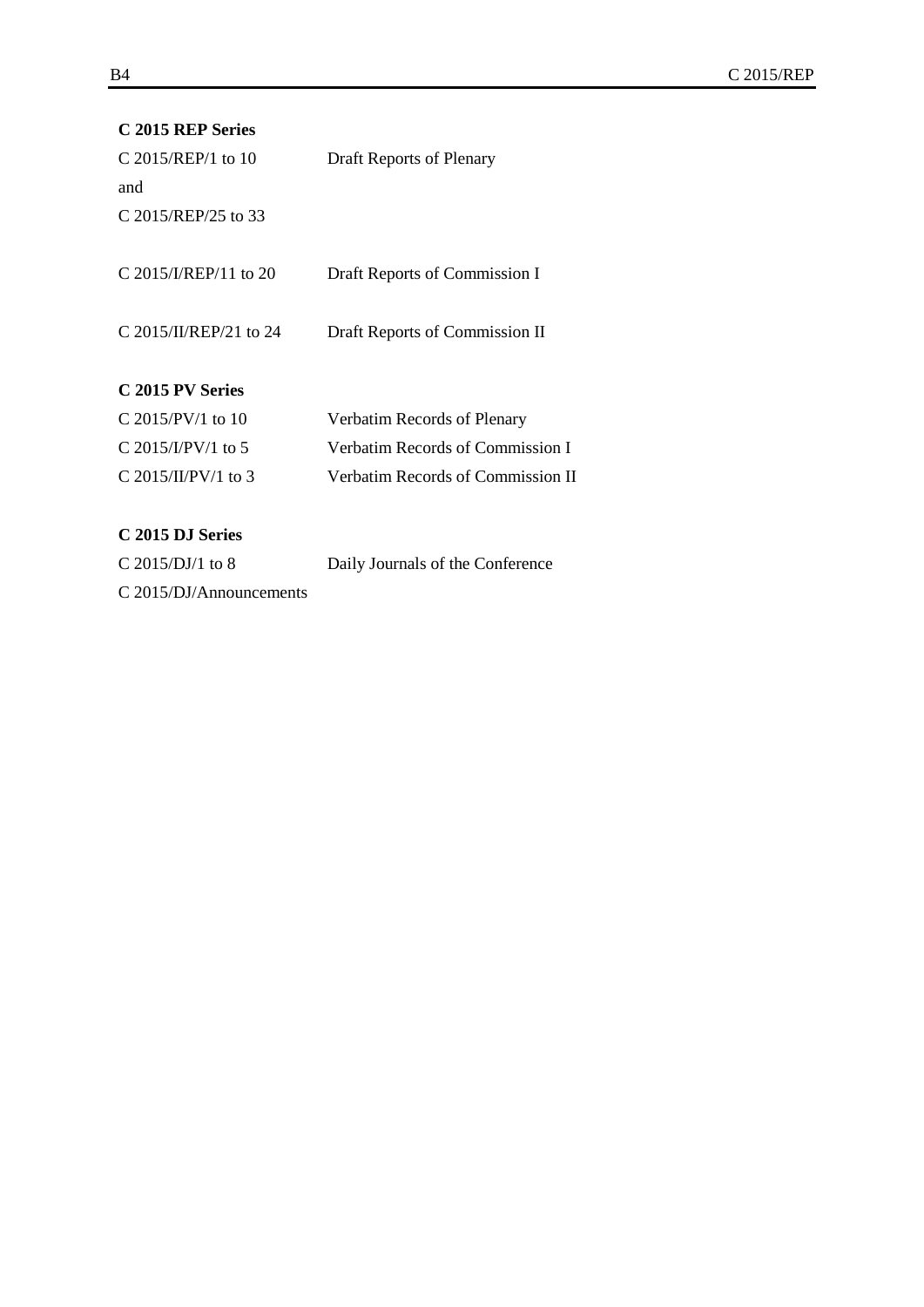## **Appendix C**

## **Scale of Contributions 2016-2017 (***2014-2015 Scale shown for comparative purposes)*

|                        | Propose<br>$d$ Scale <sup>1</sup> | Actual<br>Scale <sup>2</sup> |
|------------------------|-----------------------------------|------------------------------|
| <b>Member Nation</b>   | 2016-17                           | 2014-15                      |
| Afghanistan            | 0.005                             | 0.005                        |
| Albania                | 0.010                             | 0.010                        |
| Algeria                | 0.137                             | 0.137                        |
| Andorra                | 0.008                             | 0.008                        |
| Angola                 | 0.010                             | 0.010                        |
| Antigua and Barbuda    | 0.002                             | 0.002                        |
| Argentina              | 0.432                             | 0.432                        |
| Armenia                | 0.007                             | 0.007                        |
| Australia              | 2.074                             | 2.074                        |
| Austria                | 0.798                             | 0.798                        |
| Azerbaijan             | 0.040                             | 0.040                        |
| <b>Bahamas</b>         | 0.017                             | 0.017                        |
| <b>Bahrain</b>         | 0.039                             | 0.039                        |
| Bangladesh             | 0.010                             | 0.010                        |
| <b>Barbados</b>        | 0.008                             | 0.008                        |
| <b>Belarus</b>         | 0.056                             | 0.056                        |
| Belgium                | 0.998                             | 0.998                        |
| Belize                 | 0.001                             | 0.001                        |
| Benin                  | 0.003                             | 0.003                        |
| Bhutan                 | 0.001                             | 0.001                        |
| Bolivia                | 0.009                             | 0.009                        |
| Bosnia and Herzegovina | 0.017                             | 0.017                        |
| Botswana               | 0.017                             | 0.017                        |
| <b>Brazil</b>          | 2.934                             | 2.934                        |

 $1$  Derived directly from the UN Scale of Assessments for 2013-2015 as adopted by General Assembly Resolution 67/238 of 21 December 2012

<sup>&</sup>lt;sup>2</sup> Derived directly from the UN Scale of Assessments for 2013-2015 as adopted by General Assembly Resolution 67/238 of 21 December 2012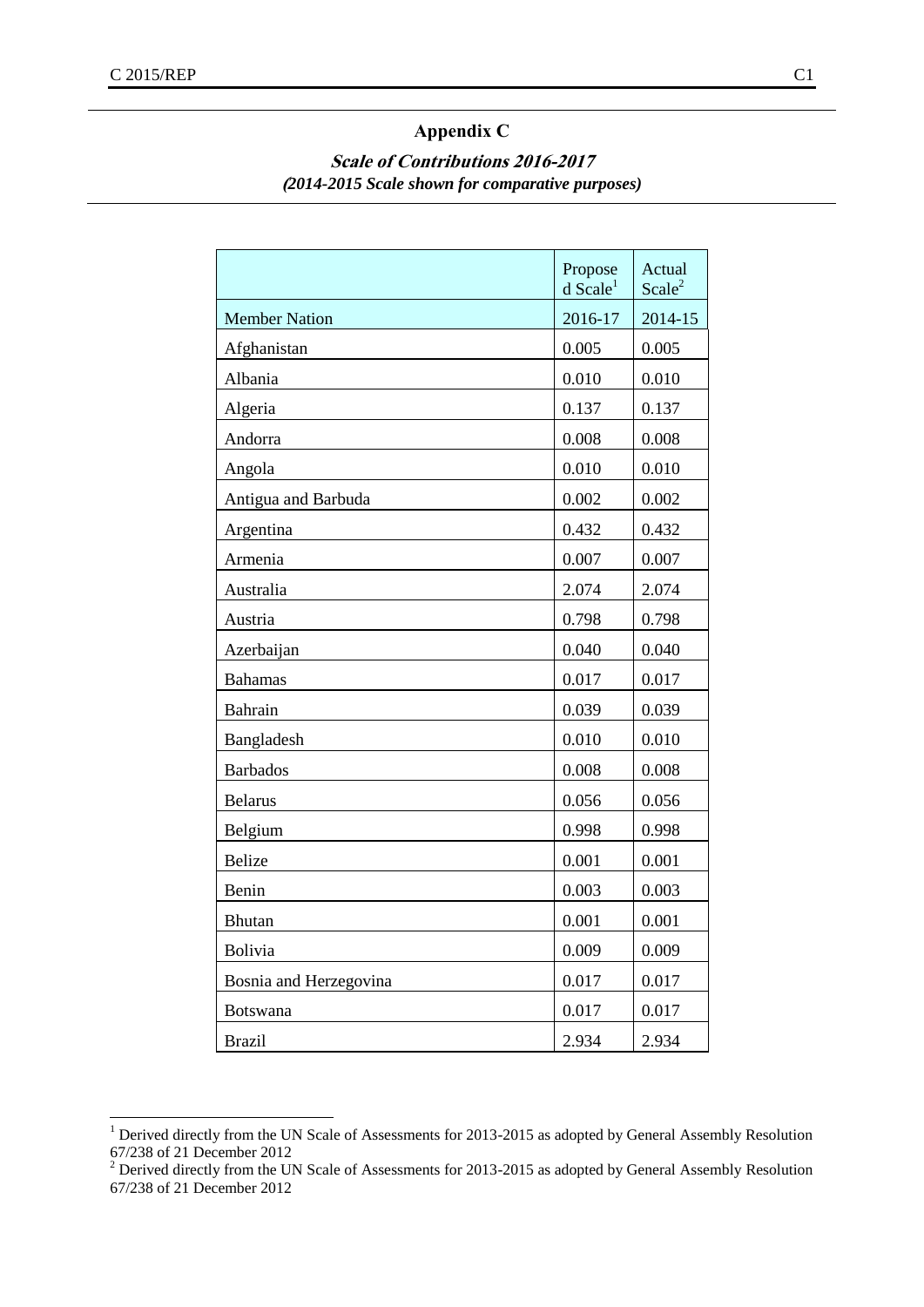|                                       | Propose<br>$d$ Scale <sup>3</sup> | Actual<br>Scale <sup>4</sup> |
|---------------------------------------|-----------------------------------|------------------------------|
| <b>Member Nation</b>                  | 2016-17                           | 2014-15                      |
| Brunei Darussalam                     | 0.026                             | 0.026                        |
| Bulgaria                              | 0.047                             | 0.047                        |
| <b>Burkina Faso</b>                   | 0.003                             | 0.003                        |
| Burundi                               | 0.001                             | 0.001                        |
| Cabo Verde                            | 0.001                             | 0.001                        |
| Cambodia                              | 0.004                             | 0.004                        |
| Cameroon                              | 0.012                             | 0.012                        |
| Canada                                | 2.985                             | 2.985                        |
| Central African Republic              | 0.001                             | 0.001                        |
| Chad                                  | 0.002                             | 0.002                        |
| Chile                                 | 0.334                             | 0.334                        |
| China                                 | 5.149                             | 5.149                        |
| Colombia                              | 0.259                             | 0.259                        |
| Comoros                               | 0.001                             | 0.001                        |
| Congo                                 | 0.005                             | 0.005                        |
| Cook Islands                          | 0.001                             | 0.001                        |
| Costa Rica                            | 0.038                             | 0.038                        |
| Côte d'Ivoire                         | 0.011                             | 0.011                        |
| Croatia                               | 0.126                             | 0.126                        |
| Cuba                                  | 0.069                             | 0.069                        |
| Cyprus                                | 0.047                             | 0.047                        |
| Czech Republic                        | 0.386                             | 0.386                        |
| Democratic People's Republic of Korea | 0.006                             | 0.006                        |
| Democratic Republic of the Congo      | 0.003                             | 0.003                        |
| Denmark                               | 0.675                             | 0.675                        |
| Djibouti                              | 0.001                             | 0.001                        |
| Dominica                              | 0.001                             | 0.001                        |
| Dominican Republic                    | 0.045                             | 0.045                        |

 $3$  Derived directly from the UN Scale of Assessments for 2013-2015 as adopted by General Assembly Resolution 67/238 of 21 December 2012

 $4$  Derived directly from the UN Scale of Assessments for 2013-2015 as adopted by General Assembly Resolution 67/238 of 21 December 2012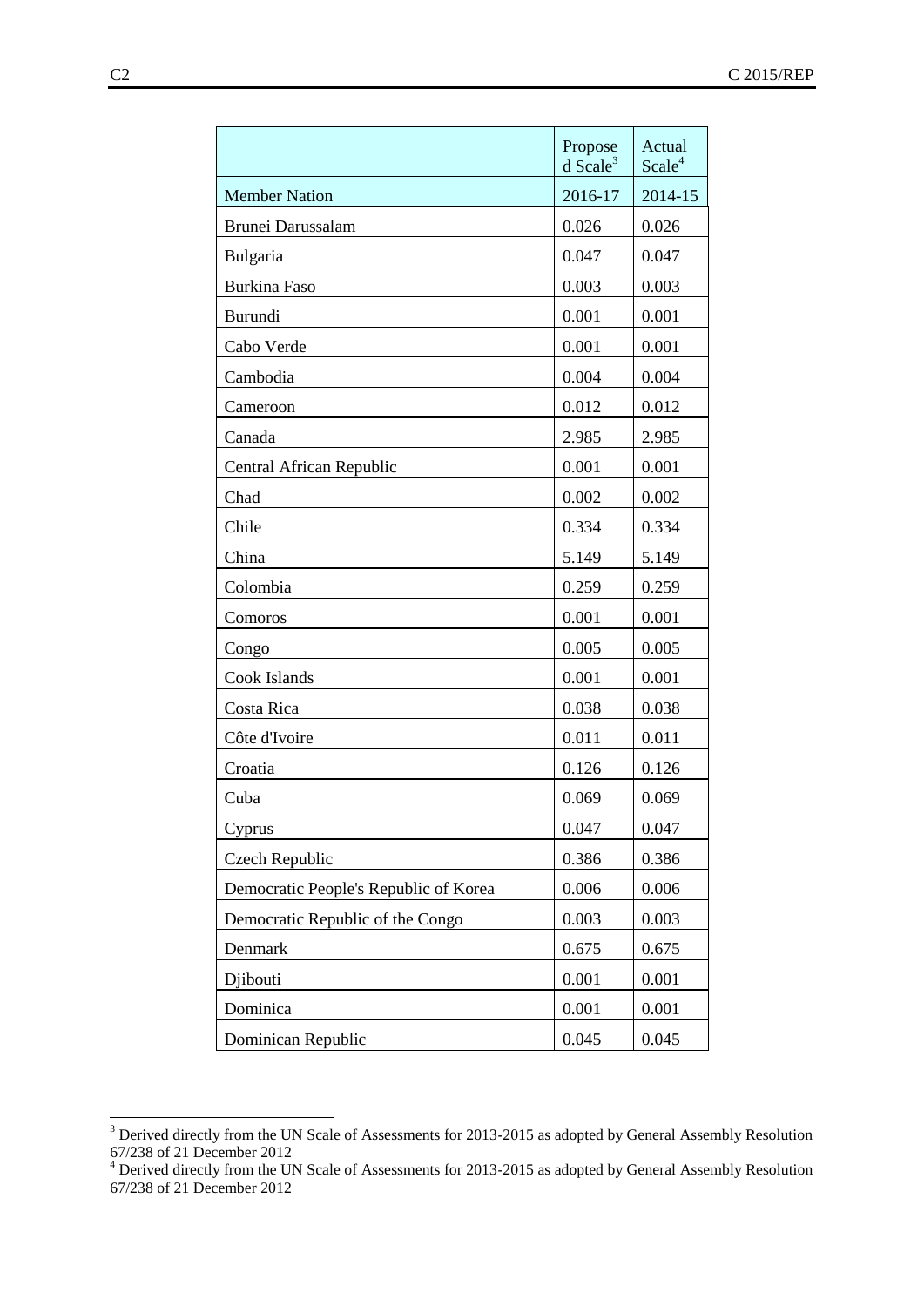|                            | Propose<br>$d$ Scale <sup>5</sup> | Actual<br>Scale <sup>6</sup> |
|----------------------------|-----------------------------------|------------------------------|
| <b>Member Nation</b>       | 2016-17                           | 2014-15                      |
| Ecuador                    | 0.044                             | 0.044                        |
| Egypt                      | 0.134                             | 0.134                        |
| El Salvador                | 0.016                             | 0.016                        |
| <b>Equatorial Guinea</b>   | 0.010                             | 0.010                        |
| Eritrea                    | 0.001                             | 0.001                        |
| Estonia                    | 0.040                             | 0.040                        |
| Ethiopia                   | 0.010                             | 0.010                        |
| Fiji                       | 0.003                             | 0.003                        |
| Finland                    | 0.519                             | 0.519                        |
| France                     | 5.594                             | 5.594                        |
| Gabon                      | 0.020                             | 0.020                        |
| Gambia                     | 0.001                             | 0.001                        |
| Georgia                    | 0.007                             | 0.007                        |
| Germany                    | 7.142                             | 7.142                        |
| Ghana                      | 0.014                             | 0.014                        |
| Greece                     | 0.638                             | 0.638                        |
| Grenada                    | 0.001                             | 0.001                        |
| Guatemala                  | 0.027                             | 0.027                        |
| Guinea                     | 0.001                             | 0.001                        |
| Guinea-Bissau              | 0.001                             | 0.001                        |
| Guyana                     | 0.001                             | 0.001                        |
| Haiti                      | 0.003                             | 0.003                        |
| Honduras                   | 0.008                             | 0.008                        |
| Hungary                    | 0.266                             | 0.266                        |
| Iceland                    | 0.027                             | 0.027                        |
| India                      | 0.666                             | 0.666                        |
| Indonesia                  | 0.346                             | 0.346                        |
| Iran (Islamic Republic of) | 0.356                             | 0.356                        |

 $<sup>5</sup>$  Derived directly from the UN Scale of Assessments for 2013-2015 as adopted by General Assembly Resolution</sup> 67/238 of 21 December 2012

<sup>6</sup> Derived directly from the UN Scale of Assessments for 2013-2015 as adopted by General Assembly Resolution 67/238 of 21 December 2012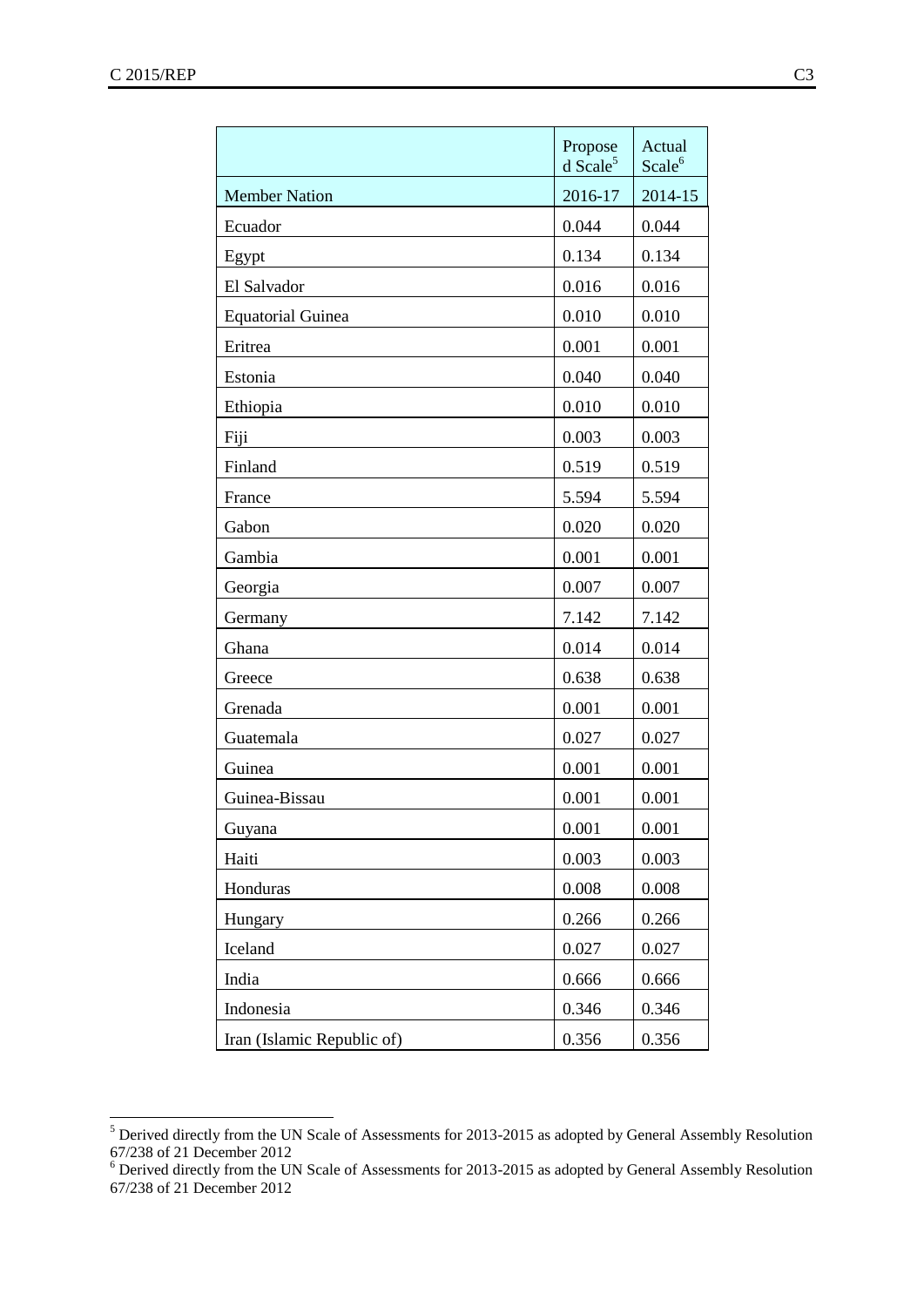|                                  | Propose<br>$d$ Scale <sup>7</sup> | Actual<br>Scale <sup>8</sup> |
|----------------------------------|-----------------------------------|------------------------------|
| <b>Member Nation</b>             | 2016-17                           | 2014-15                      |
| Iraq                             | 0.068                             | 0.068                        |
| Ireland                          | 0.418                             | 0.418                        |
| Israel                           | 0.396                             | 0.396                        |
| Italy                            | 4.449                             | 4.449                        |
| Jamaica                          | 0.011                             | 0.011                        |
| Japan                            | 10.834                            | 10.834                       |
| Jordan                           | 0.022                             | 0.022                        |
| Kazakhstan                       | 0.121                             | 0.121                        |
| Kenya                            | 0.013                             | 0.013                        |
| Kiribati                         | 0.001                             | 0.001                        |
| Kuwait                           | 0.273                             | 0.273                        |
| Kyrgyzstan                       | 0.002                             | 0.002                        |
| Lao People's Democratic Republic | 0.002                             | 0.002                        |
| Latvia                           | 0.047                             | 0.047                        |
| Lebanon                          | 0.042                             | 0.042                        |
| Lesotho                          | 0.001                             | 0.001                        |
| Liberia                          | 0.001                             | 0.001                        |
| Libya                            | 0.142                             | 0.142                        |
| Lithuania                        | 0.073                             | 0.073                        |
| Luxembourg                       | 0.081                             | 0.081                        |
| Madagascar                       | 0.003                             | 0.003                        |
| Malawi                           | 0.002                             | 0.002                        |
| Malaysia                         | 0.281                             | 0.281                        |
| Maldives                         | 0.001                             | 0.001                        |
| Mali                             | 0.004                             | 0.004                        |
| Malta                            | 0.016                             | 0.016                        |
| Marshall Islands                 | 0.001                             | 0.001                        |
| Mauritania                       | 0.002                             | 0.002                        |

 $7$  Derived directly from the UN Scale of Assessments for 2013-2015 as adopted by General Assembly Resolution 67/238 of 21 December 2012

 $8$  Derived directly from the UN Scale of Assessments for 2013-2015 as adopted by General Assembly Resolution 67/238 of 21 December 2012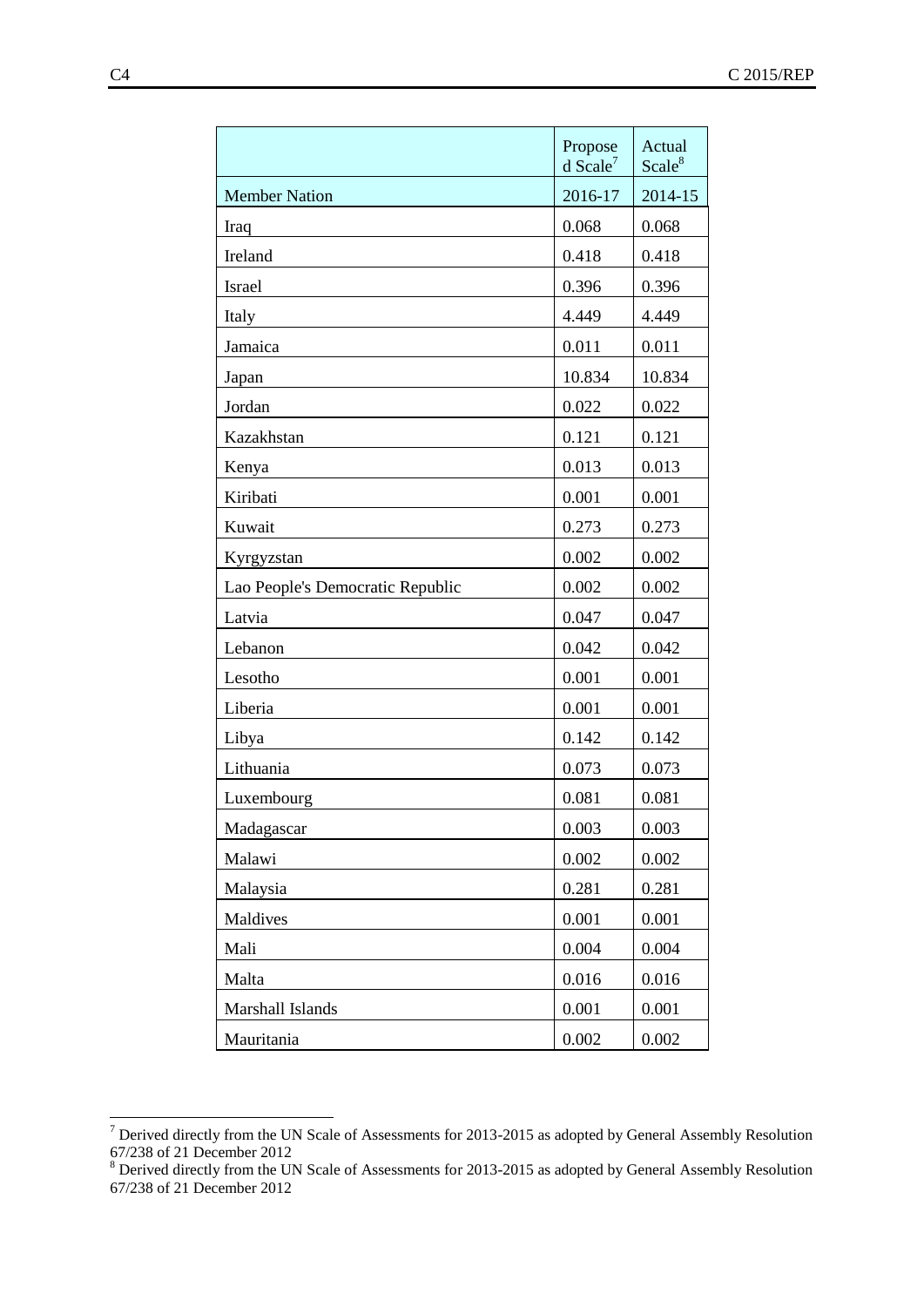|                                  | Propose<br>$d$ Scale <sup>9</sup> | Actual<br>Scale <sup>10</sup> |
|----------------------------------|-----------------------------------|-------------------------------|
| <b>Member Nation</b>             | 2016-17                           | 2014-15                       |
| Mauritius                        | 0.013                             | 0.013                         |
| Mexico                           | 1.842                             | 1.842                         |
| Micronesia (Federated States of) | 0.001                             | 0.001                         |
| Monaco                           | 0.012                             | 0.012                         |
| Mongolia                         | 0.003                             | 0.003                         |
| Montenegro                       | 0.005                             | 0.005                         |
| Morocco                          | 0.062                             | 0.062                         |
| Mozambique                       | 0.003                             | 0.003                         |
| Myanmar                          | 0.010                             | 0.010                         |
| Namibia                          | 0.010                             | 0.010                         |
| Nauru                            | 0.001                             | 0.001                         |
| Nepal                            | 0.006                             | 0.006                         |
| Netherlands                      | 1.654                             | 1.654                         |
| New Zealand                      | 0.253                             | 0.253                         |
| Nicaragua                        | 0.003                             | 0.003                         |
| Niger                            | 0.002                             | 0.002                         |
| Nigeria                          | 0.090                             | 0.090                         |
| Niue                             | 0.001                             | 0.001                         |
| Norway                           | 0.851                             | 0.851                         |
| Oman                             | 0.102                             | 0.102                         |
| Pakistan                         | 0.085                             | 0.085                         |
| Palau                            | 0.001                             | 0.001                         |
| Panama                           | 0.026                             | 0.026                         |
| Papua New Guinea                 | 0.004                             | 0.004                         |
| Paraguay                         | 0.010                             | 0.010                         |
| Peru                             | 0.117                             | 0.117                         |
| Philippines                      | 0.154                             | 0.154                         |
| Poland                           | 0.921                             | 0.921                         |

 $9$  Derived directly from the UN Scale of Assessments for 2013-2015 as adopted by General Assembly Resolution 67/238 of 21 December 2012

<sup>&</sup>lt;sup>10</sup> Derived directly from the UN Scale of Assessments for 2013-2015 as adopted by General Assembly Resolution 67/238 of 21 December 2012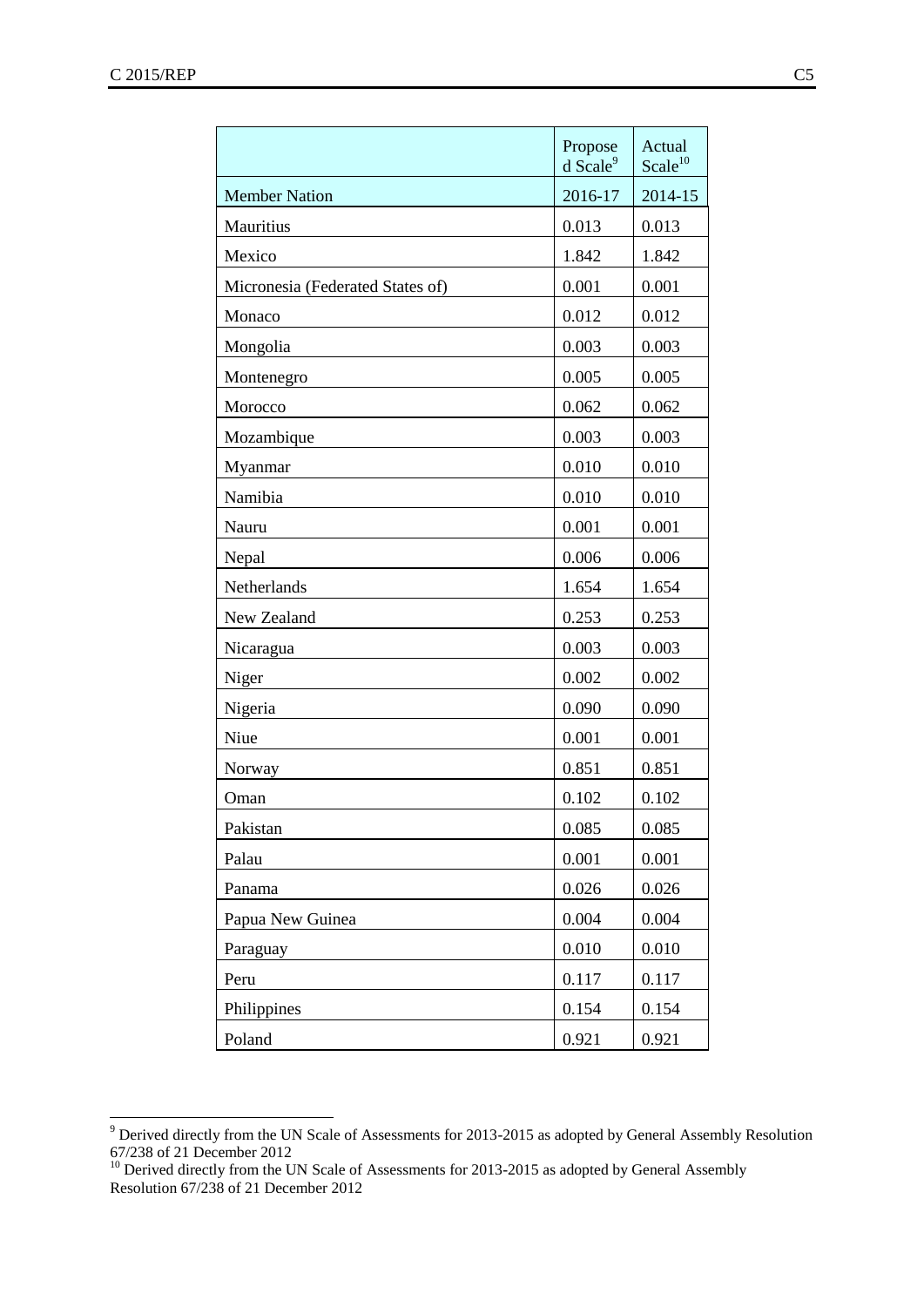|                                  | Propose<br>$d$ Scale <sup>11</sup> | Actual<br>Scale <sup>12</sup> |
|----------------------------------|------------------------------------|-------------------------------|
| <b>Member Nation</b>             | 2016-17                            | 2014-15                       |
| Portugal                         | 0.474                              | 0.474                         |
| Qatar                            | 0.209                              | 0.209                         |
| Republic of Korea                | 1.994                              | 1.994                         |
| Republic of Moldova              | 0.003                              | 0.003                         |
| Romania                          | 0.226                              | 0.226                         |
| <b>Russian Federation</b>        | 2.438                              | 2.438                         |
| Rwanda                           | 0.002                              | 0.002                         |
| Saint Kitts and Nevis            | 0.001                              | 0.001                         |
| Saint Lucia                      | 0.001                              | 0.001                         |
| Saint Vincent and the Grenadines | 0.001                              | 0.001                         |
| Samoa                            | 0.001                              | 0.001                         |
| San Marino                       | 0.003                              | 0.003                         |
| Sao Tome and Principe            | 0.001                              | 0.001                         |
| Saudi Arabia                     | 0.864                              | 0.864                         |
| Senegal                          | 0.006                              | 0.006                         |
| Serbia                           | 0.040                              | 0.040                         |
| Seychelles                       | 0.001                              | 0.001                         |
| Sierra Leone                     | 0.001                              | 0.001                         |
| Singapore                        | 0.384                              | 0.384                         |
| Slovakia                         | 0.171                              | 0.171                         |
| Slovenia                         | 0.100                              | 0.100                         |
| Solomon Islands                  | 0.001                              | 0.001                         |
| Somalia                          | 0.001                              | 0.001                         |
| South Africa                     | 0.372                              | 0.372                         |
| South Sudan                      | 0.004                              | 0.004                         |
| Spain                            | 2.973                              | 2.973                         |
| Sri Lanka                        | 0.025                              | 0.025                         |
| Sudan                            | 0.010                              | 0.010                         |

 $11$  Derived directly from the UN Scale of Assessments for 2013-2015 as adopted by General Assembly Resolution 67/238 of 21 December 2012

 $12$  Derived directly from the UN Scale of Assessments for 2013-2015 as adopted by General Assembly Resolution 67/238 of 21 December 2012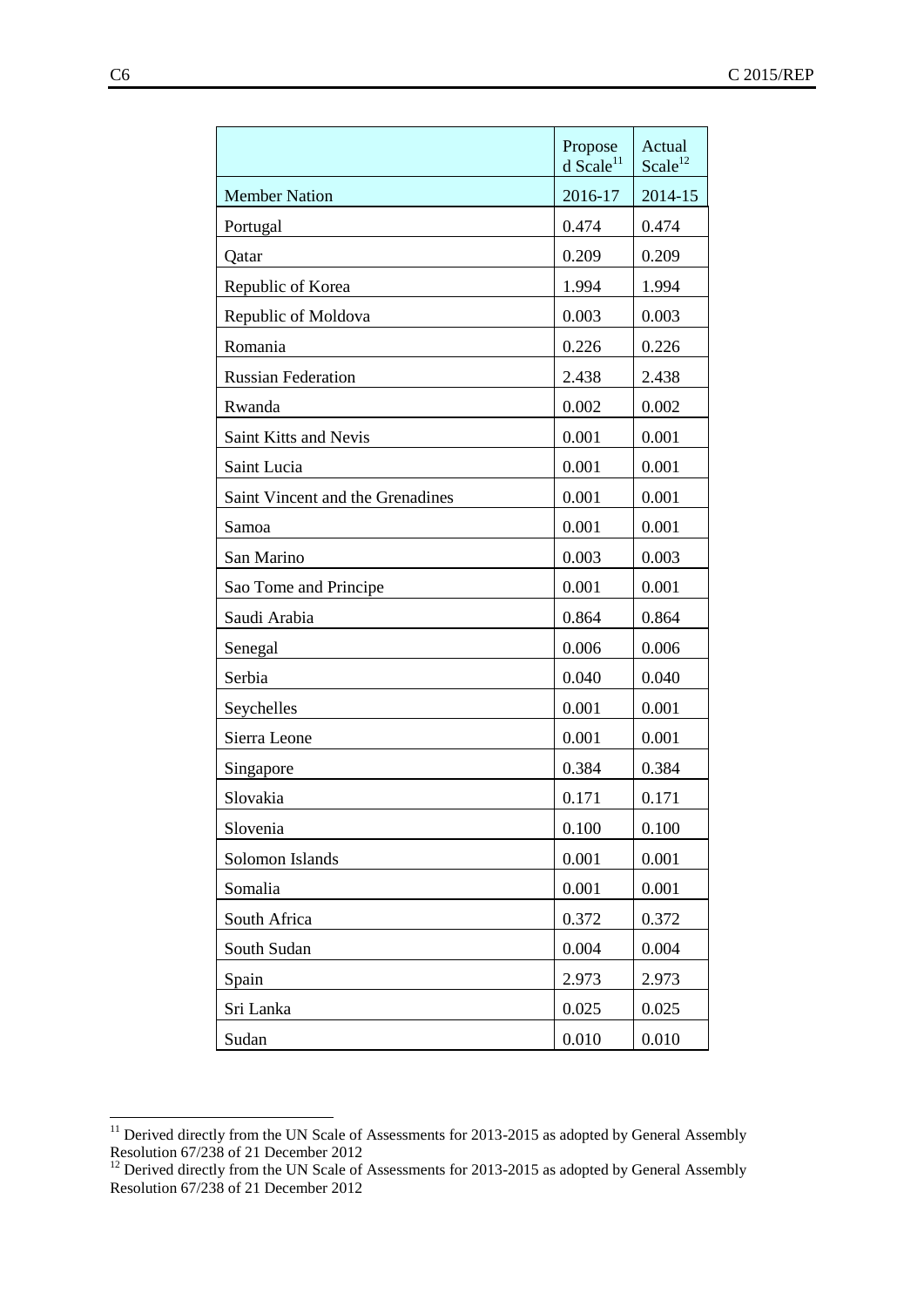|                                           | Propose<br>$d$ Scale <sup>13</sup> | Actual<br>Scale <sup>14</sup> |
|-------------------------------------------|------------------------------------|-------------------------------|
| <b>Member Nation</b>                      | 2016-17                            | 2014-15                       |
| Suriname                                  | 0.004                              | 0.004                         |
| Swaziland                                 | 0.003                              | 0.003                         |
| Sweden                                    | 0.960                              | 0.960                         |
| Switzerland                               | 1.047                              | 1.047                         |
| Syrian Arab Republic                      | 0.036                              | 0.036                         |
| Tajikistan                                | 0.003                              | 0.003                         |
| Thailand                                  | 0.239                              | 0.239                         |
| The former Yugoslav Republic of Macedonia | 0.008                              | 0.008                         |
| Timor-Leste                               | 0.002                              | 0.002                         |
| Togo                                      | 0.001                              | 0.001                         |
| Tonga                                     | 0.001                              | 0.001                         |
| Trinidad and Tobago                       | 0.044                              | 0.044                         |
| Tunisia                                   | 0.036                              | 0.036                         |
| Turkey                                    | 1.328                              | 1.328                         |
| Turkmenistan                              | 0.019                              | 0.019                         |
| Tuvalu                                    | 0.001                              | 0.001                         |
| Uganda                                    | 0.006                              | 0.006                         |
| Ukraine                                   | 0.099                              | 0.099                         |
| <b>United Arab Emirates</b>               | 0.595                              | 0.595                         |
| <b>United Kingdom</b>                     | 5.180                              | 5.180                         |
| United Republic of Tanzania               | 0.009                              | 0.009                         |
| <b>United States of America</b>           | 22.000                             | 22.000                        |
| Uruguay                                   | 0.052                              | 0.052                         |
| Uzbekistan                                | 0.015                              | 0.015                         |
| Vanuatu                                   | 0.001                              | 0.001                         |
| Venezuela (Bolivarian Republic of)        | 0.627                              | 0.627                         |
| Viet Nam                                  | 0.042                              | 0.042                         |
| Yemen                                     | 0.010                              | 0.010                         |

<sup>&</sup>lt;sup>13</sup> Derived directly from the UN Scale of Assessments for 2013-2015 as adopted by General Assembly Resolution 67/238 of 21 December 2012

 $14$  Derived directly from the UN Scale of Assessments for 2013-2015 as adopted by General Assembly Resolution 67/238 of 21 December 2012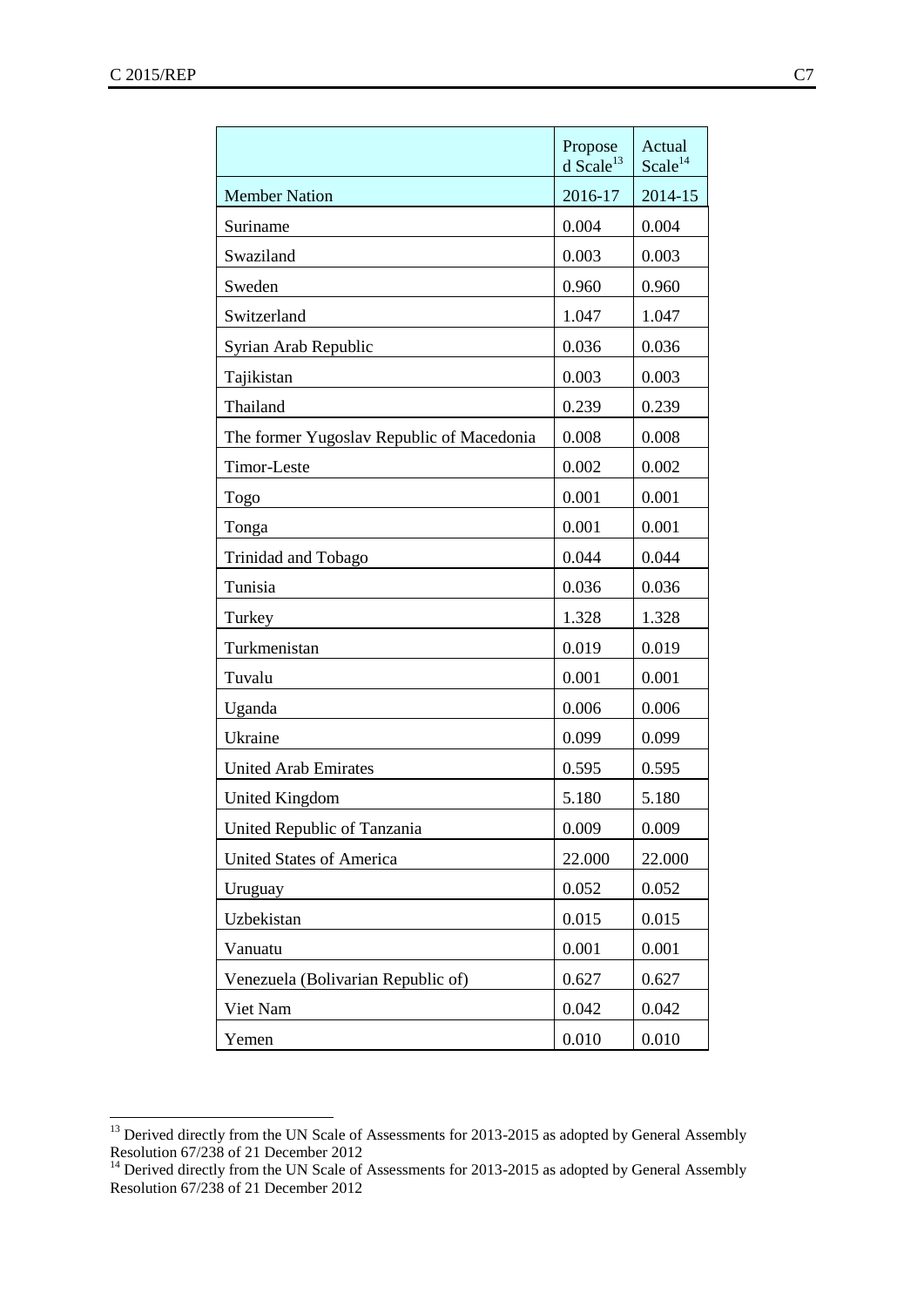|                      | Propose<br>d Scale <sup>15</sup> | Actual<br>Scale <sup>16</sup> |
|----------------------|----------------------------------|-------------------------------|
| <b>Member Nation</b> | 2016-17                          | 2014-15                       |
| Zambia               | 0.006                            | 0.006                         |
| Zimbabwe             | 0.002                            | 0.002                         |

<sup>&</sup>lt;sup>15</sup> Derived directly from the UN Scale of Assessments for 2013-2015 as adopted by General Assembly Resolution 67/238 of 21 December 2012

<sup>&</sup>lt;sup>16</sup> Derived directly from the UN Scale of Assessments for 2013-2015 as adopted by General Assembly Resolution 67/238 of 21 December 2012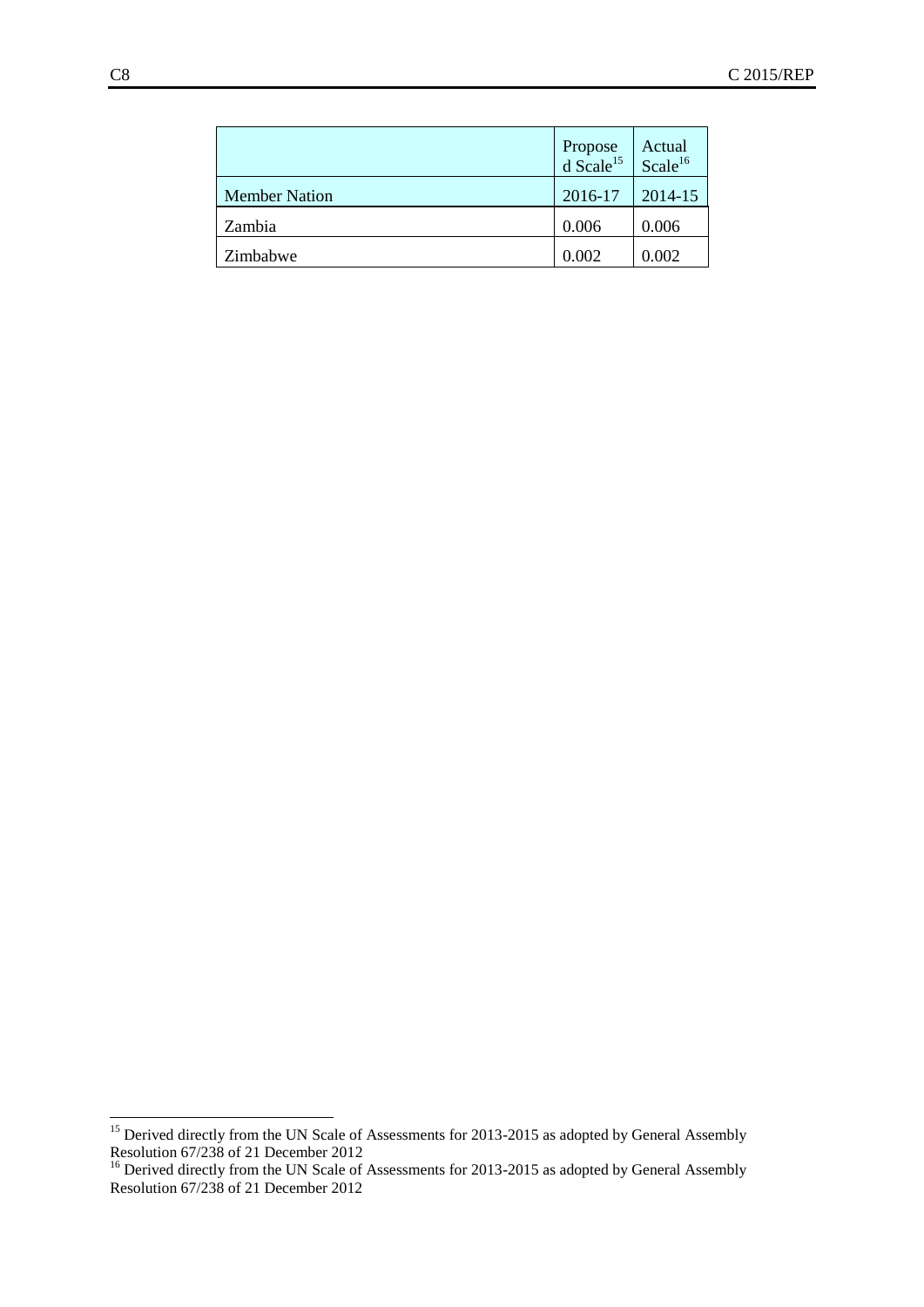#### **PROGRAMME COMMITTEE**

#### **(July 2015 - July 2017)**

#### **Chairperson Members**

Mr Serge Tomasi (France) Argentina (Mr Claudio Javier Rozencwaig) Canada (Mr Eric Robinson) Congo (Mr Marc Mankoussou) Ecuador (Mr José Antonio Carranza) Guinea (Mr Mohamed Nassir Camara) India (Mr Vimlendra Sharan)

Japan (Mr Osamu Kubota) Jordan (Mr Fiesal Rasheed Salamh Al Argan) New Zealand (Mr Matthew Hooper) Norway (Mr Inge Nordang) Poland (Mr Andrzej Halasiewicz) Yemen (Mr Haytham Abdulmomen Shoja'aadin)

#### **FINANCE COMMITTEE**

#### **(July 2015 - July 2017)**

#### **Chairperson Members**

Mr Khalid Mehboob (Pakistan) Angola (Mr Carlos Alberto Amaral) Australia (Mr Matthew Worrell) Brazil (Mr Antonio Otávio Sá Ricarte) China (Mr Niu Dun) Egypt (Mr Khaled El Taweel) Equatorial Guinea (Mr Crisantos Obama Ondo) Germany (Mr Heiner Thofern) Philippines (Mr Lupino Lazaro Jr.) Russian Federation (Mr Vladimir Kuznetsov) Sudan (Ms Abla Malik Osman Malik) Trinidad and Tobago (Mr John C.E. Sandy) United States of America (Ms Natalie Brown)

#### **COMMITTEE ON CONSTITUTIONAL AND LEGAL MATTERS**

#### **(July 2015 - July 2017)**

#### **Chairperson Members**

Mr Lubomir Ivanov (Bulgaria) Dominican Republic (Mr Rawell Salomón Taveras Arbaje) Indonesia (Mr Royhan Nevy Wahab) Liberia (Mr Mohammed S. Sheriff) Papua New Guinea (Mr Lawrence Kalinoe)

San Marino (Ms Daniela Rotondaro) Sudan (Mr Osama Mahmoud Humeida) United States of America (Ms April Cohen)

#### **WFP EXECUTIVE BOARD 2015**

#### **Term of office expiring Elected by FAO Council Elected by ECOSOC**

31 December 2015 Afghanistan (B)

31 December 2016 Canada (D)

Italy (D) Mexico (C) Philippines (B) Uganda (A) United States of America (D)

Colombia (C) Equatorial Guinea (A) Germany (D) Saudi Arabia (B) South Africa (A)

31 December 2017 Australia (D) Brazil (C) Denmark (D) Iran (Islamic Republic of)  $(B)^1$ Libya (A) Poland (E)

India (B) Iraq (B) Netherlands (D) Russian Federation (E) Sierra Leone (A) Switzerland (D)

Burundi (A) Cuba (C) Ethiopia (A) Norway (D) Pakistan (B) Spain (D)

Hungary (E) Japan (D) Panama (C) Republic of Korea  $(B)^2$ Swaziland (A) United Kingdom (D)

<sup>1</sup> This seat rotates between lists A, B and C as follows: List B (2015-2017), List A (2018-2020), List C (2021-2023).

<sup>2</sup> At the ECOSOC Coordination and Management Meeting on 12 April 2014 the Republic of Korea was elected to this seat as of 1 January 2015 and an agreement was reached whereby the Republic of Korea would stand down on 31 December 2015 and China would stand for the remainder of the term of office to 31 December 2017.